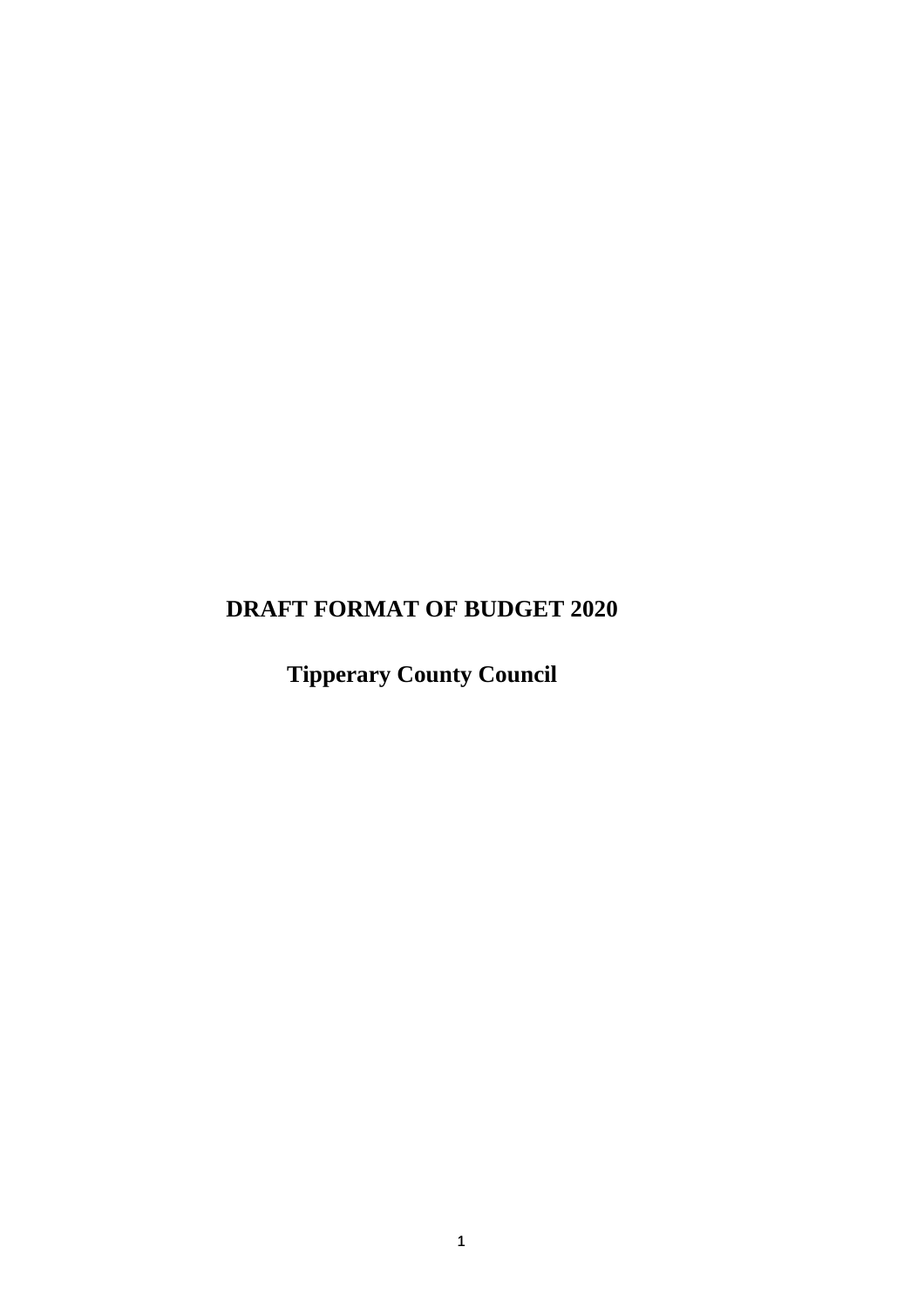|                                                 | <b>TABLE A - CALCULATION OF ANNUAL RATE ON VALUATION</b> |                    |                |                                                 |               |                                                            |               |  |  |
|-------------------------------------------------|----------------------------------------------------------|--------------------|----------------|-------------------------------------------------|---------------|------------------------------------------------------------|---------------|--|--|
| <b>Summary by Service Division</b>              |                                                          | <b>Expenditure</b> | <b>Income</b>  | <b>Budget Net</b><br><b>Expenditure</b><br>2020 |               | <b>Estimated Net</b><br><b>Expenditure</b><br>Outturn 2019 |               |  |  |
|                                                 |                                                          | €                  | €              | €                                               | $\frac{0}{0}$ | €                                                          | $\frac{6}{6}$ |  |  |
| <b>Gross Revenue Expenditure &amp; Income</b>   |                                                          |                    |                |                                                 |               |                                                            |               |  |  |
| Housing and Building                            |                                                          | 33,789,895         | 34,216,360     | $-426,465$                                      | $-1\%$        | $-637,606$                                                 | $-1\%$        |  |  |
| Road Transport & Safety                         |                                                          | 52,864,519         | 35,705,020     | 17,159,499                                      | 27%           | 16,394,497                                                 | 28%           |  |  |
| <b>Water Services</b>                           |                                                          | 14,339,130         | 13,887,502     | 451,628                                         | 1%            | 425,973                                                    | 1%            |  |  |
| <b>Development Management</b>                   |                                                          | 13,360,691         | 4,765,462      | 8,595,229                                       | 14%           | 7,683,585                                                  | 13%           |  |  |
| <b>Environmental Services</b>                   |                                                          | 27,554,455         | 10,667,608     | 16,886,847                                      | 27%           | 16,652,553                                                 | 29%           |  |  |
| <b>Recreation and Amenity</b>                   |                                                          | 13,446,448         | 2,807,128      | 10,639,320                                      | 17%           | 10,375,878                                                 | 18%           |  |  |
| Agriculture, Education, Health & Welfare        |                                                          | 1,862,632          | 1,268,975      | 593,657                                         | 1%            | 547,863                                                    | 1%            |  |  |
| <b>Miscellaneous Services</b>                   |                                                          | 16,496,161         | 7,460,994      | 9,035,167                                       | 14%           | 6,563,529                                                  | 11%           |  |  |
|                                                 |                                                          | 173,713,931        | 110,779,049    | 62,934,882                                      | 100%          | 58,006,272                                                 | 100%          |  |  |
| Provision for Debit Balance                     |                                                          |                    |                |                                                 |               |                                                            |               |  |  |
| <b>Adjusted Gross Expenditure &amp; Income</b>  | (A)                                                      | 173,713,931        | 110,779,049    | 62,934,882                                      |               | 58,006,272                                                 |               |  |  |
| <b>Financed by Other Income/Credit Balances</b> |                                                          |                    |                |                                                 |               |                                                            |               |  |  |
| <b>Provision for Credit Balance</b>             |                                                          |                    | $\overline{0}$ |                                                 |               |                                                            |               |  |  |
| <b>Local Property Tax</b>                       |                                                          |                    | 27,136,959     | 27,136,959                                      |               | 25,951,602                                                 |               |  |  |
| Sub - Total                                     | <b>(B)</b>                                               |                    |                | 27,136,959                                      |               | 25,951,602                                                 |               |  |  |
| <b>Net Amount of Rates to be Levied</b>         | $(A-B)$                                                  |                    |                | 35,797,923                                      |               |                                                            |               |  |  |
| Value of Base Year Adjustment                   |                                                          |                    |                |                                                 |               |                                                            |               |  |  |
| Amount of Rates to be Levied (Gross of BYA)     | (D)                                                      |                    |                | 35,797,923                                      |               |                                                            |               |  |  |
| <b>Net Effective Valuation</b>                  | (E)                                                      |                    |                | 186,544,674                                     |               |                                                            |               |  |  |
| <b>General Annual Rate on Valuation</b>         | D/E                                                      |                    |                | 0.1919                                          |               |                                                            |               |  |  |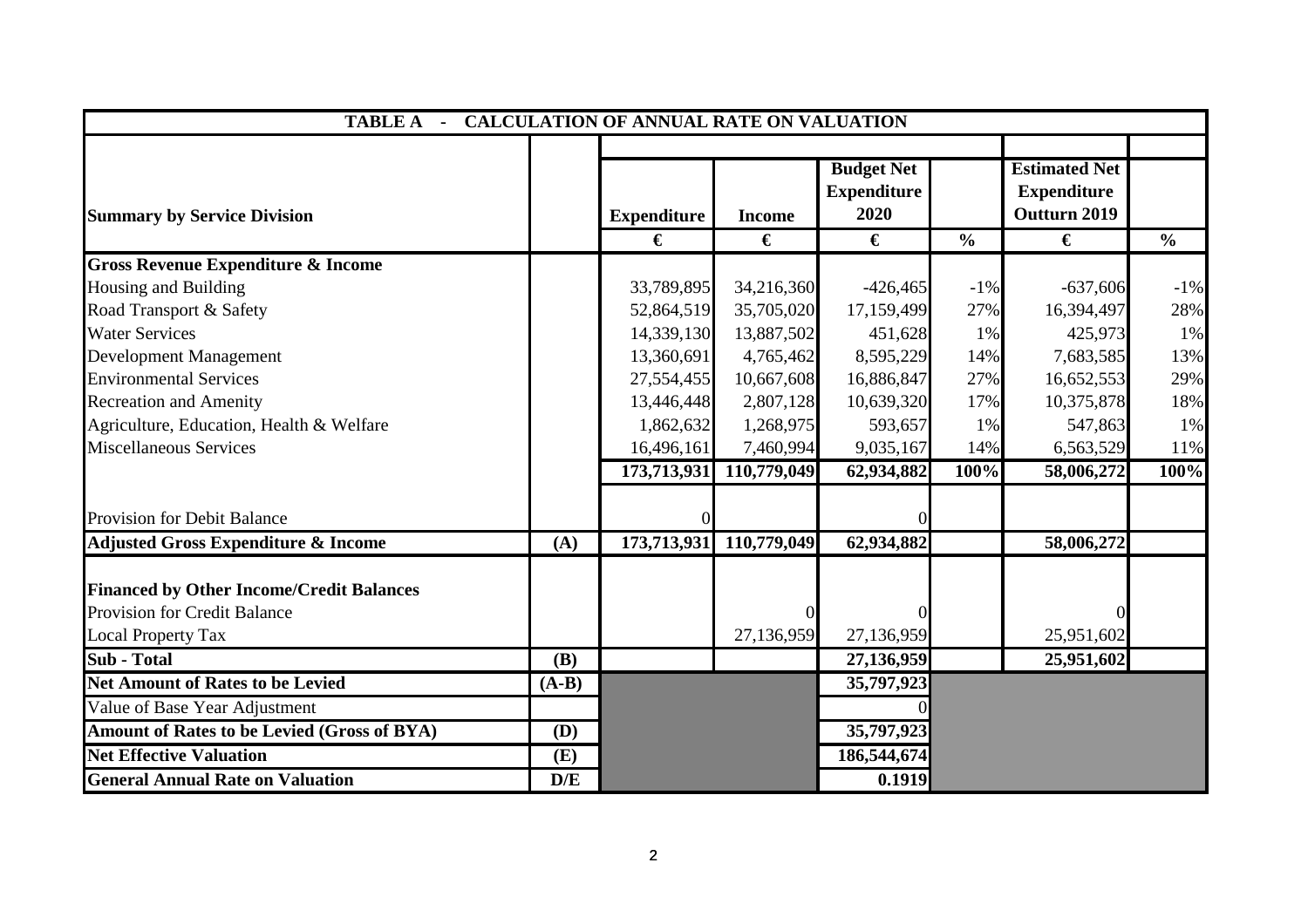| <b>Table B</b><br>Expenditure & Income for 2020 and Estimated Outturn for 2019 |                                                 |                   |                                                           |                   |                     |                   |                  |                   |                       |
|--------------------------------------------------------------------------------|-------------------------------------------------|-------------------|-----------------------------------------------------------|-------------------|---------------------|-------------------|------------------|-------------------|-----------------------|
|                                                                                |                                                 |                   |                                                           | 2020              |                     |                   | 2019             |                   |                       |
|                                                                                |                                                 |                   | <b>Expenditure</b><br><b>Expenditure</b><br><b>Income</b> |                   |                     | <b>Income</b>     |                  |                   |                       |
|                                                                                |                                                 |                   | <b>Estimated by</b>                                       |                   | <b>Estimated by</b> |                   |                  |                   |                       |
|                                                                                |                                                 | <b>Adopted by</b> | <b>Chief</b>                                              | <b>Adopted by</b> | <b>Chief</b>        | <b>Adopted by</b> | <b>Estimated</b> | <b>Adopted by</b> | <b>Estimated</b>      |
|                                                                                | <b>Division &amp; Services</b>                  | Council           | <b>Executive</b>                                          | Council           | <b>Executive</b>    | Council           | Outturn          | Council           | Outturn               |
|                                                                                |                                                 | €                 | €                                                         | €                 | €                   | €                 | €                | €                 | $\overline{\epsilon}$ |
|                                                                                | <b>Housing and Building</b>                     |                   |                                                           |                   |                     |                   |                  |                   |                       |
| Code                                                                           |                                                 |                   |                                                           |                   |                     |                   |                  |                   |                       |
| A01                                                                            | Maintenance/Improvement of LA Housing Units     |                   | 10,194,320                                                |                   | 14,775,672          | 9,771,219         | 10,081,302       | 14,249,938        | 14,675,241            |
| A02                                                                            | Housing Assessment, Allocation and Transfer     |                   | 1,285,919                                                 |                   | 100,494             | 1,292,478         | 1,294,133        | 91,994            | 95,994                |
| A03                                                                            | Housing Rent and Tenant Purchase Administration |                   | 1,467,175                                                 |                   | 36,484              | 1,420,075         | 1,438,701        | 36,894            | 35,984                |
| A04                                                                            | <b>Housing Community Development Support</b>    |                   | 753,817                                                   |                   | 93,935              | 800,939           | 674,020          | 138,723           | 58,529                |
| A05                                                                            | Administration of Homeless Service              |                   | 1,089,289                                                 |                   | 901,221             | 796,633           | 1,141,490        | 641,448           | 956,418               |
| A06                                                                            | Support to Housing Capital Prog.                |                   | 1,957,065                                                 |                   | 1,182,118           | 1,963,493         | 1,854,693        | 1,231,673         | 1,102,118             |
| A07                                                                            | RAS and Leasing Programme                       |                   | 13,032,869                                                |                   | 14,488,798          | 11,921,048        | 14,393,974       | 13,385,376        | 15,861,516            |
| A08                                                                            | <b>Housing Loans</b>                            |                   | 825,107                                                   |                   | 667,774             | 743,489           | 760,716          | 719,430           | 723,544               |
| A09                                                                            | <b>Housing Grants</b>                           |                   | 2,548,671                                                 |                   | 1,763,100           | 2,569,230         | 3,604,627        | 1,762,949         | 2,791,220             |
| A11                                                                            | Agency & Recoupable Services                    |                   |                                                           |                   | 2,500               |                   |                  | 2,500             | 13,700                |
| A12                                                                            | <b>HAP Programme</b>                            |                   | 635,663                                                   |                   | 204,264             | 459,402           | 609,725          | 92,635            | 176,723               |
|                                                                                | <b>Service Division Total</b>                   |                   | 33,789,895                                                |                   | 34,216,360          | 31,738,006        | 35,853,381       | 32,353,560        | 36,490,987            |
|                                                                                |                                                 |                   |                                                           |                   |                     |                   |                  |                   |                       |
|                                                                                | <b>Road Transport &amp; Safety</b>              |                   |                                                           |                   |                     |                   |                  |                   |                       |
| Code                                                                           |                                                 |                   |                                                           |                   |                     |                   |                  |                   |                       |
| <b>B01</b>                                                                     | NP Road - Maintenance and Improvement           |                   | 806,949                                                   |                   | 532,839             | 860,780           | 798,009          | 581,810           | 532,839               |
| <b>B02</b>                                                                     | NS Road - Maintenance and Improvement           |                   | 1,674,471                                                 |                   | 1,174,521           | 2,157,340         | 1,682,989        | 1,611,239         | 1,181,593             |
| <b>B03</b>                                                                     | Regional Road - Maintenance and Improvement     |                   | 15,088,400                                                |                   | 11,370,325          | 13,771,094        | 14,802,074       | 10,165,894        | 11,115,619            |
| <b>B04</b>                                                                     | Local Road - Maintenance and Improvement        |                   | 26,592,703                                                |                   | 18,334,229          | 25,075,349        | 27,083,983       | 16,892,958        | 19,154,881            |
| <b>B05</b>                                                                     | <b>Public Lighting</b>                          |                   | 2,496,880                                                 |                   | 406,592             | 2,268,826         | 2,393,800        | 195,643           | 310,040               |
| <b>B06</b>                                                                     | <b>Traffic Management Improvement</b>           |                   | 122,830                                                   |                   | 3,060               | 166,461           | 134,256          | 36,760            | 31,860                |
| <b>B07</b>                                                                     | Road Safety Engineering Improvement             |                   | 509,338                                                   |                   | 476,555             | 434,262           | 508,251          | 402,480           | 476,555               |
| <b>B08</b>                                                                     | Road Safety Promotion/Education                 |                   | 115,890                                                   |                   | 3,303               | 121,272           | 113,301          | 3,249             | 3,303                 |
| <b>B09</b>                                                                     | <b>Car Parking</b>                              |                   | 2,114,393                                                 |                   | 3,074,591           | 2,114,556         | 2,068,523        | 3,136,850         | 3,008,115             |
| <b>B10</b>                                                                     | Support to Roads Capital Prog.                  |                   | 2,684,468                                                 |                   | 31,584              | 2,675,829         | 2,660,523        | 31,066            | 31,584                |
| <b>B</b> 11                                                                    | Agency & Recoupable Services                    |                   | 658,197                                                   |                   | 297,421             | 126,064           | 223,199          | 255,000           | 228,022               |
|                                                                                | <b>Service Division Total</b>                   |                   | 52,864,519                                                | $\Omega$          | 35,705,020          | 49,771,833        | 52,468,908       | 33,312,949        | 36,074,411            |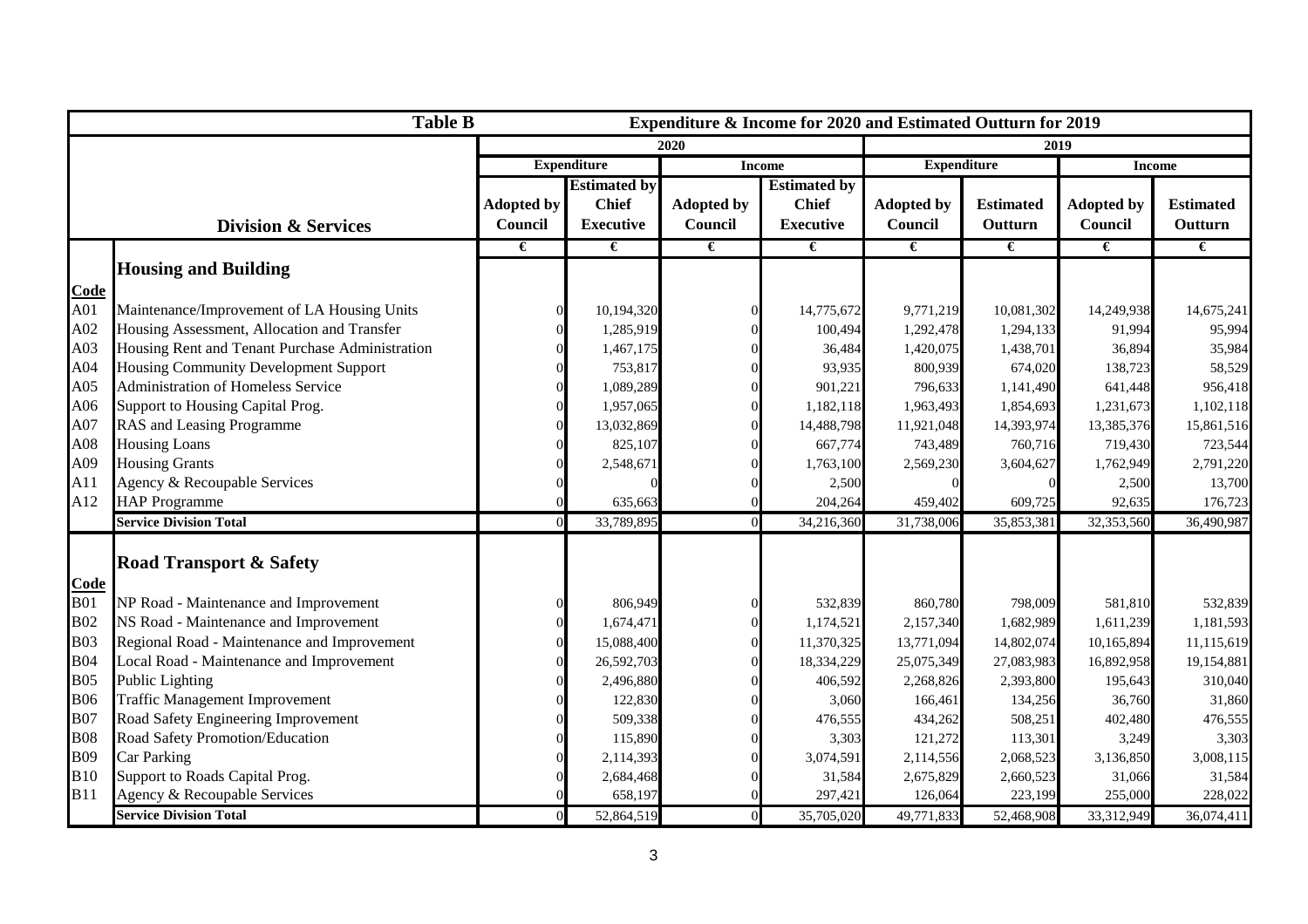|                 | <b>Table B</b>                              |                                     |                     |                                     | Expenditure & Income for 2020 and Estimated Outturn for 2019 |                   |                  |                   |                  |
|-----------------|---------------------------------------------|-------------------------------------|---------------------|-------------------------------------|--------------------------------------------------------------|-------------------|------------------|-------------------|------------------|
|                 |                                             |                                     |                     | 2020                                |                                                              |                   | 2019             |                   |                  |
|                 |                                             | <b>Expenditure</b><br><b>Income</b> |                     | <b>Expenditure</b><br><b>Income</b> |                                                              |                   |                  |                   |                  |
|                 |                                             |                                     | <b>Estimated by</b> |                                     | <b>Estimated by</b>                                          |                   |                  |                   |                  |
|                 |                                             | <b>Adopted by</b>                   | <b>Chief</b>        | <b>Adopted by</b>                   | <b>Chief</b>                                                 | <b>Adopted by</b> | <b>Estimated</b> | <b>Adopted by</b> | <b>Estimated</b> |
|                 | <b>Division &amp; Services</b>              | Council                             | <b>Executive</b>    | Council                             | <b>Executive</b>                                             | Council           | Outturn          | Council           | Outturn          |
|                 |                                             | €                                   | €                   | €                                   | €                                                            | $\epsilon$        | €                | €                 | €                |
|                 |                                             |                                     |                     |                                     |                                                              |                   |                  |                   |                  |
|                 | <b>Water Services</b>                       |                                     |                     |                                     |                                                              |                   |                  |                   |                  |
| Code            |                                             |                                     |                     |                                     |                                                              |                   |                  |                   |                  |
| C <sub>01</sub> | Water Supply                                |                                     | 8,202,497           |                                     | 172,748                                                      | 8,165,507         | 8,160,807        | 169,916           | 172,748          |
| C <sub>02</sub> | <b>Waste Water Treatment</b>                |                                     | 3,257,439           |                                     | 76,135                                                       | 3,249,927         | 3,246,662        | 74,887            | 76,135           |
| C <sub>03</sub> | Collection of Water and Waste Water Charges |                                     |                     |                                     |                                                              |                   |                  |                   | $\Omega$         |
| C <sub>04</sub> | <b>Public Conveniences</b>                  |                                     | 310,779             |                                     | 51,720                                                       | 311,694           | 309,500          | 48,672            | 51,720           |
| C <sub>05</sub> | Admin of Group and Private Installations    |                                     | 1,031,215           |                                     | 858,641                                                      | 993,718           | 840,281          | 870,693           | 668,641          |
| C <sub>06</sub> | Support to Water Capital Programme          |                                     | 1,275,778           |                                     | 1,273,300                                                    | 1,291,668         | 1,291,439        | 1,290,417         | 1,290,989        |
| C <sub>07</sub> | Agency & Recoupable Services                |                                     | 221,422             |                                     | 11,434,958                                                   | 219,447           | 218,894          | 11,391,329        | 11,391,377       |
| C <sub>08</sub> | Local Authority Water and Sanitary Services |                                     | 40,000              |                                     | 20,000                                                       | 55,000            | 30,000           | 25,000            | 20,000           |
|                 | <b>Service Division Total</b>               |                                     | 14,339,130          |                                     | 13,887,502                                                   | 14,286,961        | 14,097,583       | 13,870,914        | 13,671,610       |
|                 |                                             |                                     |                     |                                     |                                                              |                   |                  |                   |                  |
|                 | <b>Development Management</b>               |                                     |                     |                                     |                                                              |                   |                  |                   |                  |
| Code            |                                             |                                     |                     |                                     |                                                              |                   |                  |                   |                  |
| D <sub>01</sub> | <b>Forward Planning</b>                     |                                     | 1,141,685           |                                     | 22,922                                                       | 1,095,793         | 1,077,991        | 22,547            | 22,922           |
| D <sub>02</sub> | Development Management                      |                                     | 1,826,161           |                                     | 693,592                                                      | 1,880,202         | 1,784,999        | 684,877           | 593,592          |
| D03             | Enforcement                                 |                                     | 1,024,329           |                                     | 38,172                                                       | 1,021,694         | 1,006,499        | 37,825            | 44,372           |
| D <sub>04</sub> | <b>Industrial and Commercial Facilities</b> |                                     | 56,867              |                                     |                                                              | 43,862            | 69,828           |                   | $\Omega$         |
| D <sub>05</sub> | Tourism Development and Promotion           |                                     | 542,433             |                                     | 8,170                                                        | 516,371           | 576,059          | 8,049             | 68,170           |
| D06             | Community and Enterprise Function           |                                     | 2,695,051           |                                     | 1,736,515                                                    | 2,177,516         | 2,923,253        | 1,227,593         | 1,980,576        |
| D07             | <b>Unfinished Housing Estates</b>           |                                     | 603,370             |                                     | 9,683                                                        | 593,104           | 543,998          | 9,524             | 9,683            |
| D08             | <b>Building Control</b>                     |                                     | 184,789             |                                     | 22,114                                                       | 183,383           | 183,635          | 22,030            | 22,114           |
| D09             | Economic Development and Promotion          |                                     | 3,800,049           |                                     | 1,603,501                                                    | 3,071,244         | 3,086,247        | 1,495,575         | 1,538,600        |
| D10             | <b>Property Management</b>                  |                                     | 814,382             |                                     | 217,126                                                      | 677,560           | 615,143          | 217,014           | 223,591          |
| D11             | Heritage and Conservation Services          |                                     | 651,575             |                                     | 393,667                                                      | 639,922           | 656,220          | 360,705           | 336,667          |
| D <sub>12</sub> | Agency & Recoupable Services                |                                     | 20,000              |                                     | 20,000                                                       | 20,000            | 20,000           | 20,000            | 20,000           |
|                 | <b>Service Division Total</b>               |                                     | 13,360,691          |                                     | 4,765,462                                                    | 11,920,651        | 12,543,872       | 4,105,739         | 4,860,287        |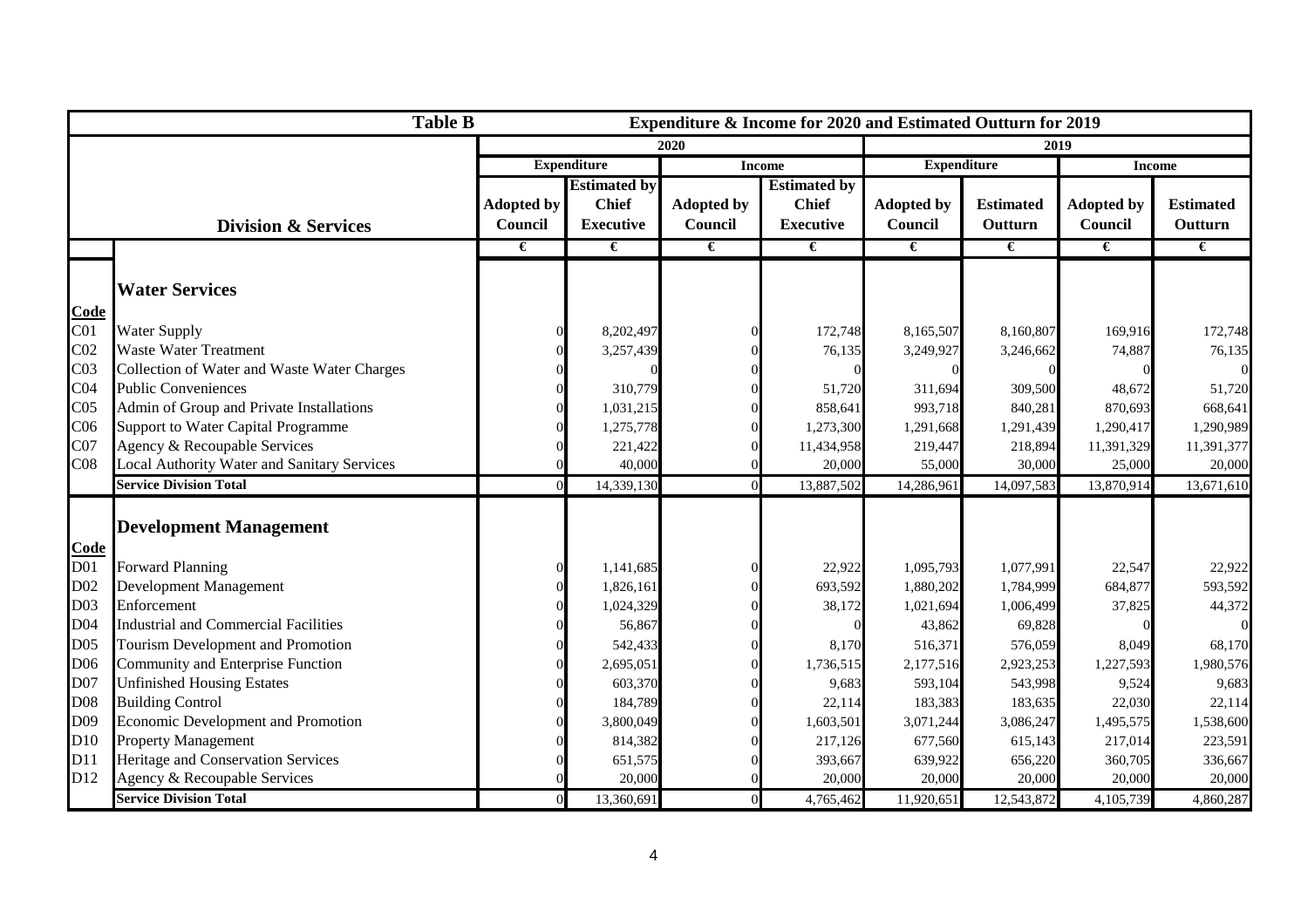|                  | <b>Table B</b>                                |                                     |                     |                   | Expenditure & Income for 2020 and Estimated Outturn for 2019 |                   |                  |                   |                  |
|------------------|-----------------------------------------------|-------------------------------------|---------------------|-------------------|--------------------------------------------------------------|-------------------|------------------|-------------------|------------------|
|                  |                                               |                                     |                     | 2020              |                                                              |                   |                  | 2019              |                  |
|                  |                                               | <b>Expenditure</b><br><b>Income</b> |                     |                   | <b>Expenditure</b>                                           |                   | <b>Income</b>    |                   |                  |
|                  |                                               |                                     | <b>Estimated by</b> |                   | <b>Estimated by</b>                                          |                   |                  |                   |                  |
|                  |                                               | <b>Adopted by</b>                   | <b>Chief</b>        | <b>Adopted by</b> | <b>Chief</b>                                                 | <b>Adopted by</b> | <b>Estimated</b> | <b>Adopted by</b> | <b>Estimated</b> |
|                  | <b>Division &amp; Services</b>                | Council                             | <b>Executive</b>    | Council           | <b>Executive</b>                                             | Council           | Outturn          | Council           | Outturn          |
|                  |                                               | €                                   | €                   | €                 | €                                                            | €                 | €                | €                 | €                |
|                  |                                               |                                     |                     |                   |                                                              |                   |                  |                   |                  |
|                  | <b>Environmental Services</b>                 |                                     |                     |                   |                                                              |                   |                  |                   |                  |
| Code             |                                               |                                     |                     |                   |                                                              |                   |                  |                   |                  |
| E01              | Landfill Operation and Aftercare              |                                     | 1,965,231           |                   | 113,881                                                      | 2,114,007         | 2,017,099        | 292,752           | 198,059          |
| E02              | Recovery & Recycling Facilities Operations    |                                     | 1,770,112           |                   | 994,266                                                      | 1,541,792         | 1,781,332        | 712,704           | 914,266          |
| E03              | <b>Waste to Energy Facilities Operations</b>  |                                     |                     |                   |                                                              |                   |                  |                   | $\Omega$         |
| E04              | Provision of Waste to Collection Services     |                                     | 13,078              |                   | 300                                                          | 12,076            | 13,116           |                   | 300              |
| E05              | <b>Litter Management</b>                      |                                     | 1,405,251           |                   | 374,150                                                      | 1,322,243         | 1,435,726        | 307,914           | 371,508          |
| E06              | <b>Street Cleaning</b>                        |                                     | 1,844,665           |                   | 34,850                                                       | 1,783,060         | 1,876,151        | 34,278            | 34,850           |
| E07              | Waste Regulations, Monitoring and Enforcement |                                     | 549,229             |                   | 58,476                                                       | 678,339           | 604,178          | 50,201            | 58,476           |
| E08              | Waste Management Planning                     |                                     | 324,035             |                   | 17,919                                                       | 208,916           | 207,403          | 21,947            | 20,223           |
| E09              | Maintenance of Burial Grounds                 |                                     | 1,657,082           |                   | 341,737                                                      | 1,635,059         | 1,653,118        | 296,299           | 341,737          |
| E10              | Safety of Structures and Places               |                                     | 579,755             |                   | 158,816                                                      | 572,038           | 560,859          | 153,865           | 136,812          |
| E11              | Operation of Fire Service                     |                                     | 8,113,059           |                   | 495,680                                                      | 7,836,788         | 7,928,773        | 515,226           | 457,025          |
| E12              | <b>Fire Prevention</b>                        |                                     | 529,642             |                   | 178,484                                                      | 524,221           | 528,344          | 188,263           | 179,984          |
| E13              | Water Quality, Air and Noise Pollution        |                                     | 576,979             |                   | 40,548                                                       | 563,691           | 554,568          | 41,575            | 46,048           |
| E14              | Agency & Recoupable Servicess                 |                                     | 8,106,337           |                   | 7,858,501                                                    | 7,327,130         | 7,412,095        | 7,285,443         | 7,180,921        |
| E15              | Climate Change and Flooding                   |                                     | 120,000             |                   |                                                              |                   | 20,000           |                   | $\overline{0}$   |
|                  | <b>Service Division Total</b>                 |                                     | 27,554,455          |                   | 10,667,608                                                   | 26,119,360        | 26,592,762       | 9,900,467         | 9,940,209        |
|                  |                                               |                                     |                     |                   |                                                              |                   |                  |                   |                  |
|                  | <b>Recreation &amp; Amenity</b>               |                                     |                     |                   |                                                              |                   |                  |                   |                  |
| <u>Code</u>      |                                               |                                     |                     |                   |                                                              |                   |                  |                   |                  |
| F01              | Leisure Facilities Operations                 |                                     | 2,627,807           |                   | 1,057,860                                                    | 2,659,278         | 2,763,555        | 1,107,285         | 1,047,090        |
| F <sub>02</sub>  | Operation of Library and Archival Service     |                                     | 4,573,603           |                   | 236,288                                                      | 4,429,472         | 4,375,191        | 187,666           | 236,188          |
| F <sub>0</sub> 3 | <b>Outdoor Leisure Areas Operations</b>       |                                     | 2,893,079           |                   | 42,177                                                       | 2,676,265         | 2,755,319        | 40,896            | 42,177           |
| F04              | Community Sport and Recreational Development  |                                     | 696,016             |                   | 320,673                                                      | 681,439           | 831,140          | 320,498           | 478,512          |
| F05              | Operation of Arts Programme                   |                                     | 1,670,056           |                   | 189,875                                                      | 1,522,721         | 1,666,409        | 189,656           | 236,713          |
| F06              | Agency & Recoupable Services                  |                                     | 985,887             |                   | 960,255                                                      | 985,005           | 941,269          | 959,809           | 916,325          |
|                  | <b>Service Division Total</b>                 |                                     | 13,446,448          |                   | 2,807,128                                                    | 12,954,180        | 13,332,883       | 2,805,810         | 2,957,005        |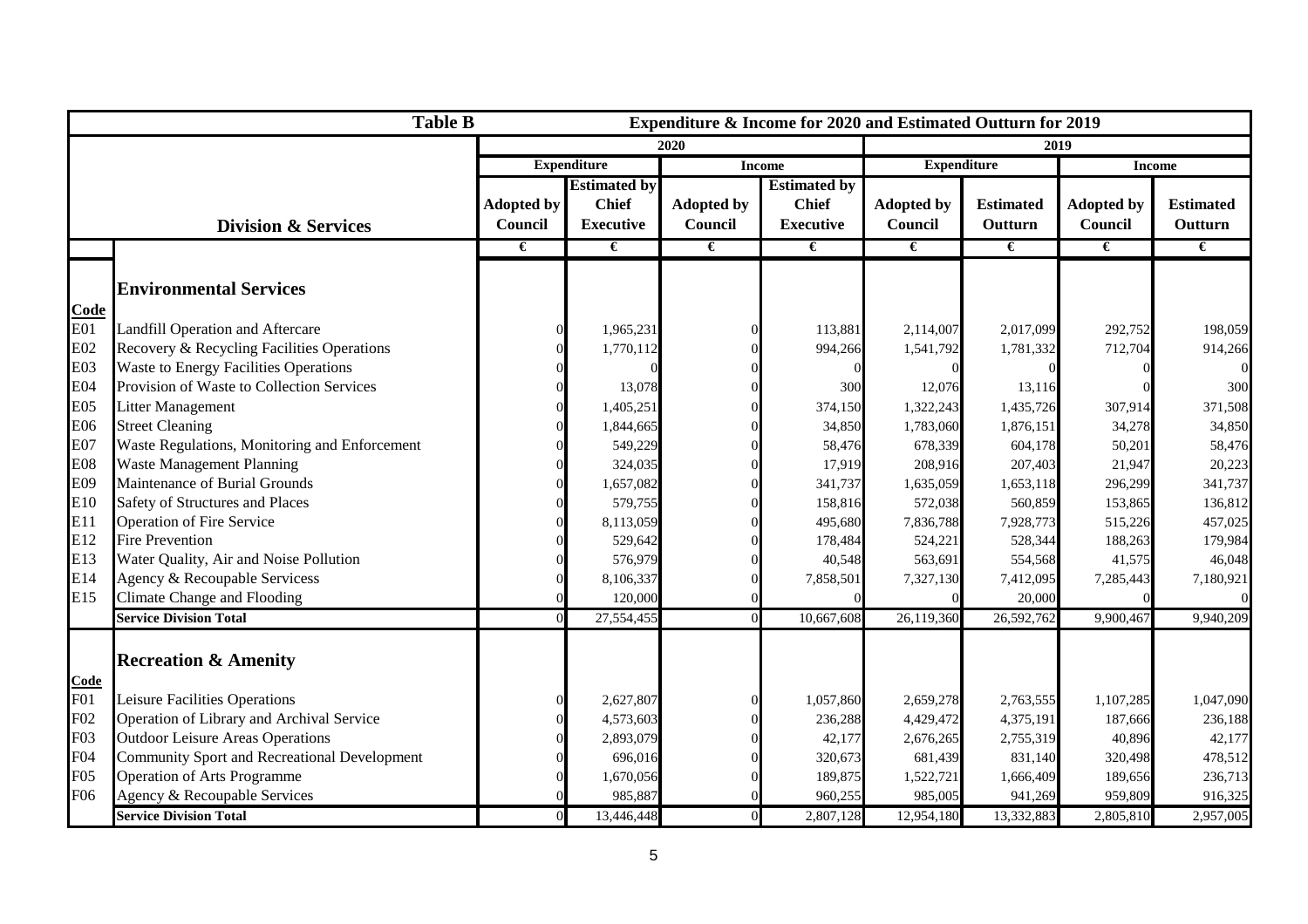|                 | <b>Table B</b><br>Expenditure & Income for 2020 and Estimated Outturn for 2019 |                   |                     |                   |                     |                   |                                     |                   |                  |  |
|-----------------|--------------------------------------------------------------------------------|-------------------|---------------------|-------------------|---------------------|-------------------|-------------------------------------|-------------------|------------------|--|
|                 |                                                                                |                   |                     | 2020              |                     |                   | 2019                                |                   |                  |  |
|                 |                                                                                |                   | <b>Expenditure</b>  |                   | <b>Income</b>       |                   | <b>Expenditure</b><br><b>Income</b> |                   |                  |  |
|                 |                                                                                |                   | <b>Estimated by</b> |                   | <b>Estimated by</b> |                   |                                     |                   |                  |  |
|                 |                                                                                | <b>Adopted by</b> | <b>Chief</b>        | <b>Adopted by</b> | <b>Chief</b>        | <b>Adopted by</b> | <b>Estimated</b>                    | <b>Adopted by</b> | <b>Estimated</b> |  |
|                 | <b>Division &amp; Services</b>                                                 | Council           | <b>Executive</b>    | Council           | <b>Executive</b>    | Council           | Outturn                             | Council           | Outturn          |  |
|                 |                                                                                | €                 | €                   | €                 | €                   | €                 | €                                   | $\epsilon$        | €                |  |
|                 |                                                                                |                   |                     |                   |                     |                   |                                     |                   |                  |  |
|                 | <b>Agriculture, Education, Health &amp; Welfare</b>                            |                   |                     |                   |                     |                   |                                     |                   |                  |  |
| Code            |                                                                                |                   |                     |                   |                     |                   |                                     |                   |                  |  |
| G <sub>01</sub> | <b>Land Drainage Costs</b>                                                     |                   | 202,640             |                   | 11,057              | 180,489           | 222,551                             | 11,048            | 51,733           |  |
| G <sub>02</sub> | Operation and Maintenance of Piers and Harbours                                |                   |                     |                   |                     |                   |                                     |                   | $\Omega$         |  |
| G <sub>03</sub> | <b>Coastal Protection</b>                                                      |                   |                     |                   |                     |                   |                                     |                   | $\Omega$         |  |
| G04             | Veterinary Service                                                             |                   | 882,416             |                   | 508,081             | 963,364           | 862,163                             | 603,732           | 508,081          |  |
| G <sub>05</sub> | <b>Educational Support Services</b>                                            |                   | 31,331              |                   | 3,592               | 28,080            | 26,835                              | 3,279             | 3,872            |  |
| G06             | Agency & Recoupable Services                                                   |                   | 746,245             |                   | 746,245             | 217,700           | 529,290                             | 217,700           | 529,290          |  |
|                 | <b>Service Division Total</b>                                                  |                   | 1,862,632           |                   | 1,268,975           | 1,389,63          | 1,640,839                           | 835,759           | 1,092,976        |  |
|                 |                                                                                |                   |                     |                   |                     |                   |                                     |                   |                  |  |
|                 | <b>Miscellaneous Services</b>                                                  |                   |                     |                   |                     |                   |                                     |                   |                  |  |
| Code            |                                                                                |                   |                     |                   |                     |                   |                                     |                   |                  |  |
| H <sub>01</sub> | Profit/Loss Machinery Account                                                  |                   | 1,765               |                   | 89,294              | 4,898             | 5,362                               | 87,830            | 89,294           |  |
| H <sub>02</sub> | Profit/Loss Stores Account                                                     |                   | 200,176             |                   | 7,891               | 207,073           | 202,498                             | 7,761             | 7,891            |  |
| H <sub>03</sub> | <b>Adminstration of Rates</b>                                                  |                   | 7,011,179           |                   | 162,590             | 5,076,442         | 5,145,341                           | 162,056           | 32,590           |  |
| H <sub>04</sub> | <b>Franchise Costs</b>                                                         |                   | 284,596             |                   | 1,862               | 274,077           | 222,600                             | 1,837             | 4,348            |  |
| H <sub>05</sub> | Operation of Morgue and Coroner Expenses                                       |                   | 299,070             |                   |                     | 301,057           | 307,270                             |                   |                  |  |
| H <sub>06</sub> | Weighbridges                                                                   |                   |                     |                   |                     |                   |                                     |                   | $\Omega$         |  |
| H07             | Operation of Markets and Casual Trading                                        |                   | 21,803              |                   | 13,270              | 21,541            | 21,809                              | 27,266            | 13,270           |  |
| H <sub>08</sub> | <b>Malicious Damage</b>                                                        |                   |                     |                   |                     |                   |                                     |                   | $\Omega$         |  |
| H09             | Local Representation/Civic Leadership                                          |                   | 3,297,419           |                   | 14,352              | 2,616,604         | 2,475,908                           | 16,117            | 14,352           |  |
| H <sub>10</sub> | <b>Motor Taxation</b>                                                          |                   | 1,640,853           |                   | 90,905              | 1,601,656         | 1,603,776                           | 90,333            | 90,905           |  |
| H <sub>11</sub> | Agency & Recoupable Services                                                   |                   | 3,739,300           |                   | 7,080,830           | 3,507,417         | 3,729,729                           | 6,511,393         | 6,898,114        |  |
|                 | <b>Service Division Total</b>                                                  |                   | 16,496,161          |                   | 7,460,994           | 13,610,765        | 13,714,293                          | 6,904,593         | 7,150,764        |  |
|                 | <b>OVERALL TOTAL</b>                                                           |                   | 173,713,931         |                   | 110,779,049         | 161,791,389       | 170,244,521                         | 104,089,791       | 112,238,249      |  |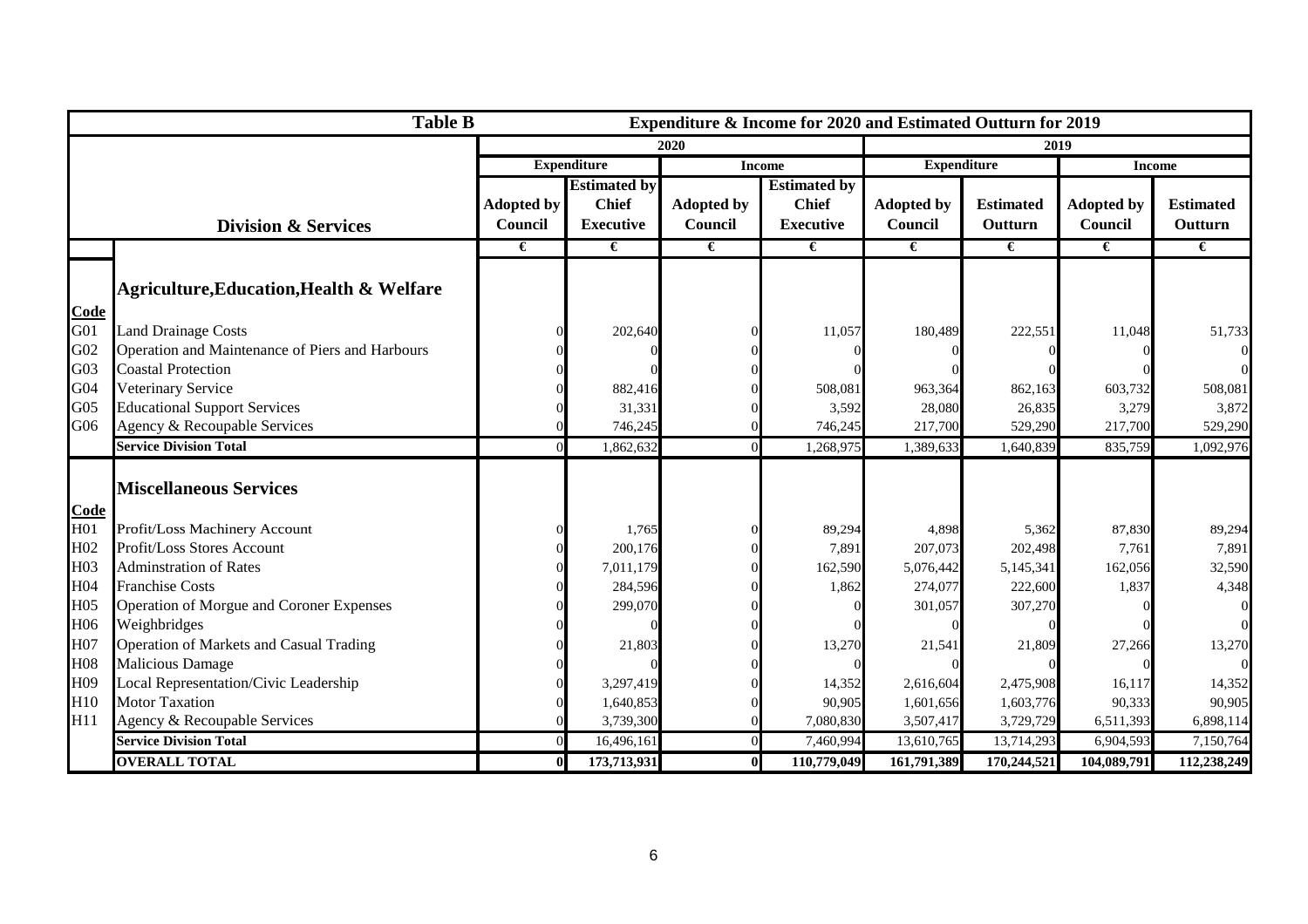| <b>Table D</b>                                                   |                |  |  |  |
|------------------------------------------------------------------|----------------|--|--|--|
| ANALYSIS OF BUDGET 2020 INCOME FROM GOODS AND<br><b>SERVICES</b> |                |  |  |  |
| <b>Source of Income</b>                                          | 2020<br>€      |  |  |  |
| <b>Rents from Houses</b>                                         | 16,351,520     |  |  |  |
| Housing Loans Interest & Charges                                 | 451,690        |  |  |  |
| Parking Fines/Charges                                            | 3,042,300      |  |  |  |
| <b>Irish Water</b>                                               | 12,670,406     |  |  |  |
| <b>Planning Fees</b>                                             | 587,000        |  |  |  |
| <b>Domestic Refuse</b>                                           | 0              |  |  |  |
| <b>Commercial Refuse</b>                                         | $\overline{0}$ |  |  |  |
| <b>Landfill Charges</b>                                          | 60,000         |  |  |  |
| <b>Fire Charges</b>                                              | 378,000        |  |  |  |
| Recreation / Amenity / Culture                                   | 1,023,000      |  |  |  |
| Agency Services & Repayable Works                                | 153,421        |  |  |  |
| <b>Local Authority Contributions</b>                             | 1,550,726      |  |  |  |
| Superannuation                                                   | 1,830,001      |  |  |  |
| <b>NPPR</b>                                                      | 300,000        |  |  |  |
| Misc. (Detail)                                                   | 8,110,375      |  |  |  |
| <b>TOTAL</b>                                                     | 46,508,439     |  |  |  |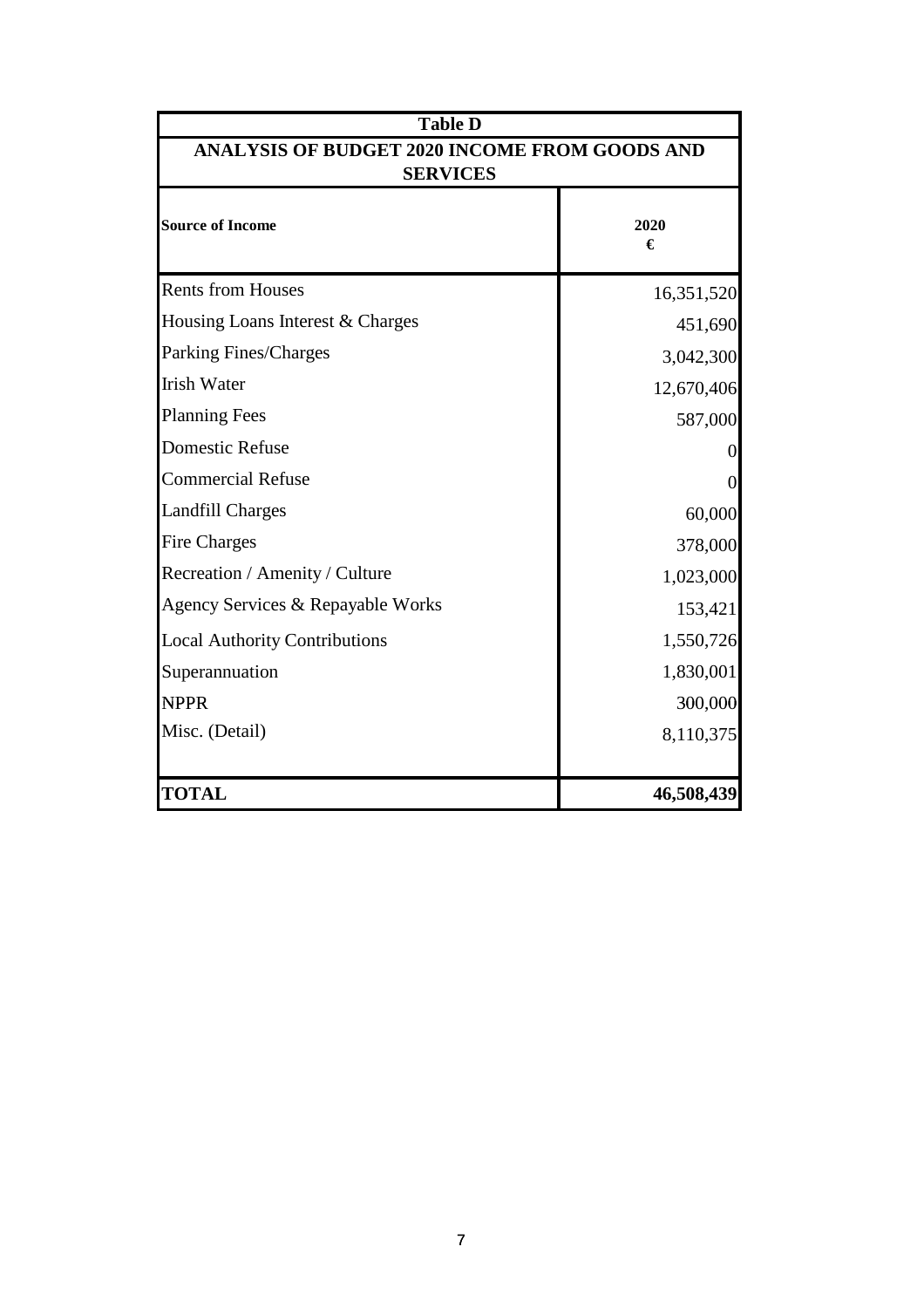| <b>Table E</b>                                                  |                  |
|-----------------------------------------------------------------|------------------|
| <b>ANALYSIS OF BUDGET INCOME 2020 FROM GRANTS AND SUBSIDIES</b> |                  |
| Department of Housing, Planning and Local                       | 2020<br>€        |
| Government                                                      |                  |
| <b>Housing and Building</b>                                     | 16,135,071       |
| Road Transport & Safety                                         | $\Omega$         |
| <b>Water Services</b>                                           | 874,000          |
| <b>Development Management</b>                                   | 260,000          |
| <b>Environmental Services</b>                                   | 7,459,517        |
| <b>Recreation and Amenity</b>                                   | 24,202           |
| Agriculture, Education, Health & Welfare                        | $\Omega$         |
| <b>Miscellaneous Services</b>                                   | 3,750,000        |
|                                                                 | 28,502,790       |
| <b>Other Departments and Bodies</b>                             |                  |
| TII Transport Infrastructure Ireland                            | 26,625,005       |
| Culture, Heritage & Gaeltacht                                   | $\Omega$         |
| <b>National Transport Authority</b>                             | $\boldsymbol{0}$ |
| <b>Social Protection</b>                                        | 958,500          |
| Defence                                                         | 141,270          |
| <b>Education and Skills</b>                                     | 746,245          |
| <b>Library Council</b>                                          | $\overline{0}$   |
| Arts Council                                                    | 123,500          |
| Transport Tourism & Sport                                       | 1,184,000        |
| Justice and Equality                                            | $\Omega$         |
| Agriculture Food and the Marine                                 | 20,000           |
| Jobs, Enterprise & Innovation                                   | 1,528,000        |
| Rural & Community Development                                   | 1,403,824        |
| Communications, Climate Action & Environment                    | 469,055          |
| Food Safety Authority of Ireland                                | 292,090          |
| Other                                                           | 2,276,334        |
|                                                                 | 35,767,823       |
|                                                                 |                  |
| <b>Total Grants &amp; Subsidies</b>                             | 64,270,613       |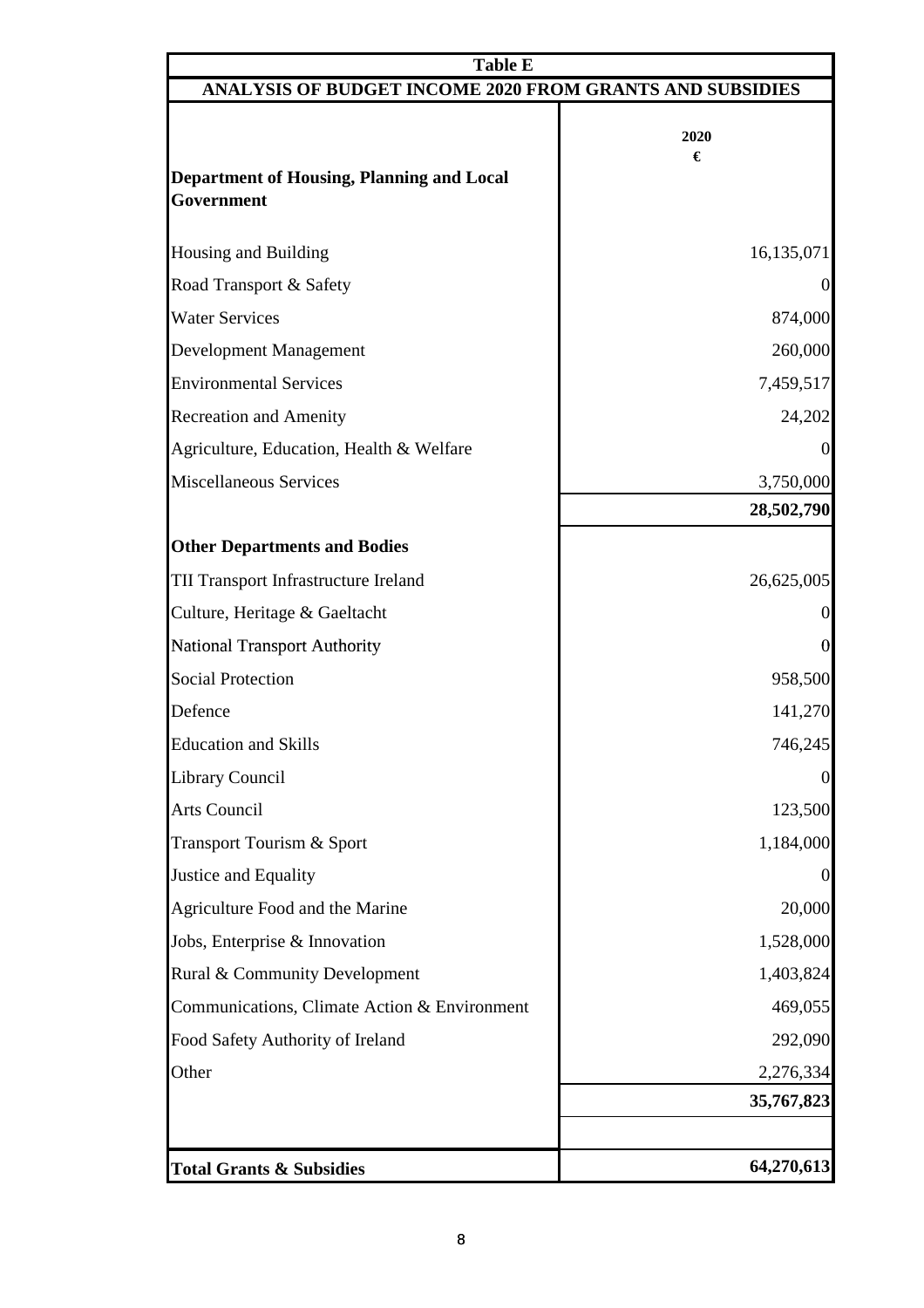**Table F Comprises Expenditure and Income by Division to Sub-Service Level**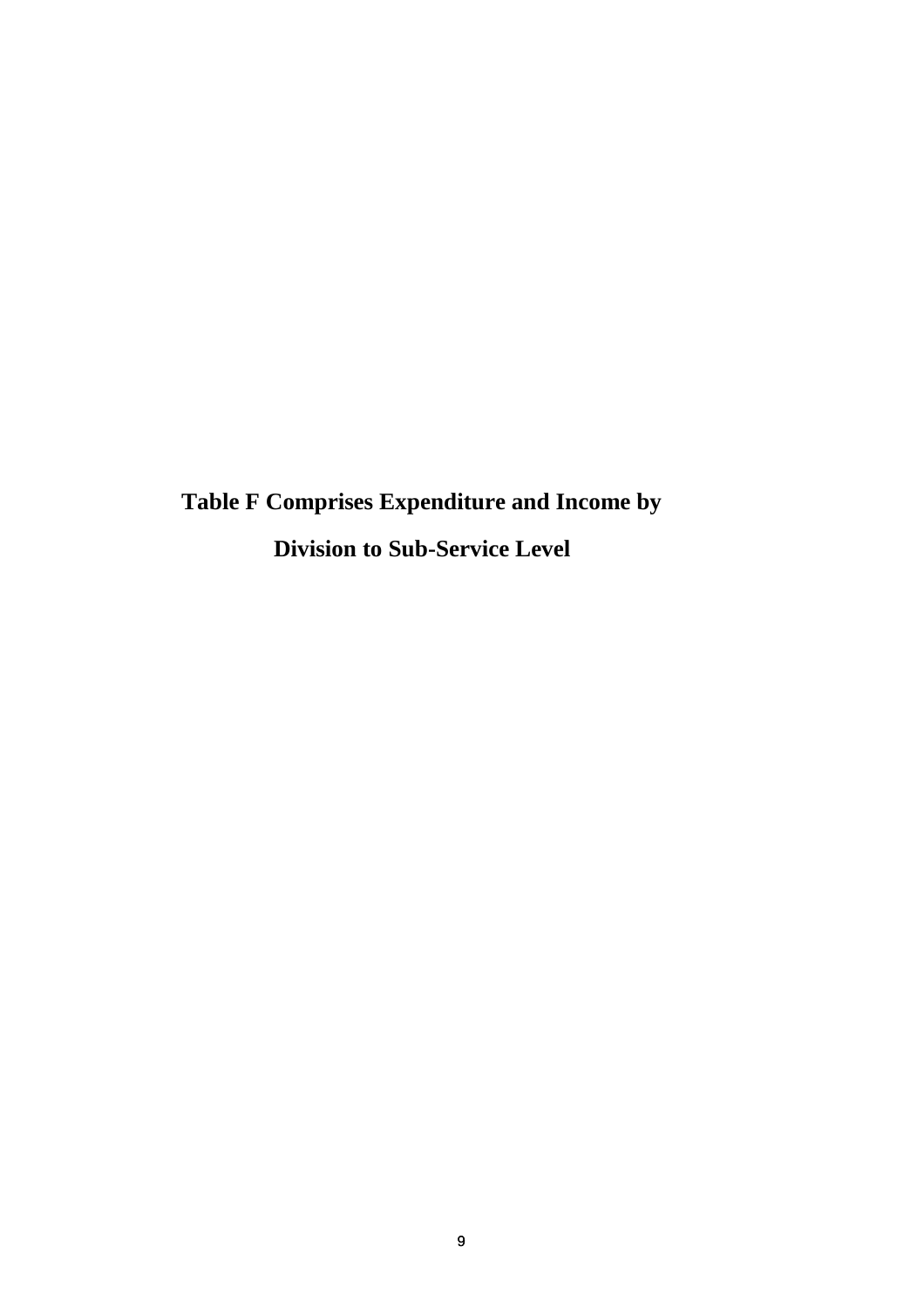|                                           | <b>HOUSING AND BUILDING</b>                                                                                                                                                               |                                                                                              |                                                          |                                                        |                                                          |
|-------------------------------------------|-------------------------------------------------------------------------------------------------------------------------------------------------------------------------------------------|----------------------------------------------------------------------------------------------|----------------------------------------------------------|--------------------------------------------------------|----------------------------------------------------------|
|                                           |                                                                                                                                                                                           | 2020                                                                                         |                                                          | 2019                                                   |                                                          |
|                                           | <b>Expenditure by Service and Sub-Service</b>                                                                                                                                             | <b>Adopted by</b><br>Council                                                                 | <b>Estimated by</b><br><b>Chief</b><br><b>Executive</b>  | <b>Adopted by</b><br>Council                           | <b>Estimated</b><br>Outturn                              |
| Code                                      |                                                                                                                                                                                           | €                                                                                            | €                                                        | €                                                      | $\overline{\epsilon}$                                    |
| A0101<br>A0102<br>A0103<br>A0104<br>A0199 | Maintenance of LA Housing Units<br>Maintenance of Traveller Accommodation Units<br><b>Traveller Accommodation Management</b><br><b>Estate Maintenance</b><br><b>Service Support Costs</b> | $\mathbf{0}$<br>$\overline{0}$<br>$\overline{0}$<br>$\boldsymbol{0}$<br>$\mathbf{0}$         | 6,866,110<br>148,800<br>529,929<br>0<br>2,649,481        | 6,600,829<br>151,262<br>321,002<br>0<br>2,698,126      | 7,009,828<br>168,120<br>322,927<br>$\Omega$<br>2,580,427 |
|                                           | Maintenance/Improvement of LA Housing                                                                                                                                                     | $\overline{0}$                                                                               | 10,194,320                                               | 9,771,219                                              | 10,081,302                                               |
| A0201<br>A0299                            | Assessment of Housing Needs, Allocs. & Trans.<br><b>Service Support Costs</b>                                                                                                             | $\overline{0}$<br>$\mathbf{0}$                                                               | 783,876<br>502,043                                       | 800,373<br>492,105                                     | 803,627<br>490,506                                       |
|                                           | <b>Housing Assessment, Allocation and</b><br><b>Transfer</b>                                                                                                                              | $\boldsymbol{0}$                                                                             | 1,285,919                                                | 1,292,478                                              | 1,294,133                                                |
| A0301<br>A0399                            | Debt Management & Rent Assessment<br><b>Service Support Costs</b>                                                                                                                         | $\boldsymbol{0}$<br>$\mathbf{0}$                                                             | 911,943<br>555,232                                       | 877,666<br>542,409                                     | 894,891<br>543,810                                       |
|                                           | <b>Housing Rent and Tenant Purchase</b><br><b>Administration</b>                                                                                                                          | $\overline{0}$                                                                               | 1,467,175                                                | 1,420,075                                              | 1,438,701                                                |
| A0401<br>A0402<br>A0403<br>A0499          | Housing Estate Management<br><b>Tenancy Management</b><br>Social and Community Housing Service<br><b>Service Support Costs</b>                                                            | $\boldsymbol{0}$<br>$\mathbf{0}$<br>$\boldsymbol{0}$<br>$\mathbf{0}$                         | 203,615<br>344,618<br>3,000<br>202,584                   | 202,414<br>396,864<br>3,000<br>198,661                 | 194,406<br>278,895<br>3,000<br>197,719                   |
|                                           | <b>Housing Community Development Support</b>                                                                                                                                              | $\overline{0}$                                                                               | 753,817                                                  | 800,939                                                | 674,020                                                  |
| A0501<br>A0502<br>A0599                   | Homeless Grants Other Bodies<br><b>Homeless Service</b><br><b>Service Support Costs</b>                                                                                                   | $\boldsymbol{0}$<br>$\boldsymbol{0}$<br>$\mathbf{0}$                                         | 840,815<br>159,199<br>89,275                             | 589,176<br>119,765<br>87,692                           | 955,815<br>104,365<br>81,310                             |
|                                           | <b>Administration of Homeless Service</b>                                                                                                                                                 | $\overline{0}$                                                                               | 1,089,289                                                | 796,633                                                | 1,141,490                                                |
| A0601<br>A0602<br>A0699                   | <b>Technical and Administrative Support</b><br>Loan Charges<br><b>Service Support Costs</b>                                                                                               | $\boldsymbol{0}$<br>$\boldsymbol{0}$<br>$\boldsymbol{0}$                                     | 714,863<br>850,000<br>392,202                            | 629,865<br>950,000<br>383,628                          | 702,957<br>770,000<br>381,736                            |
|                                           | <b>Support to Housing Capital Prog.</b>                                                                                                                                                   | $\overline{0}$                                                                               | 1,957,065                                                | 1,963,493                                              | 1,854,693                                                |
| A0701<br>A0702<br>A0703<br>A0704<br>A0799 | <b>RAS</b> Operations<br>Long Term Leasing<br>Payment & Availability<br><b>Affordable Leases</b><br><b>Service Support Costs</b>                                                          | $\boldsymbol{0}$<br>$\boldsymbol{0}$<br>$\boldsymbol{0}$<br>$\boldsymbol{0}$<br>$\mathbf{0}$ | 7,788,752<br>2,719,244<br>1,996,476<br>40,600<br>487,797 | 8,045,196<br>2,649,757<br>699,000<br>48,000<br>479,095 | 7,886,768<br>2,681,664<br>3,306,317<br>40,600<br>478,625 |
|                                           | <b>RAS and Leasing Programme</b>                                                                                                                                                          | $\overline{0}$                                                                               | 13,032,869                                               | 11,921,048                                             | 14,393,974                                               |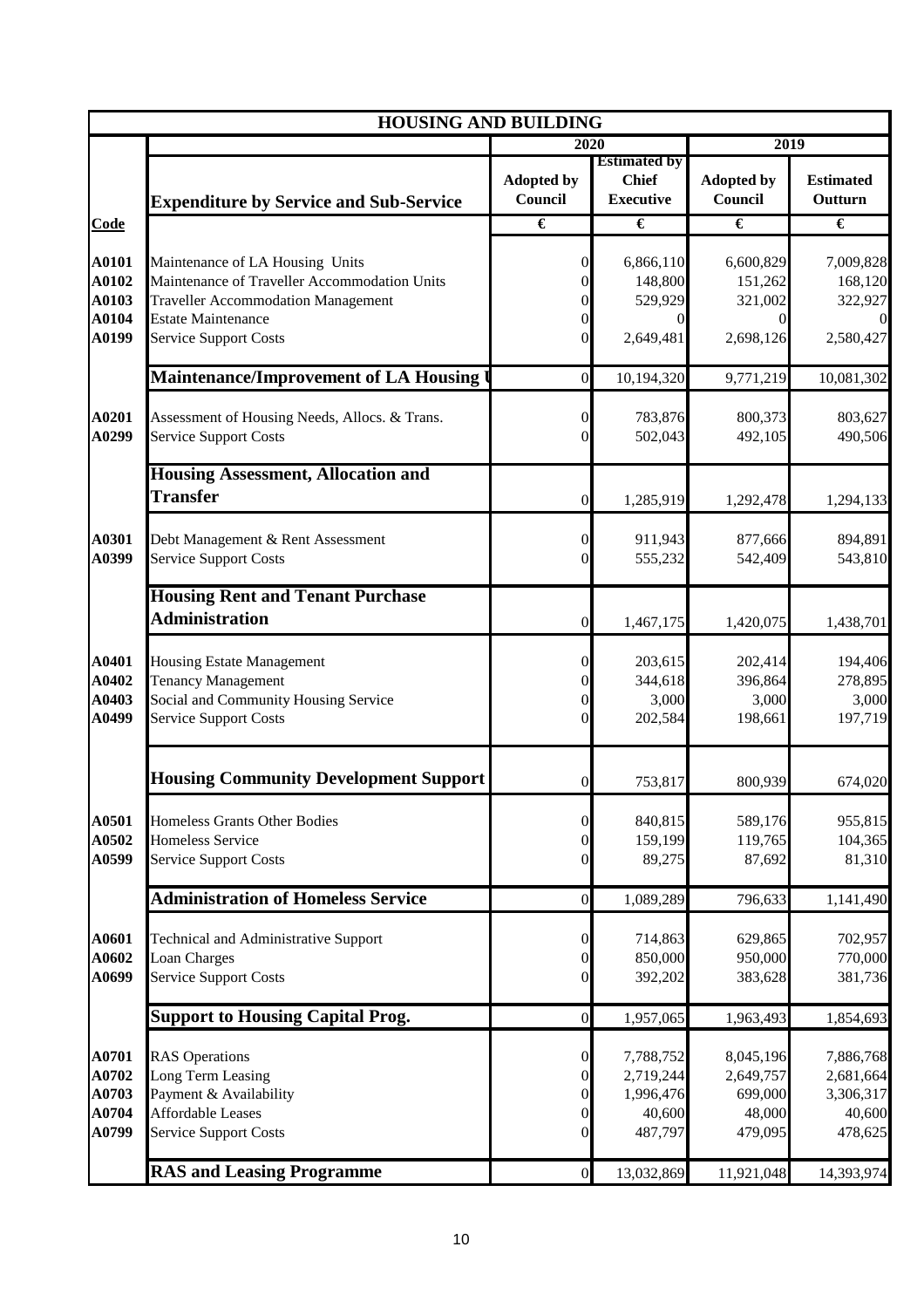|                                                    | <b>HOUSING AND BUILDING</b>                                                                                                                                                                                    |                                                                                                                  |                                                          |                                                               |                                                              |
|----------------------------------------------------|----------------------------------------------------------------------------------------------------------------------------------------------------------------------------------------------------------------|------------------------------------------------------------------------------------------------------------------|----------------------------------------------------------|---------------------------------------------------------------|--------------------------------------------------------------|
|                                                    |                                                                                                                                                                                                                | 2020                                                                                                             |                                                          | 2019                                                          |                                                              |
|                                                    | <b>Expenditure by Service and Sub-Service</b>                                                                                                                                                                  | <b>Adopted by</b><br>Council                                                                                     | <b>Estimated by</b><br><b>Chief</b><br><b>Executive</b>  | <b>Adopted by</b><br>Council                                  | <b>Estimated</b><br>Outturn                                  |
| Code                                               |                                                                                                                                                                                                                | €                                                                                                                | €                                                        | €                                                             | €                                                            |
| A0801<br>A0802<br>A0899                            | Loan Interest and Other Charges<br>Debt Management Housing Loans<br><b>Service Support Costs</b>                                                                                                               | $\mathbf{0}$<br>$\boldsymbol{0}$<br>$\mathbf{0}$                                                                 | 496,535<br>186,683<br>141,889                            | 437,939<br>167,044<br>138,506                                 | 441,531<br>178,525<br>140,660                                |
|                                                    | <b>Housing Loans</b>                                                                                                                                                                                           | $\boldsymbol{0}$                                                                                                 | 825,107                                                  | 743,489                                                       | 760,716                                                      |
| A0901<br>A0902<br>A0903<br>A0904<br>A0905<br>A0999 | <b>Housing Adaptation Grant Scheme</b><br>Loan Charges DPG/ERG<br><b>Essential Repair Grants</b><br><b>Other Housing Grant Payments</b><br><b>Mobility Aids Housing Grants</b><br><b>Service Support Costs</b> | $\boldsymbol{0}$<br>$\boldsymbol{0}$<br>$\overline{0}$<br>$\boldsymbol{0}$<br>$\boldsymbol{0}$<br>$\overline{0}$ | 1,242,545<br>2,750<br>600,000<br>0<br>350,000<br>353,376 | 1,242,425<br>2,750<br>600,000<br>19,000<br>350,000<br>355,055 | 2,420,545<br>2,700<br>600,000<br>5,200<br>200,000<br>376,182 |
|                                                    | <b>Housing Grants</b>                                                                                                                                                                                          | $\mathbf{0}$                                                                                                     | 2,548,671                                                | 2,569,230                                                     | 3,604,627                                                    |
| A1101<br>A1199                                     | Agency & Recoupable Service<br><b>Service Support Costs</b>                                                                                                                                                    | $\boldsymbol{0}$<br>$\overline{0}$                                                                               | 0<br>0                                                   | 0<br>0                                                        | $\boldsymbol{0}$<br>$\boldsymbol{0}$                         |
|                                                    | <b>Agency &amp; Recoupable Services</b>                                                                                                                                                                        | $\mathbf{0}$                                                                                                     | $\overline{0}$                                           | $\boldsymbol{0}$                                              | $\mathbf{0}$                                                 |
| A1201<br>A1299                                     | <b>HAP</b> Operations<br><b>Service Support Costs</b>                                                                                                                                                          | $\boldsymbol{0}$<br>$\overline{0}$                                                                               | 402,914<br>232,749                                       | 231,438<br>227,964                                            | 381,545<br>228,180                                           |
|                                                    | <b>HAP Programme</b>                                                                                                                                                                                           | $\overline{0}$                                                                                                   | 635,663                                                  | 459,402                                                       | 609,725                                                      |
|                                                    | <b>Service Division Total</b>                                                                                                                                                                                  | $\boldsymbol{0}$                                                                                                 | 33,789,895                                               | 31,738,006                                                    | 35,853,381                                                   |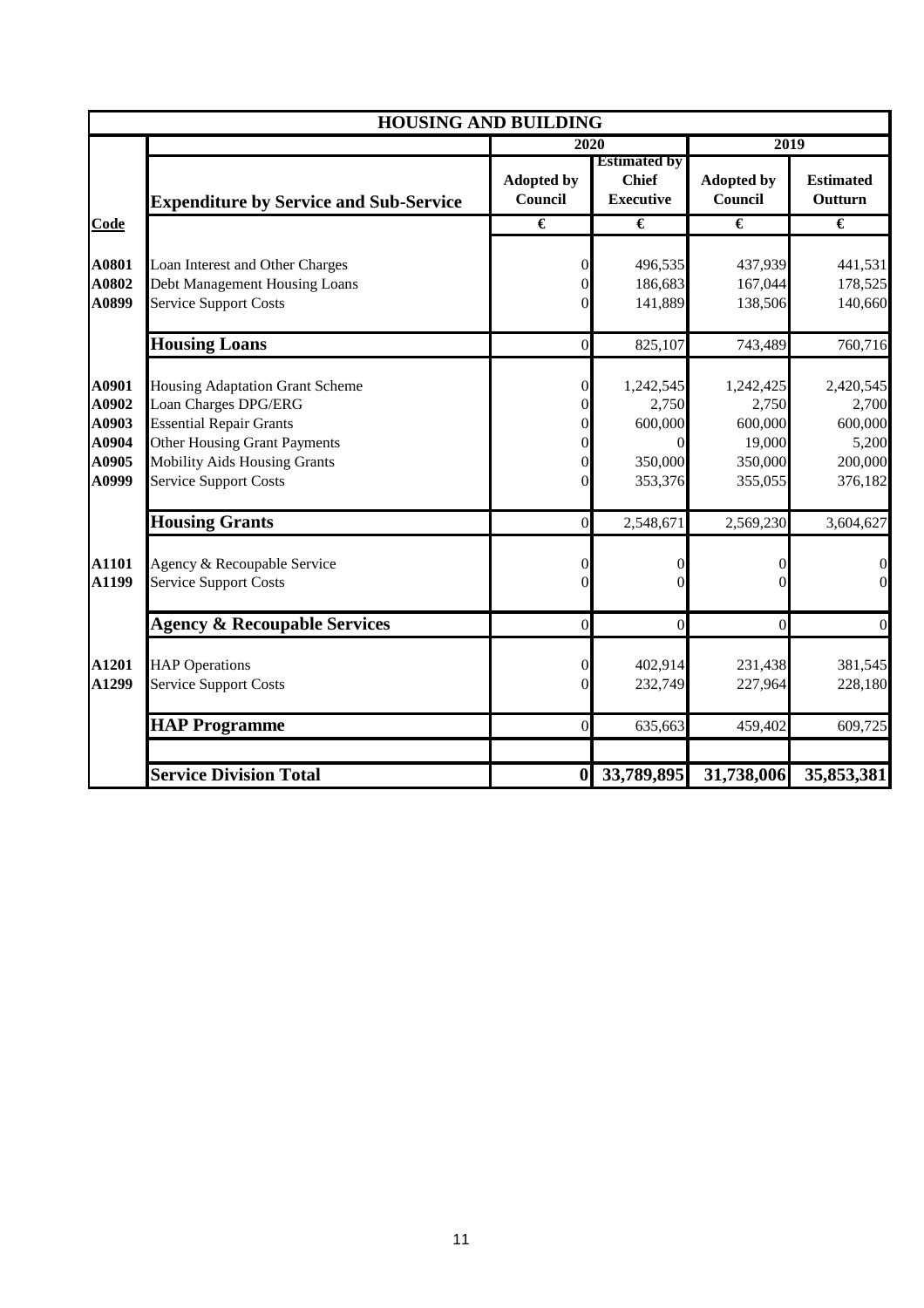|                                            | <b>HOUSING AND BUILDING</b>  |                                                         |                              |                             |
|--------------------------------------------|------------------------------|---------------------------------------------------------|------------------------------|-----------------------------|
|                                            |                              | 2020                                                    | 2019                         |                             |
| <b>Income by Source</b>                    | <b>Adopted by</b><br>Council | <b>Estimated by</b><br><b>Chief</b><br><b>Executive</b> | <b>Adopted by</b><br>Council | <b>Estimated</b><br>Outturn |
|                                            | €                            | €                                                       | €                            | €                           |
| <b>Government Grants &amp; Subsidies</b>   |                              |                                                         |                              |                             |
| Housing, Planning and Local Government     | $\overline{0}$               | 16,135,071                                              | 14,500,202                   | 18,493,128                  |
| Other                                      | $\Omega$                     | 48,452                                                  |                              | 37,499                      |
| <b>Total Grants &amp; Subsidies</b><br>(a) | $\mathbf{0}$                 | 16,183,523                                              | 14,500,202                   | 18,530,627                  |
| <b>Goods and Services</b>                  |                              |                                                         |                              |                             |
| Rents from houses                          | $\boldsymbol{0}$             | 16,351,520                                              | 16,285,915                   | 16,286,950                  |
| Housing Loans Interest & Charges           | O                            | 451,690                                                 | 393,650                      | 396,060                     |
| Superannuation                             |                              | 250,927                                                 | 246,813                      | 250,927                     |
| Agency Services & Repayable Works          | $\theta$                     | 0                                                       |                              | $\Omega$                    |
| <b>Local Authority Contributions</b>       | 0                            |                                                         | 55,980                       | 28,716                      |
| Other income                               | $\Omega$                     | 978,700                                                 | 871,000                      | 997,707                     |
| <b>Total Goods and Services</b><br>(b)     | $\mathbf{0}$                 | 18,032,837                                              | 17,853,358                   | 17,960,360                  |
|                                            |                              | $\theta$                                                |                              |                             |
| <b>Total Income</b><br>$c=(a+b)$           | $\boldsymbol{0}$             | 34,216,360                                              | 32,353,560                   | 36,490,987                  |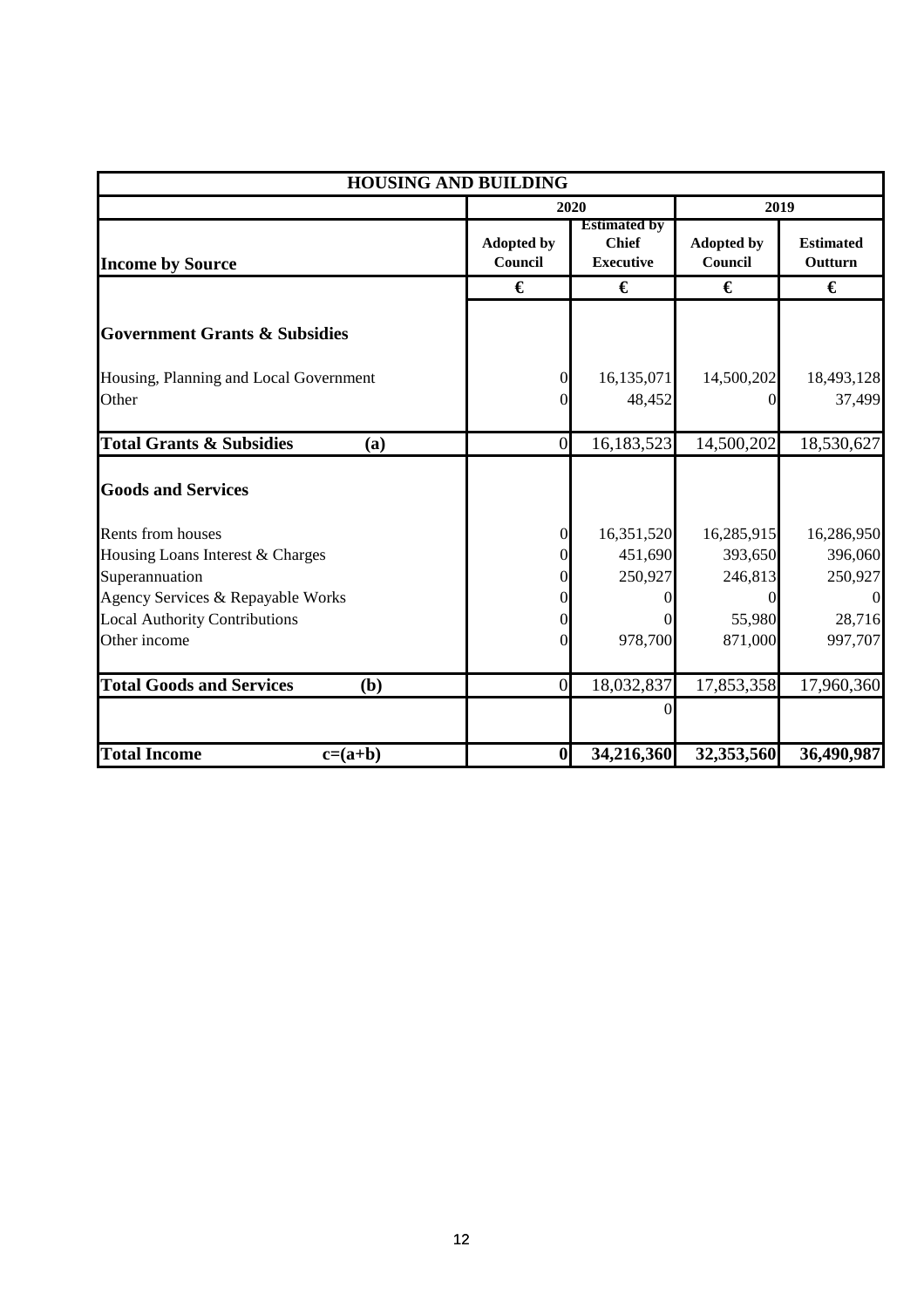|                       | <b>ROAD TRANSPORT &amp; SAFETY</b>                                                      |                                      |                                               |                              |                             |  |  |  |  |
|-----------------------|-----------------------------------------------------------------------------------------|--------------------------------------|-----------------------------------------------|------------------------------|-----------------------------|--|--|--|--|
|                       |                                                                                         |                                      | 2020                                          | 2019                         |                             |  |  |  |  |
|                       | <b>Expenditure by Service and Sub-Service</b>                                           | <b>Adopted by</b><br>Council         | <b>Estimated by</b><br><b>Chief Executive</b> | <b>Adopted by</b><br>Council | <b>Estimated</b><br>Outturn |  |  |  |  |
| Code                  |                                                                                         | €                                    | €                                             | €                            | €                           |  |  |  |  |
|                       |                                                                                         |                                      |                                               |                              |                             |  |  |  |  |
| <b>B0101</b><br>B0102 | NP - Surface Dressing<br>NP - Pavement Overlay/Reconstruction                           |                                      | 0                                             |                              | 0                           |  |  |  |  |
| <b>B0103</b>          | NP - Winter Maintenance                                                                 |                                      | 130,000                                       | 117,736                      | 130,000                     |  |  |  |  |
| B0104                 | NP - Bridge Maintenance (Eirspan)                                                       |                                      |                                               |                              |                             |  |  |  |  |
| B0105                 | NP - General Maintenance                                                                |                                      | 386,309                                       | 447,815                      | 386,309                     |  |  |  |  |
| <b>B0106</b><br>B0199 | NP - General Improvements Works<br>Service Support Costs                                | $\Omega$                             | 290,640                                       | 295,229                      | 281,700                     |  |  |  |  |
|                       |                                                                                         |                                      |                                               |                              |                             |  |  |  |  |
|                       | <b>National Primary Road - Maintenance and</b>                                          |                                      |                                               |                              |                             |  |  |  |  |
|                       | Improvement                                                                             | $\theta$                             | 806,949                                       | 860,780                      | 798,009                     |  |  |  |  |
| <b>B0201</b>          | NS - Surface Dressing                                                                   | $\Omega$                             | 0                                             | 180,000                      |                             |  |  |  |  |
| B0202                 | NS - Overlay/Reconstruction                                                             |                                      |                                               |                              |                             |  |  |  |  |
| B0203                 | NS - Overlay/Reconstruction - Urban                                                     |                                      |                                               |                              |                             |  |  |  |  |
| B0204                 | NS - Winter Maintenance                                                                 | 0                                    | 150,000                                       | 135,849                      | 150,000                     |  |  |  |  |
| B0205<br><b>B0206</b> | NS - Bridge Maintenance (Eirspan)<br>NS - General Maintenance                           | 0<br>0                               | 1,005,041                                     | 175,000<br>1,101,229         | 7,072<br>1,005,041          |  |  |  |  |
| B0207                 | NS - General Improvement Works                                                          | $\Omega$                             |                                               | $\theta$                     |                             |  |  |  |  |
| B0299                 | Service Support Costs                                                                   | $\Omega$                             | 519,430                                       | 565,262                      | 520,876                     |  |  |  |  |
|                       | National Secondary Road - Maintenance and                                               |                                      |                                               |                              |                             |  |  |  |  |
|                       | Improvement                                                                             | $\theta$                             | 1,674,471                                     | 2,157,340                    | 1,682,989                   |  |  |  |  |
|                       |                                                                                         |                                      |                                               |                              |                             |  |  |  |  |
| B0301                 | <b>Regional Roads Surface Dressing</b>                                                  | 0                                    | 2,192,298                                     | 1,356,111                    | 2,192,298                   |  |  |  |  |
| B0302<br>B0303        | Reg Rd Surface Rest/Road Reconstruction/Overlay<br>Regional Road Winter Maintenance     | 0                                    | 2,767,558<br>$\Omega$                         | 2,896,164                    | 2,767,558                   |  |  |  |  |
| B0304                 | Regional Road Bridge Maintenance                                                        |                                      | 11,058                                        | 700,000                      | 400,000                     |  |  |  |  |
| <b>B0305</b>          | Regional Road General Maintenance Works                                                 | $\Omega$                             | 6,899,776                                     | 6,259,977                    | 6,872,961                   |  |  |  |  |
| <b>B0306</b>          | Regional Road General Improvement Works                                                 | $\overline{0}$                       | 1,059,000                                     | 515,000                      | 499,000                     |  |  |  |  |
| B0399                 | Service Support Costs                                                                   | $\overline{0}$                       | 2,158,710                                     | 2,043,842                    | 2,070,257                   |  |  |  |  |
|                       | <b>Regional Road - Improvement and Maintenance</b>                                      |                                      |                                               |                              |                             |  |  |  |  |
|                       |                                                                                         | $\boldsymbol{0}$                     | 15,088,400                                    | 13,771,094                   | 14,802,074                  |  |  |  |  |
|                       |                                                                                         |                                      |                                               |                              |                             |  |  |  |  |
| <b>B0401</b><br>B0402 | <b>Local Road Surface Dressing</b><br>Local Rd Surface Rest/Road Reconstruction/Overlay | $\boldsymbol{0}$<br>$\boldsymbol{0}$ | 1,987,702<br>9,668,442                        | 1,707,309<br>9,347,256       | 1,987,702<br>9,668,442      |  |  |  |  |
| B0403                 | Local Roads Winter Maintenance                                                          | 0                                    | $\overline{0}$                                |                              |                             |  |  |  |  |
| <b>B0404</b>          | Local Roads Bridge Maintenance                                                          | $\Omega$                             | 250,000                                       | 250,000                      | 35,000                      |  |  |  |  |
| B0405<br><b>B0406</b> | Local Roads General Maintenance Works<br>Local Roads General Improvement Works          | $\overline{0}$<br>$\overline{0}$     | 6,709,636                                     | 6,833,625                    | 7,656,233                   |  |  |  |  |
| B0499                 | <b>Service Support Costs</b>                                                            | $\overline{0}$                       | 4,017,855<br>3,959,068                        | 3,173,891<br>3,763,268       | 3,922,855<br>3,813,751      |  |  |  |  |
|                       |                                                                                         |                                      |                                               |                              |                             |  |  |  |  |
|                       | <b>Local Road - Maintenance and Improvement</b>                                         | $\boldsymbol{0}$                     | 26,592,703                                    | 25,075,349                   | 27,083,983                  |  |  |  |  |
|                       |                                                                                         |                                      |                                               |                              |                             |  |  |  |  |
| B0501<br>B0502        | <b>Public Lighting Operating Costs</b><br>Public Lighting Improvement                   | 0<br>0                               | 2,341,926                                     | 2,131,024                    | 2,245,374                   |  |  |  |  |
| B0599                 | <b>Service Support Costs</b>                                                            | $\Omega$                             | 154,954                                       | 137,802                      | 148,426                     |  |  |  |  |
|                       |                                                                                         |                                      |                                               |                              |                             |  |  |  |  |
|                       | <b>Public Lighting</b>                                                                  | $\boldsymbol{0}$                     | 2,496,880                                     | 2,268,826                    | 2,393,800                   |  |  |  |  |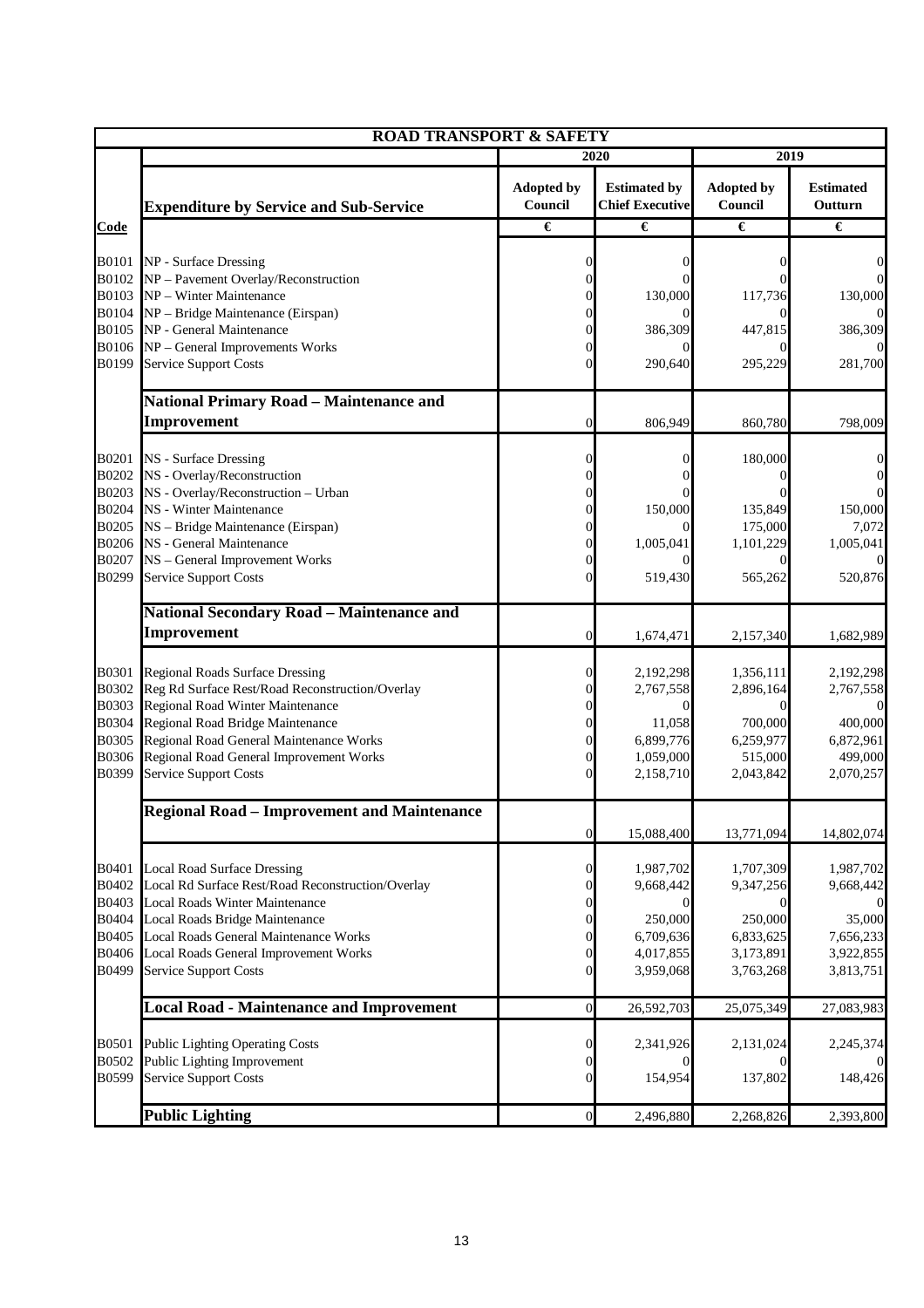|                                  | <b>ROAD TRANSPORT &amp; SAFETY</b>                                                                                                          |                                       |                                               |                                          |                                          |  |  |
|----------------------------------|---------------------------------------------------------------------------------------------------------------------------------------------|---------------------------------------|-----------------------------------------------|------------------------------------------|------------------------------------------|--|--|
|                                  |                                                                                                                                             |                                       | 2020                                          | 2019                                     |                                          |  |  |
|                                  | <b>Expenditure by Service and Sub-Service</b>                                                                                               | <b>Adopted by</b><br>Council          | <b>Estimated by</b><br><b>Chief Executive</b> | <b>Adopted by</b><br>Council             | <b>Estimated</b><br>Outturn              |  |  |
| Code                             |                                                                                                                                             | €                                     | €                                             | €                                        | €                                        |  |  |
| B0601<br>B0602<br>B0603<br>B0699 | <b>Traffic Management</b><br><b>Traffic Maintenance</b><br><b>Traffic Improvement Measures</b><br><b>Service Support Costs</b>              | 0<br>0<br>0<br>$\Omega$               | 0<br>122,830                                  | 33,750<br>132,711                        | 0<br>28,800<br>105,456                   |  |  |
|                                  | <b>Traffic Management Improvement</b>                                                                                                       | $\overline{0}$                        | 122,830                                       | 166,461                                  | 134,256                                  |  |  |
| B0701<br>B0702<br>B0799          | <b>Low Cost Remedial Measures</b><br>Other Engineering Improvements<br><b>Service Support Costs</b>                                         | $\theta$<br>$\theta$<br>$\Omega$      | 472,000<br>37,338                             | 398,000<br>36,262                        | 472,000<br>36,251                        |  |  |
|                                  | <b>Road Safety Engineering Improvements</b>                                                                                                 | $\mathbf{0}$                          | 509,338                                       | 434,262                                  | 508,251                                  |  |  |
| <b>B0801</b><br>B0802<br>B0899   | School Wardens<br>Publicity and Promotion Road Safety<br><b>Service Support Costs</b>                                                       | $\theta$<br>0<br>$\Omega$             | 73,521<br>18,000<br>24,369                    | 79,675<br>18,000<br>23,597               | 71,665<br>18,000<br>23,636               |  |  |
|                                  | <b>Road Safety Promotion/Education</b>                                                                                                      | $\overline{0}$                        | 115,890                                       | 121,272                                  | 113,301                                  |  |  |
| B0901<br>B0902<br>B0903<br>B0999 | Maintenance and Management of Car Parks<br><b>Operation of Street Parking</b><br><b>Parking Enforcement</b><br><b>Service Support Costs</b> | 0<br>$\Omega$<br>$\Omega$<br>$\Omega$ | 484,384<br>323,151<br>658,317<br>648,541      | 511,277<br>318,761<br>651,922<br>632,596 | 509,771<br>314,921<br>615,197<br>628,634 |  |  |
|                                  | <b>Car Parking</b>                                                                                                                          | $\boldsymbol{0}$                      | 2,114,393                                     | 2,114,556                                | 2,068,523                                |  |  |
| B1001<br>B1099                   | Administration of Roads Capital Programme<br><b>Service Support Costs</b>                                                                   | $\mathbf{0}$<br>$\mathbf{0}$          | 219,385<br>2,465,083                          | 222,148<br>2,453,681                     | 208,782<br>2,451,741                     |  |  |
|                                  | <b>Support to Roads Capital Programme</b>                                                                                                   | $\overline{0}$                        | 2,684,468                                     | 2,675,829                                | 2,660,523                                |  |  |
| <b>B1101</b><br><b>B1199</b>     | Agency & Recoupable Service<br><b>Service Support Costs</b>                                                                                 | $\boldsymbol{0}$<br>$\overline{0}$    | 643,197<br>15,000                             | 111,064<br>15,000                        | 208,199<br>15,000                        |  |  |
|                                  | <b>Agency &amp; Recoupable Services</b>                                                                                                     | $\boldsymbol{0}$                      | 658,197                                       | 126,064                                  | 223,199                                  |  |  |
|                                  | <b>Service Division Total</b>                                                                                                               | $\boldsymbol{0}$                      | 52,864,519                                    | 49,771,833                               | 52,468,908                               |  |  |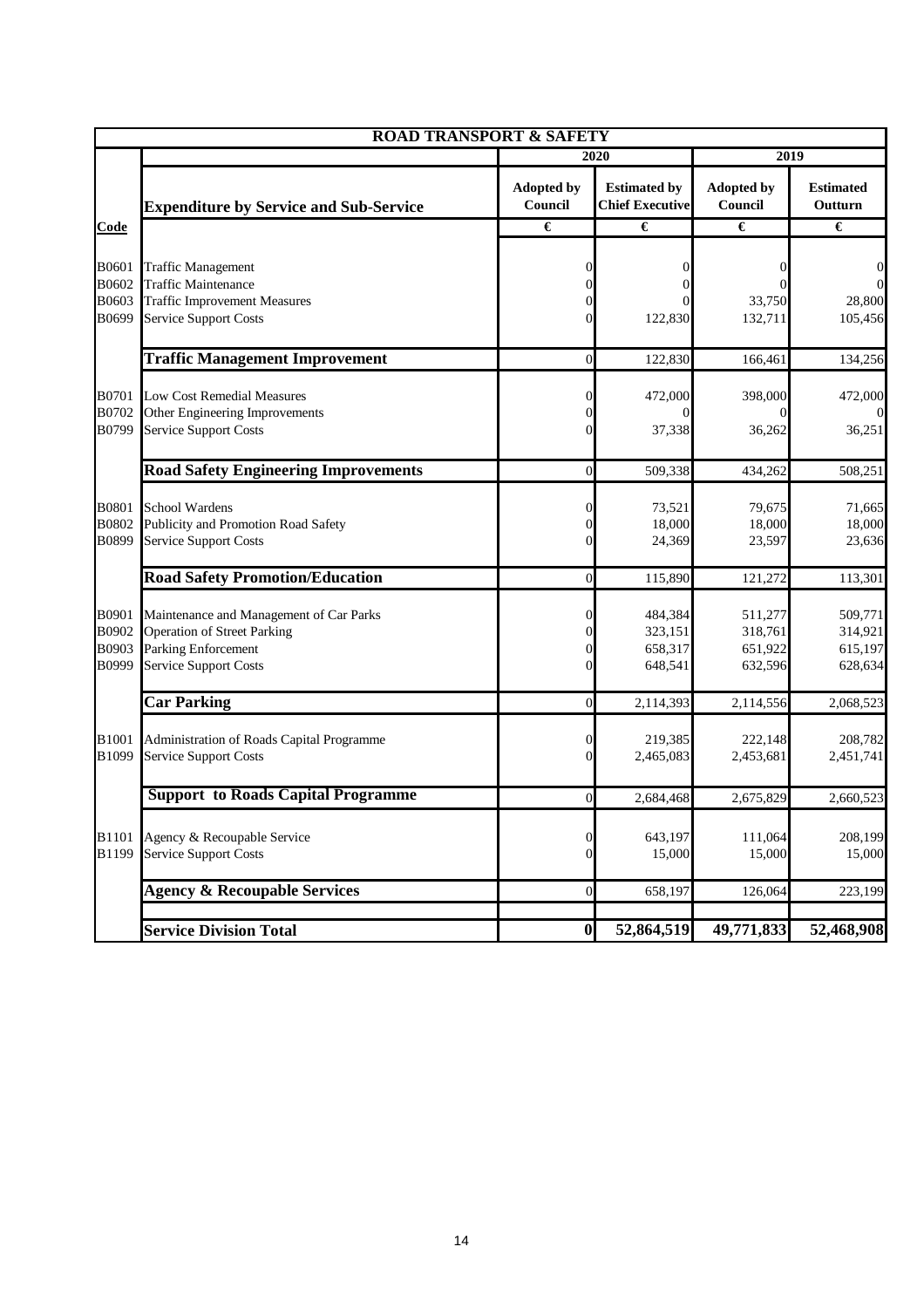|                                            | <b>ROAD TRANSPORT &amp; SAFETY</b> |                                                         |                              |                             |
|--------------------------------------------|------------------------------------|---------------------------------------------------------|------------------------------|-----------------------------|
|                                            |                                    | 2020                                                    | 2019                         |                             |
| <b>Income by Source</b>                    | <b>Adopted by</b><br>Council       | <b>Estimated by</b><br><b>Chief</b><br><b>Executive</b> | <b>Adopted by</b><br>Council | <b>Estimated</b><br>Outturn |
|                                            | €                                  | €                                                       | €                            | €                           |
| <b>Government Grants</b>                   |                                    |                                                         |                              |                             |
| Housing, Planning and Local Government     | 0                                  | 0                                                       |                              | $\Omega$                    |
| TII Transport Infrastructure Ireland       | 0                                  | 26,625,005                                              | 24,911,481                   | 26,228,267                  |
| Culture, Heritage & Gaeltacht              |                                    |                                                         |                              | $\mathbf{0}$                |
| <b>National Transport Authority</b>        |                                    |                                                         |                              | $\overline{0}$              |
| Transport, Tourism & Sport                 |                                    | 1,184,000                                               | 592,000                      | 1,184,000                   |
| Other                                      | 0                                  | 1,010,848                                               | 911,810                      | 848,793                     |
| <b>Total Grants &amp; Subsidies</b><br>(a) | $\overline{0}$                     | 28,819,853                                              | 26,415,291                   | 28,261,060                  |
| <b>Goods and Services</b>                  |                                    |                                                         |                              |                             |
| Parking Fines & Charges                    | 0                                  | 3,042,300                                               | 3,107,990                    | 2,976,824                   |
| Superannuation                             |                                    | 474,446                                                 | 466,668                      | 474,446                     |
| Agency Services & Repayable Works          |                                    | 13,421                                                  | 20,000                       | 1,581                       |
| <b>Local Authority Contributions</b>       |                                    |                                                         |                              |                             |
| Other income                               | 0                                  | 3,355,000                                               | 3,303,000                    | 4,360,500                   |
| <b>Total Goods and Services</b><br>(b)     | $\overline{0}$                     | 6,885,167                                               | 6,897,658                    | 7,813,351                   |
|                                            |                                    |                                                         |                              |                             |
| <b>Total Income</b><br>$c=(a+b)$           | $\boldsymbol{0}$                   | 35,705,020                                              | 33,312,949                   | 36,074,411                  |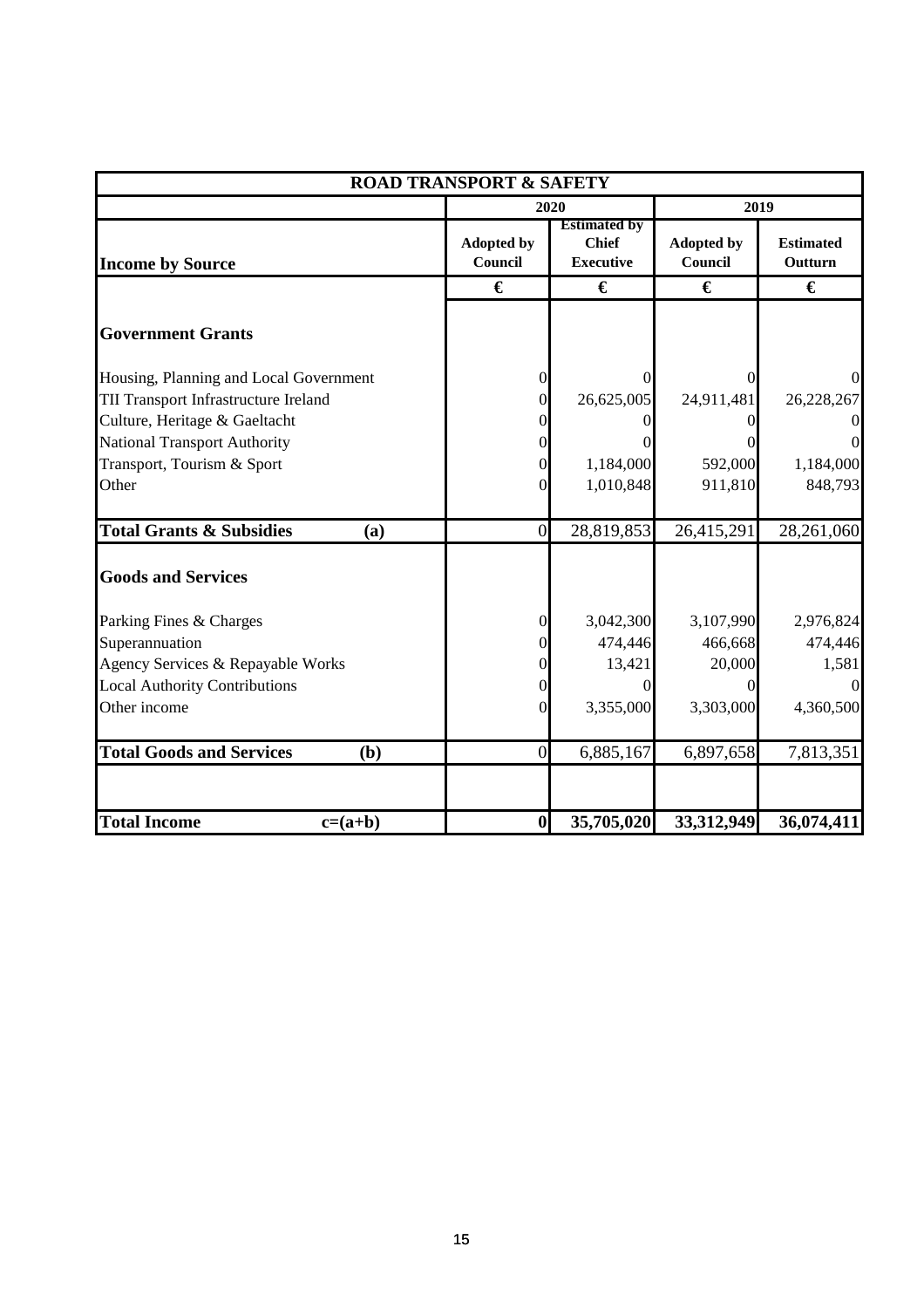|                                           | <b>WATER SERVICES</b>                                                                                                                                                                       |                                                         |                                                         |                               |                               |
|-------------------------------------------|---------------------------------------------------------------------------------------------------------------------------------------------------------------------------------------------|---------------------------------------------------------|---------------------------------------------------------|-------------------------------|-------------------------------|
|                                           |                                                                                                                                                                                             | 2020                                                    |                                                         | 2019                          |                               |
|                                           | <b>Expenditure by Service and Sub-Service</b>                                                                                                                                               | <b>Adopted by</b><br>Council                            | <b>Estimated by</b><br><b>Chief</b><br><b>Executive</b> | <b>Adopted by</b><br>Council  | <b>Estimated</b><br>Outturn   |
| <b>Code</b>                               |                                                                                                                                                                                             | €                                                       | €                                                       | €                             | €                             |
| C0101<br>C0199                            | Water Plants & Networks<br><b>Service Support Costs</b>                                                                                                                                     | $\overline{0}$<br>$\overline{0}$                        | 6,453,351<br>1,749,146                                  | 6,462,196<br>1,703,311        | 6,462,196<br>1,698,611        |
|                                           | <b>Water Supply</b>                                                                                                                                                                         | $\boldsymbol{0}$                                        | 8,202,497                                               | 8,165,507                     | 8,160,807                     |
| C0201<br>C0299                            | <b>Waste Plants and Networks</b><br><b>Service Support Costs</b>                                                                                                                            | $\boldsymbol{0}$<br>$\overline{0}$                      | 2,433,744<br>823,695                                    | 2,446,887<br>803,040          | 2,446,887<br>799,775          |
|                                           | <b>Waste Water Treatment</b>                                                                                                                                                                | $\overline{0}$                                          | 3,257,439                                               | 3,249,927                     | 3,246,662                     |
| C0301<br>C0399                            | Debt Management Water and Waste Water<br><b>Service Support Costs</b>                                                                                                                       | $\overline{0}$<br>$\Omega$                              | $\Omega$<br>$\Omega$                                    | $^{(1)}$                      | 0<br>$\overline{0}$           |
|                                           | <b>Collection of Water and Waste Water Charges</b>                                                                                                                                          | $\overline{0}$                                          | 0                                                       | $\Omega$                      | 0                             |
| C0401<br>C0499                            | Operation and Maintenance of Public Conveniences<br><b>Service Support Costs</b>                                                                                                            | $\boldsymbol{0}$<br>$\theta$                            | 283,640<br>27,139                                       | 285,284<br>26,410             | 283,128<br>26,372             |
|                                           | <b>Public Conveniences</b>                                                                                                                                                                  | $\overline{0}$                                          | 310,779                                                 | 311,694                       | 309,500                       |
| C0501<br>C0502<br>C0503<br>C0504<br>C0599 | Grants for Individual Installations<br><b>Grants for Water Group Schemes</b><br><b>Grants for Waste Water Group Schemes</b><br>Group Water Scheme Subsidies<br><b>Service Support Costs</b> | 0<br>$\Omega$<br>$\Omega$<br>$\overline{0}$<br>$\theta$ | 130,000<br>624,000<br>277,215                           | 100,000<br>660,891<br>232,827 | 124,000<br>445,000<br>271,281 |
|                                           | <b>Admin of Group and Private Installations</b>                                                                                                                                             | $\overline{0}$                                          | 1,031,215                                               | 993,718                       | 840,281                       |
|                                           | C0601 Technical Design and Supervision<br>C0699 Service Support Costs                                                                                                                       | 0<br>$\Omega$                                           | 825,619<br>450,159                                      | 852,591<br>439,077            | 852,591<br>438,848            |
|                                           | <b>Support to Water Capital Programme</b>                                                                                                                                                   | $\overline{0}$                                          | 1,275,778                                               | 1,291,668                     | 1,291,439                     |
| C0701<br>C0799                            | Agency & Recoupable Service<br><b>Service Support Costs</b>                                                                                                                                 | $\boldsymbol{0}$<br>$\overline{0}$                      | 159,041<br>62,381                                       | 157,966<br>61,481             | 157,966<br>60,928             |
|                                           | <b>Agency &amp; Recoupable Services</b>                                                                                                                                                     | $\boldsymbol{0}$                                        | 221,422                                                 | 219,447                       | 218,894                       |
| C0801<br>C0802<br>C0899                   | <b>Local Authority Water Services</b><br><b>Local Authority Sanitary Services</b><br><b>Service Support Costs</b>                                                                           | $\boldsymbol{0}$<br>$\overline{0}$<br>$\theta$          | 20,000<br>20,000<br>$\Omega$                            | 25,000<br>30,000<br>$\Omega$  | 20,000<br>10,000<br>0         |
|                                           | <b>Local Authority Water and Sanitary Services</b>                                                                                                                                          | $\boldsymbol{0}$                                        | 40,000                                                  | 55,000                        | 30,000                        |
|                                           | <b>Service Division Total</b>                                                                                                                                                               | $\boldsymbol{0}$                                        | 14,339,130                                              | 14,286,961                    | 14,097,583                    |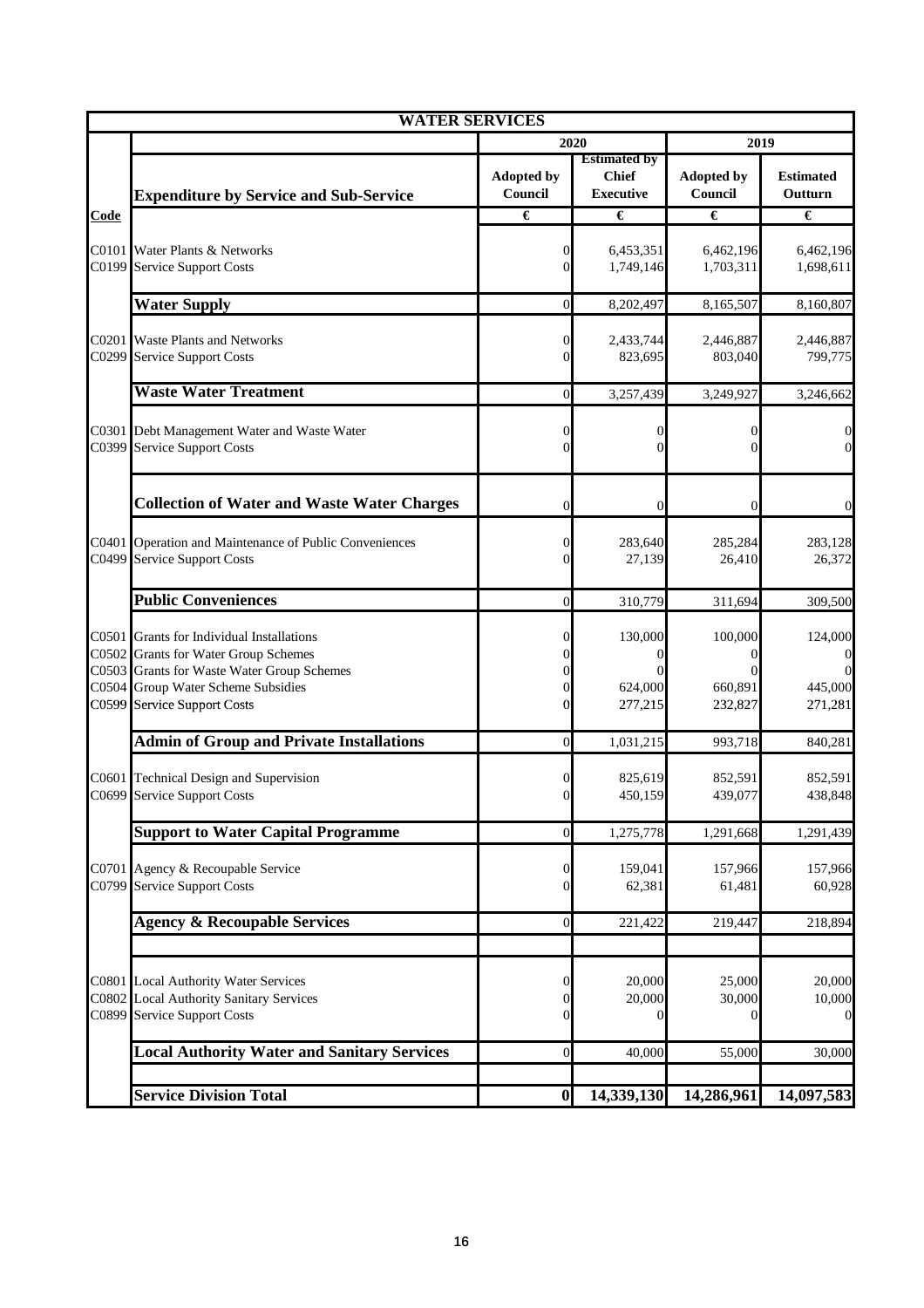| <b>WATER SERVICES</b>                                                     |                              |                                                         |                              |                             |  |
|---------------------------------------------------------------------------|------------------------------|---------------------------------------------------------|------------------------------|-----------------------------|--|
|                                                                           |                              | 2020                                                    |                              | 2019                        |  |
| <b>Income by Source</b>                                                   | <b>Adopted by</b><br>Council | <b>Estimated by</b><br><b>Chief</b><br><b>Executive</b> | <b>Adopted by</b><br>Council | <b>Estimated</b><br>Outturn |  |
|                                                                           | €                            | €                                                       | €                            | €                           |  |
| <b>Government Grants</b>                                                  |                              |                                                         |                              |                             |  |
| Housing, Planning and Local Government<br>Other                           | $\Omega$<br>$\Omega$         | 874,000<br>39,000                                       | 891,128<br>39,000            | 684,000<br>39,000           |  |
| <b>Total Grants &amp; Subsidies</b><br>(a)                                | $\boldsymbol{0}$             | 913,000                                                 | 930,128                      | 723,000                     |  |
| <b>Goods and Services</b>                                                 |                              |                                                         |                              |                             |  |
| <b>Irish Water</b><br>Superannuation                                      | $\Omega$<br>0                | 12,670,406<br>294,346                                   | 12,644,514<br>289,521        | 12,644,514<br>294,346       |  |
| Agency Services & Repayable Works<br><b>Local Authority Contributions</b> | 0<br>$\theta$                |                                                         |                              | $\Omega$<br>$\overline{0}$  |  |
| Other income                                                              | $\Omega$                     | 9,750                                                   | 6,750                        | 9,750                       |  |
| <b>Total Goods and Services</b><br>(b)                                    | $\boldsymbol{0}$             | 12,974,502                                              | 12,940,785                   | 12,948,610                  |  |
| <b>Total Income</b><br>$c=(a+b)$                                          | $\boldsymbol{0}$             | 13,887,502                                              | 13,870,913                   | 13,671,610                  |  |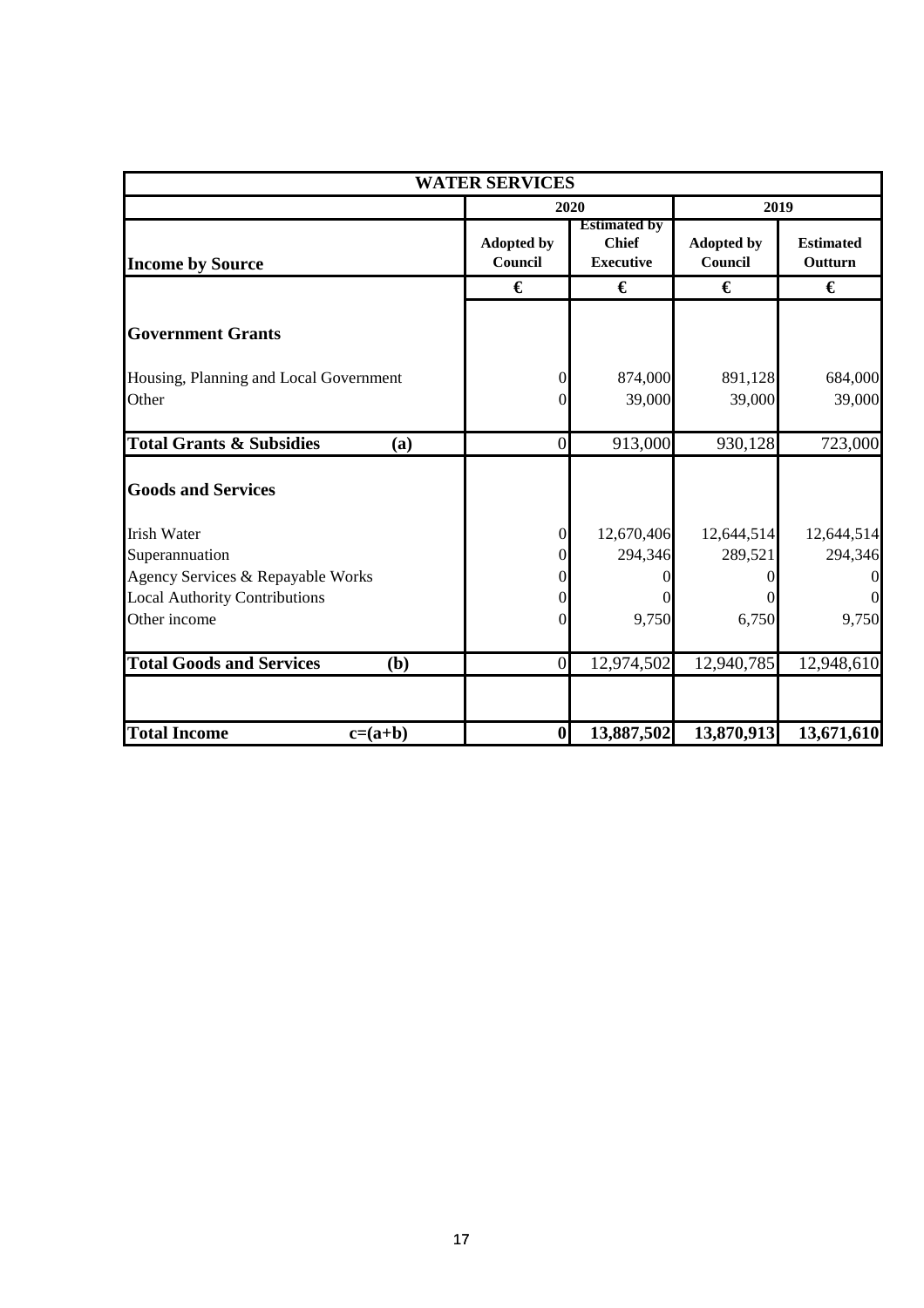|                                  | <b>DEVELOPMENT MANAGEMENT</b>                                                                                                                                        |                                                                        |                                               |                                           |                                             |
|----------------------------------|----------------------------------------------------------------------------------------------------------------------------------------------------------------------|------------------------------------------------------------------------|-----------------------------------------------|-------------------------------------------|---------------------------------------------|
|                                  |                                                                                                                                                                      |                                                                        | 2020                                          | 2019                                      |                                             |
|                                  | <b>Expenditure by Service and Sub-Service</b>                                                                                                                        | <b>Adopted by</b><br>Council                                           | <b>Estimated by</b><br><b>Chief Executive</b> | <b>Adopted by</b><br>Council              | <b>Estimated</b><br>Outturn                 |
| Code                             |                                                                                                                                                                      | €                                                                      | €                                             | €                                         | €                                           |
| D0101<br>D0199                   | <b>Statutory Plans and Policy</b><br><b>Service Support Costs</b>                                                                                                    | 0<br>$\Omega$                                                          | 835,149<br>306,536                            | 796,064<br>299,729                        | 779,414<br>298,577                          |
|                                  | <b>Forward Planning</b>                                                                                                                                              | $\overline{0}$                                                         | 1,141,685                                     | 1,095,793                                 | 1,077,991                                   |
| D0201<br>D0299                   | <b>Planning Control</b><br>Service Support Costs                                                                                                                     | 0<br>0                                                                 | 1,083,461<br>742,700                          | 1,153,942<br>726,260                      | 1,062,951<br>722,048                        |
|                                  | <b>Development Management</b>                                                                                                                                        | $\boldsymbol{0}$                                                       | 1,826,161                                     | 1,880,202                                 | 1,784,999                                   |
| D0301<br>D0399                   | <b>Enforcement Costs</b><br><b>Service Support Costs</b>                                                                                                             | 0<br>$\Omega$                                                          | 694,267<br>330,062                            | 698,612<br>323,082                        | 684,960<br>321,539                          |
|                                  | <b>Enforcement</b>                                                                                                                                                   | $\overline{0}$                                                         | 1,024,329                                     | 1,021,694                                 | 1,006,499                                   |
| D0401<br>D0403<br>D0404<br>D0499 | <b>Industrial Sites Operations</b><br>Management of & Contribs to Other Commercial Facs<br><b>General Development Promotion Work</b><br><b>Service Support Costs</b> | 0<br>0                                                                 | $_{0}$<br>55,000<br>1,867                     | $\Omega$<br>42,000<br>1,862               | 0<br>68,000<br>1,828                        |
|                                  | <b>Industrial and Commercial Facilities</b>                                                                                                                          | $\overline{0}$                                                         | 56,867                                        | 43,862                                    | 69,828                                      |
| D0501<br>D0502<br>D0599          | <b>Tourism Promotion</b><br><b>Tourist Facilities Operations</b><br><b>Service Support Costs</b>                                                                     | 0<br>0<br>$\Omega$                                                     | 258,045<br>$\Omega$<br>284,388                | 241,976<br>$\theta$<br>274,395            | 308,528<br>267,531                          |
|                                  | <b>Tourism Development and Promotion</b>                                                                                                                             | $\overline{0}$                                                         | 542,433                                       | 516,371                                   | 576,059                                     |
| D0601<br>D0602<br>D0603<br>D0699 | General Community & Enterprise Expenses<br><b>RAPID Costs</b><br>Social Inclusion<br><b>Service Support Costs</b>                                                    | $\boldsymbol{0}$<br>$\overline{0}$<br>$\overline{0}$<br>$\overline{0}$ | 1,314,008<br>36,000<br>1,046,634<br>298,409   | 822,708<br>36,000<br>1,027,000<br>291,808 | 1,550,348<br>36,000<br>1,046,634<br>290,271 |
|                                  | <b>Community and Enterprise Function</b>                                                                                                                             | $\mathbf{0}$                                                           | 2,695,051                                     | 2,177,516                                 | 2,923,253                                   |
| D0701<br>D0799                   | <b>Unfinished Housing Estates</b><br><b>Service Support Costs</b>                                                                                                    | $\overline{0}$<br>$\overline{0}$                                       | 461,265<br>142,105                            | 453,904<br>139,200                        | 405,393<br>138,605                          |
|                                  | <b>Unfinished Housing Estates</b>                                                                                                                                    | $\boldsymbol{0}$                                                       | 603,370                                       | 593,104                                   | 543,998                                     |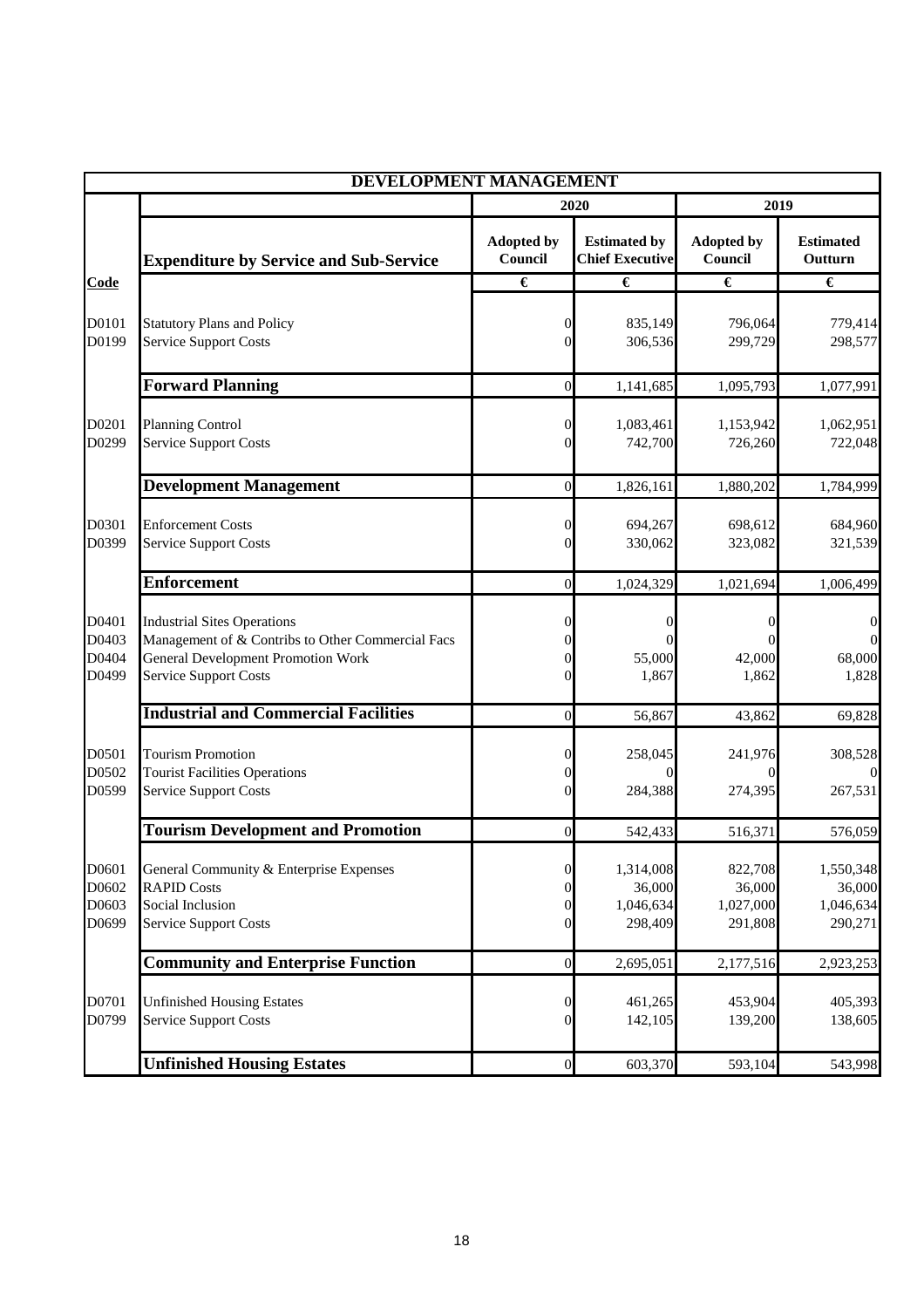|                                                             | <b>DEVELOPMENT MANAGEMENT</b>                                                                                                                                                             |                                   |                                               |                                                                   |                                                            |
|-------------------------------------------------------------|-------------------------------------------------------------------------------------------------------------------------------------------------------------------------------------------|-----------------------------------|-----------------------------------------------|-------------------------------------------------------------------|------------------------------------------------------------|
|                                                             |                                                                                                                                                                                           |                                   | 2020                                          |                                                                   |                                                            |
|                                                             | <b>Expenditure by Service and Sub-Service</b>                                                                                                                                             | <b>Adopted by</b><br>Council      | <b>Estimated by</b><br><b>Chief Executive</b> | <b>Adopted by</b><br>Council                                      | <b>Estimated</b><br>Outturn                                |
| Code                                                        |                                                                                                                                                                                           | €                                 | €                                             | €                                                                 | €                                                          |
| D0801<br>D0802<br>D0899                                     | <b>Building Control Inspection Costs</b><br><b>Building Control Enforcement Costs</b><br><b>Service Support Costs</b>                                                                     | 0<br>0                            | 184,789                                       | 183,383                                                           | 0<br>183,635                                               |
|                                                             | <b>Building Control</b>                                                                                                                                                                   | $\boldsymbol{0}$                  | 184,789                                       | 183,383                                                           | 183,635                                                    |
| D0901<br>D0902<br>D0903<br>D0904<br>D0905<br>D0906<br>D0999 | Urban and Village Renewal<br><b>EU</b> Projects<br><b>Town Twinning</b><br>European Office<br>Economic Development & Promotion<br>Local Enterprise Office<br><b>Service Support Costs</b> | 0<br>0<br>0<br>0<br>0<br>$\Omega$ | 21,000<br>1,450,519<br>1,611,924<br>716,606   | $\theta$<br>$^{(1)}$<br>21,000<br>854,755<br>1,511,924<br>683,565 | 0<br>$\Omega$<br>21,097<br>891,678<br>1,496,924<br>676,548 |
|                                                             | <b>Economic Development and Promotion</b>                                                                                                                                                 | $\boldsymbol{0}$                  | 3,800,049                                     | 3,071,244                                                         | 3,086,247                                                  |
| D1001<br>D1099                                              | <b>Property Management Costs</b><br><b>Service Support Costs</b>                                                                                                                          | 0<br>0                            | 730,790<br>83,592                             | 595,987<br>81,573                                                 | 534,073<br>81,070                                          |
|                                                             | <b>Property Management</b>                                                                                                                                                                | $\overline{0}$                    | 814,382                                       | 677,560                                                           | 615,143                                                    |
| D1101<br>D1102<br>D1103<br>D1199                            | <b>Heritage Services</b><br><b>Conservation Services</b><br><b>Conservation Grants</b><br><b>Service Support Costs</b>                                                                    | $\Omega$<br>$\Omega$              | 341,313<br>235,000<br>75,262                  | 330,776<br>235,000<br>74,146                                      | 401,341<br>181,000<br>73,879                               |
|                                                             | <b>Heritage and Conservation Services</b>                                                                                                                                                 | $\overline{0}$                    | 651,575                                       | 639,922                                                           | 656,220                                                    |
| D1201<br>D1299                                              | Agency & Recoupable Service<br><b>Service Support Costs</b>                                                                                                                               | 0<br>$\Omega$                     | 20,000<br>$\theta$                            | 20,000<br>0                                                       | 20,000<br>$\Omega$                                         |
|                                                             | <b>Agency &amp; Recoupable Services</b>                                                                                                                                                   | $\overline{0}$                    | 20,000                                        | 20,000                                                            | 20,000                                                     |
|                                                             | <b>Service Division Total</b>                                                                                                                                                             | $\boldsymbol{0}$                  | 13,360,691                                    | 11,920,651                                                        | 12,543,872                                                 |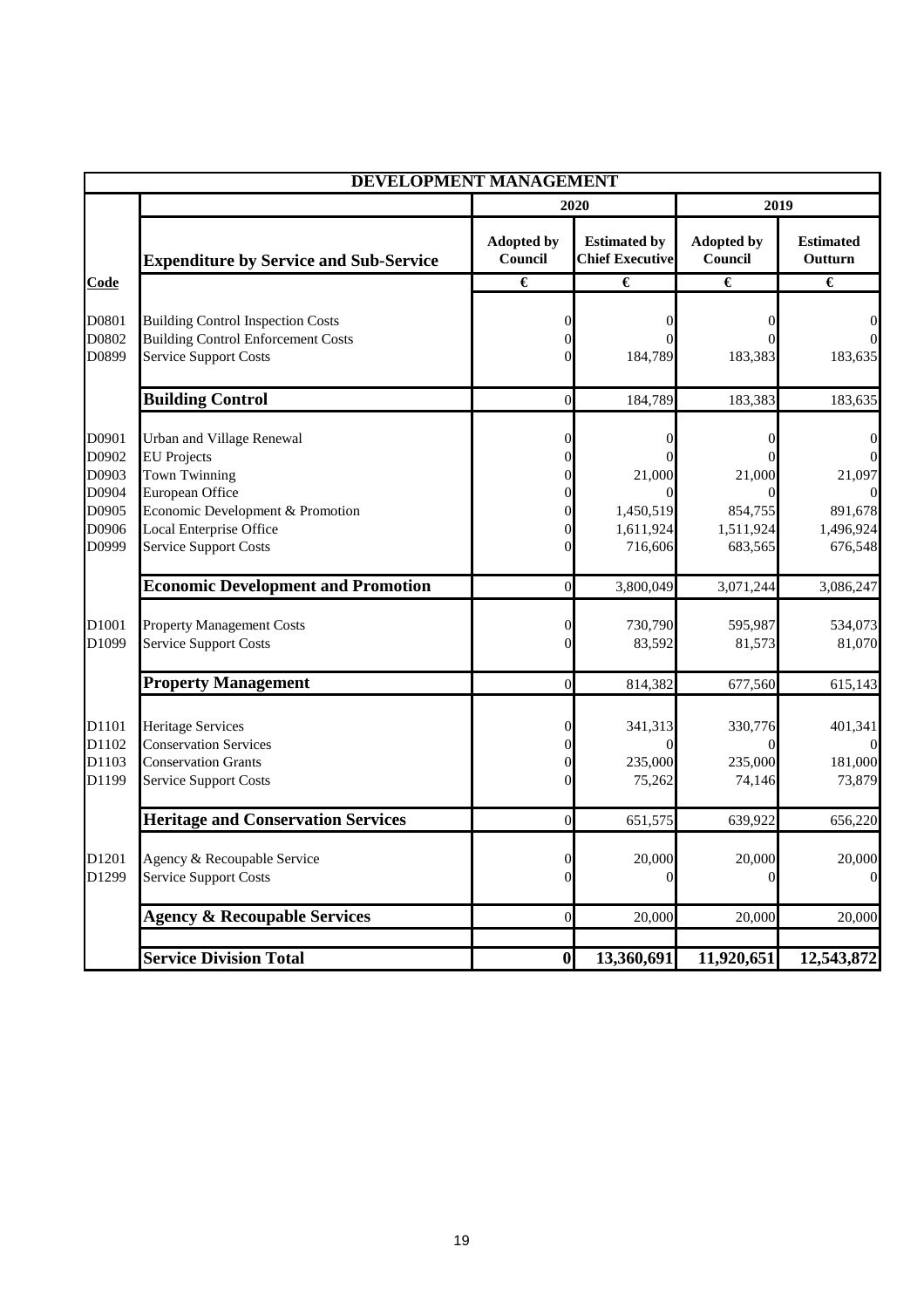|                                            | DEVELOPMENT MANAGEMENT       |                                                         |                              |                             |
|--------------------------------------------|------------------------------|---------------------------------------------------------|------------------------------|-----------------------------|
|                                            |                              | 2020                                                    |                              | 2019                        |
| <b>Income by Source</b>                    | <b>Adopted by</b><br>Council | <b>Estimated by</b><br><b>Chief</b><br><b>Executive</b> | <b>Adopted by</b><br>Council | <b>Estimated</b><br>Outturn |
|                                            | €                            | €                                                       | €                            | €                           |
| <b>Government Grants</b>                   |                              |                                                         |                              |                             |
| Housing, Planning and Local Government     | $\overline{0}$               | 260,000                                                 | 200,000                      | 176,000                     |
| Culture, Heritage & Gaeltacht              | $\theta$                     |                                                         |                              |                             |
| Jobs, Enterprise & Innovation              | $\overline{0}$               | 1,528,000                                               | 1,428,000                    | 1,413,000                   |
| Rural & Community Development              | $\overline{0}$               | 1,403,824                                               | 1,050,000                    | 1,726,047                   |
| Other                                      | $\overline{0}$               | 287,150                                                 | 341,385                      | 565,488                     |
| <b>Total Grants &amp; Subsidies</b><br>(a) | $\overline{0}$               | 3,478,974                                               | 3,019,385                    | 3,880,535                   |
| <b>Goods and Services</b>                  |                              |                                                         |                              |                             |
| <b>Planning Fees</b>                       | $\boldsymbol{0}$             | 587,000                                                 | 637,000                      | 517,000                     |
| Superannuation                             | $\overline{0}$               | 165,883                                                 | 163,163                      | 165,883                     |
| Agency Services & Repayable Works          | $\overline{0}$               |                                                         |                              |                             |
| <b>Local Authority Contributions</b>       | $\overline{0}$               | 16,000                                                  | 16,000                       | 16,000                      |
| Other income                               | $\overline{0}$               | 517,605                                                 | 270,190                      | 280,870                     |
| <b>Total Goods and Services</b><br>(b)     | $\overline{0}$               | 1,286,488                                               | 1,086,353                    | 979,753                     |
| <b>Total Income</b><br>$c=(a+b)$           | $\boldsymbol{0}$             | 4,765,462                                               | 4,105,738                    | 4,860,288                   |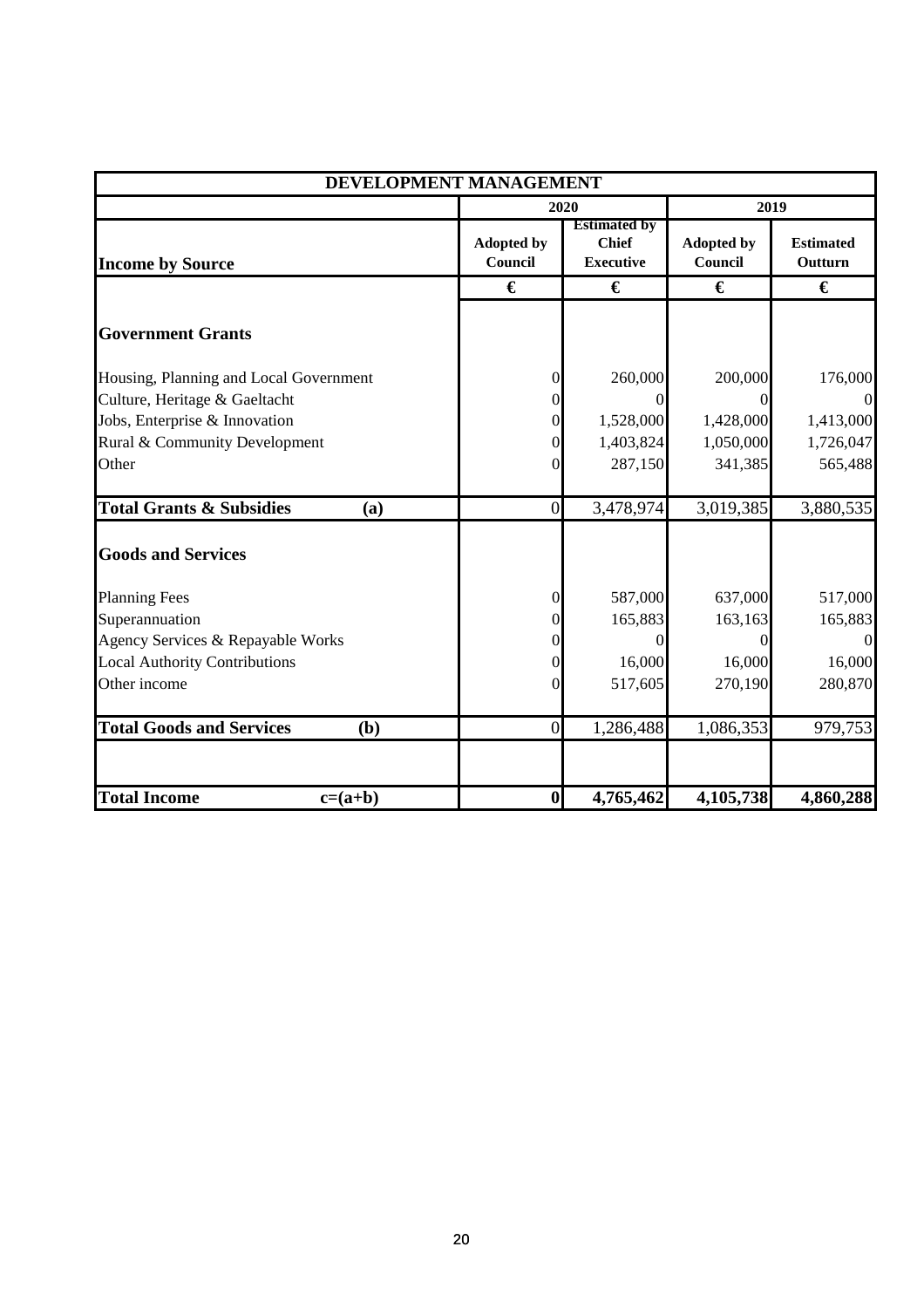|                                                             | <b>ENVIRONMENTAL SERVICES</b>                                                                                                                                                                                                                                                     |                                                      |                                               |                                         |                                                                                             |  |  |
|-------------------------------------------------------------|-----------------------------------------------------------------------------------------------------------------------------------------------------------------------------------------------------------------------------------------------------------------------------------|------------------------------------------------------|-----------------------------------------------|-----------------------------------------|---------------------------------------------------------------------------------------------|--|--|
|                                                             |                                                                                                                                                                                                                                                                                   |                                                      | 2020                                          |                                         | 2019                                                                                        |  |  |
|                                                             | <b>Expenditure by Service and Sub-Service</b>                                                                                                                                                                                                                                     | <b>Adopted by</b><br>Council                         | <b>Estimated by</b><br><b>Chief Executive</b> | <b>Adopted by</b><br>Council            | <b>Estimated</b><br>Outturn                                                                 |  |  |
| Code                                                        |                                                                                                                                                                                                                                                                                   | €                                                    | €                                             | €                                       | €                                                                                           |  |  |
| E0101<br>E0102                                              | <b>Landfill Operations</b><br>Contribution to other LA's - Landfill Facilities                                                                                                                                                                                                    | $\Omega$                                             | 1,103,080                                     | 1,258,580                               | 1,159,980                                                                                   |  |  |
| E0103<br>E0199                                              | Landfill Aftercare Costs.<br><b>Service Support Costs</b>                                                                                                                                                                                                                         | $\Omega$<br>$\Omega$                                 | 20,600<br>841,551                             | 26,000<br>829,427                       | 20,050<br>837,069                                                                           |  |  |
|                                                             | <b>Landfill Operation and Aftercare</b>                                                                                                                                                                                                                                           | $\overline{0}$                                       | 1,965,231                                     | 2,114,007                               | 2,017,099                                                                                   |  |  |
| E0201<br>E0202<br>E0204                                     | <b>Recycling Facilities Operations</b><br><b>Bring Centres Operations</b><br>Other Recycling Services                                                                                                                                                                             | $\Omega$                                             | 1,408,000<br>82,850                           | 1,187,400<br>82,850                     | 1,423,000<br>82,850                                                                         |  |  |
| E0299                                                       | <b>Service Support Costs</b>                                                                                                                                                                                                                                                      |                                                      | 279,262                                       | 271,542                                 | 275,482                                                                                     |  |  |
|                                                             | <b>Recovery &amp; Recycling Facilities Operations</b>                                                                                                                                                                                                                             | $\overline{0}$                                       | 1,770,112                                     | 1,541,792                               | 1,781,332                                                                                   |  |  |
| E0301<br>E0399                                              | Waste to Energy Facilities Operations<br><b>Service Support Costs</b>                                                                                                                                                                                                             | $\Omega$<br>0                                        | 0<br>0                                        |                                         | $\mathbf{0}$<br>$\overline{0}$                                                              |  |  |
|                                                             | <b>Waste to Energy Facilities Operations</b>                                                                                                                                                                                                                                      | $\Omega$                                             | $\overline{0}$                                | $\theta$                                | $\mathbf{0}$                                                                                |  |  |
| E0401<br>E0402<br>E0403<br>E0404<br>E0406<br>E0407<br>E0499 | <b>Recycling Waste Collection Services</b><br>Organic Waste Collection Services<br><b>Residual Waste Collection Services</b><br><b>Commercial Waste Collection Services</b><br>Contribution to Waste Collection Services<br>Other Costs Waste Collection<br>Service Support Costs | 0<br>0<br>0<br>0<br>0<br>0                           | 0<br>0<br>12,000<br>1,078                     | 11,000<br>1,076                         | $\boldsymbol{0}$<br>$\boldsymbol{0}$<br>$\boldsymbol{0}$<br>$\mathbf{0}$<br>12,000<br>1,116 |  |  |
|                                                             | <b>Provision of Waste to Collection Services</b>                                                                                                                                                                                                                                  | $\overline{0}$                                       | 13,078                                        | 12,076                                  | 13,116                                                                                      |  |  |
| E0501<br>E0502<br>E0503                                     | Litter Warden Service<br><b>Litter Control Initiatives</b><br><b>Environmental Awareness Services</b><br>E0599 Service Support Costs                                                                                                                                              | 0<br>$\Omega$                                        | 597,317<br>359,898<br>45,000<br>403,036       | 571,852<br>298,530<br>45,000<br>406,861 | 631,875<br>361,734<br>45,000<br>397,117                                                     |  |  |
|                                                             | <b>Litter Management</b>                                                                                                                                                                                                                                                          | $\mathbf{0}$                                         | 1,405,251                                     | 1,322,243                               | 1,435,726                                                                                   |  |  |
| E0601<br>E0602                                              | Operation of Street Cleaning Service<br>Provision and Improvement of Litter Bins                                                                                                                                                                                                  | $\mathbf 0$<br>$\overline{0}$                        | 1,568,834                                     | 1,515,520                               | 1,608,434                                                                                   |  |  |
| E0699                                                       | <b>Service Support Costs</b>                                                                                                                                                                                                                                                      | $\overline{0}$                                       | 275,831                                       | 267,540                                 | 267,717                                                                                     |  |  |
|                                                             | <b>Street Cleaning</b>                                                                                                                                                                                                                                                            | $\mathbf{0}$                                         | 1,844,665                                     | 1,783,060                               | 1,876,151                                                                                   |  |  |
| E0701<br>E0702<br>E0799                                     | Monitoring of Waste Regs (incl Private Landfills)<br><b>Enforcement of Waste Regulations</b><br><b>Service Support Costs</b>                                                                                                                                                      | $\boldsymbol{0}$<br>$\overline{0}$<br>$\overline{0}$ | 295,818<br>30,000<br>223,411                  | 410,412<br>50,000<br>217,927            | 337,563<br>50,000<br>216,615                                                                |  |  |
|                                                             | <b>Waste Regulations, Monitoring and Enforcement</b>                                                                                                                                                                                                                              | $\mathbf 0$                                          | 549,229                                       | 678,339                                 | 604,178                                                                                     |  |  |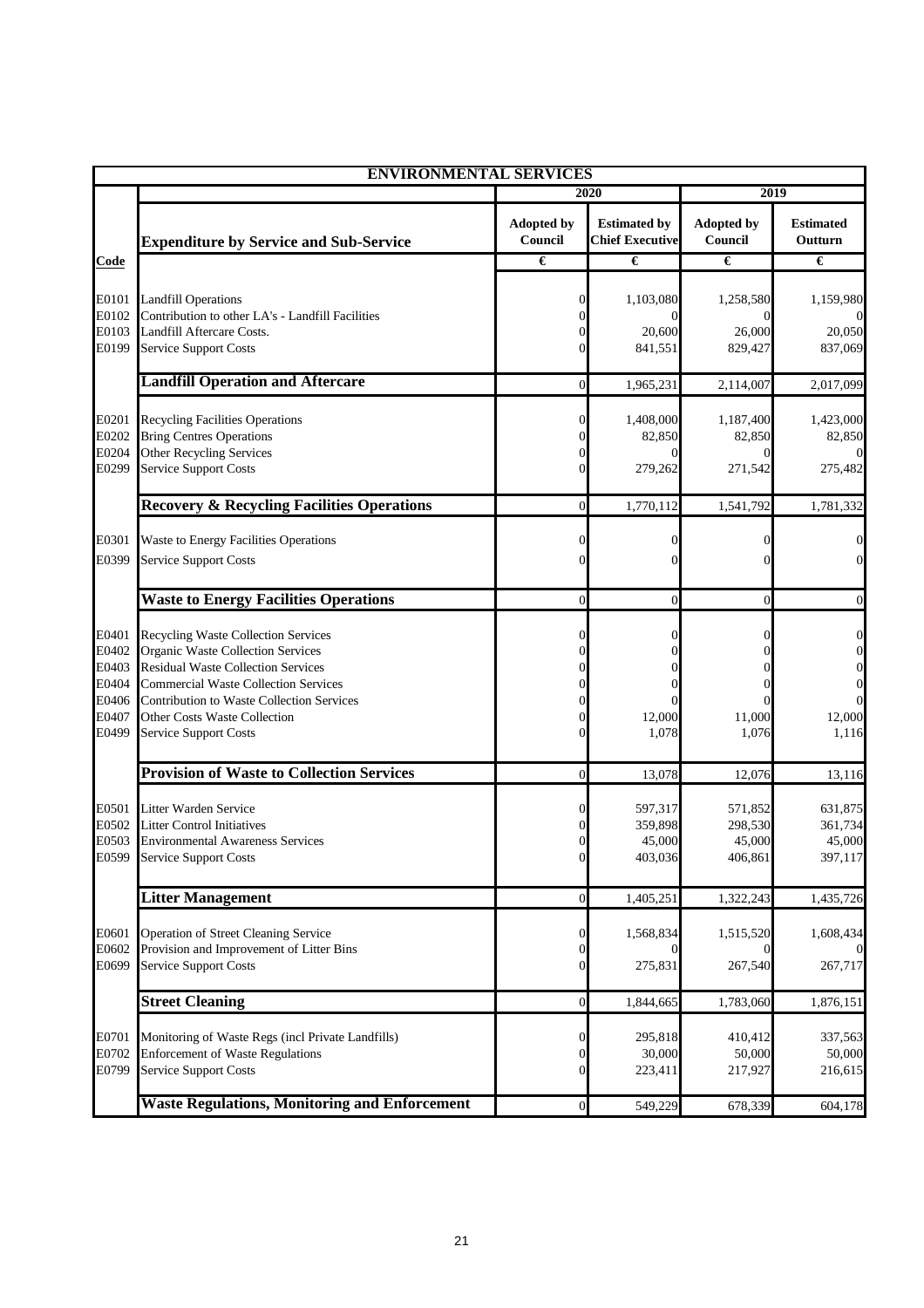|                                                    | <b>ENVIRONMENTAL SERVICES</b>                                                                                                                                                      |                                                                            |                                                             |                                                             |                                                             |  |
|----------------------------------------------------|------------------------------------------------------------------------------------------------------------------------------------------------------------------------------------|----------------------------------------------------------------------------|-------------------------------------------------------------|-------------------------------------------------------------|-------------------------------------------------------------|--|
|                                                    |                                                                                                                                                                                    |                                                                            | 2020                                                        |                                                             | 2019                                                        |  |
|                                                    | <b>Expenditure by Service and Sub-Service</b>                                                                                                                                      | <b>Adopted by</b><br>Council                                               | <b>Estimated by</b><br><b>Chief Executive</b>               | <b>Adopted by</b><br>Council                                | <b>Estimated</b><br>Outturn                                 |  |
| Code                                               |                                                                                                                                                                                    | €                                                                          | €                                                           | €                                                           | €                                                           |  |
| E0801<br>E0802<br>E0899                            | Waste Management Plan<br>Contrib to Other Bodies Waste Management Planning<br><b>Service Support Costs</b>                                                                         | $\overline{0}$<br>$\Omega$<br>$\Omega$                                     | 215,538<br>56,560<br>51,937                                 | 97,515<br>60,657<br>50,744                                  | 97,967<br>58,864<br>50,572                                  |  |
|                                                    | <b>Waste Management Planning</b>                                                                                                                                                   | $\mathbf{0}$                                                               | 324,035                                                     | 208,916                                                     | 207,403                                                     |  |
| E0901<br>E0999                                     | Maintenance of Burial Grounds<br><b>Service Support Costs</b>                                                                                                                      | $\overline{0}$<br>$\overline{0}$                                           | 1,140,555<br>516,527                                        | 1,140,040<br>495,019                                        | 1,140,040<br>513,078                                        |  |
|                                                    | <b>Maintenance and Upkeep of Burial Grounds</b>                                                                                                                                    | $\overline{0}$                                                             | 1,657,082                                                   | 1,635,059                                                   | 1,653,118                                                   |  |
| E1001<br>E1002<br>E1003<br>E1004<br>E1005<br>E1099 | <b>Operation Costs Civil Defence</b><br>Dangerous Buildings<br><b>Emergency Planning</b><br><b>Derelict Sites</b><br><b>Water Safety Operation</b><br><b>Service Support Costs</b> | $\overline{0}$<br>$\Omega$<br>$\Omega$<br>$\Omega$<br>$\Omega$<br>$\Omega$ | 242,632<br>16.000<br>10,948<br>123,721<br>25,680<br>160,774 | 242,800<br>13,000<br>10,948<br>122,185<br>25,680<br>157,425 | 224,071<br>16,000<br>10,948<br>127,609<br>25,680<br>156,551 |  |
|                                                    | <b>Safety of Structures and Places</b>                                                                                                                                             | $\overline{0}$                                                             | 579,755                                                     | 572,038                                                     | 560,859                                                     |  |
| E1101<br>E1103<br>E1104<br>E1199                   | Operation of Fire Brigade Service<br>Fire Services Training<br>Operation of Ambulance Service<br><b>Service Support Costs</b>                                                      | $\mathbf{0}$<br>0<br>$\overline{0}$<br>$\mathbf{0}$                        | 5,283,533<br>901,240<br>$\Omega$<br>1,928,286               | 5,184,627<br>752,079<br>1,900,082                           | 5,191,916<br>774,688<br>1,962,169                           |  |
|                                                    | <b>Operation of Fire Service</b>                                                                                                                                                   | $\overline{0}$                                                             | 8,113,059                                                   | 7,836,788                                                   | 7,928,773                                                   |  |
| E1201<br>E1202<br>E1203<br>E1299                   | Fire Safety Control Cert Costs<br>Fire Prevention and Education<br>Inspection/Monitoring of Commercial Facilities<br><b>Service Support Costs</b>                                  | $\Omega$<br>0<br>0<br>$\Omega$                                             | $\overline{0}$<br>47,061<br>482,581                         | 47,061<br>477,160                                           | 47,061<br>481,283                                           |  |
|                                                    | <b>Fire Prevention</b>                                                                                                                                                             | $\mathbf{0}$                                                               | 529,642                                                     | 524,221                                                     | 528,344                                                     |  |
| E1301<br>E1302<br>E1399                            | <b>Water Quality Management</b><br>Licensing and Monitoring of Air and Noise Quality<br><b>Service Support Costs</b>                                                               | $\mathbf{0}$<br>$\Omega$<br>$\overline{0}$                                 | 431,472<br>145,507                                          | 421,607<br>142,084                                          | 413,097<br>141,471                                          |  |
|                                                    | <b>Water Quality, Air and Noise Pollution</b>                                                                                                                                      | $\mathbf{0}$                                                               | 576,979                                                     | 563,691                                                     | 554,568                                                     |  |
| E1401<br>E1499                                     | Agency & Recoupable Service<br><b>Service Support Costs</b>                                                                                                                        | $\mathbf{0}$<br>$\overline{0}$                                             | 7,840,517<br>265,821                                        | 7,066,770<br>260,360                                        | 7,152,937<br>259,158                                        |  |
|                                                    | <b>Agency &amp; Recoupable Services</b>                                                                                                                                            | $\mathbf{0}$                                                               | 8,106,338                                                   | 7,327,130                                                   | 7,412,095                                                   |  |
| E1501<br>E1599                                     | Climate Change and Flooding<br><b>Service Support Costs</b>                                                                                                                        | $\mathbf{0}$<br>$\Omega$                                                   | 120,000                                                     |                                                             | 20,000                                                      |  |
|                                                    | <b>Climate Change and Flooding</b>                                                                                                                                                 | $\overline{0}$                                                             | 120,000                                                     | 0                                                           | 20,000                                                      |  |
|                                                    | <b>Service Division Total</b>                                                                                                                                                      | $\bf{0}$                                                                   | 27,554,456                                                  | 26,119,360                                                  | 26,592,762                                                  |  |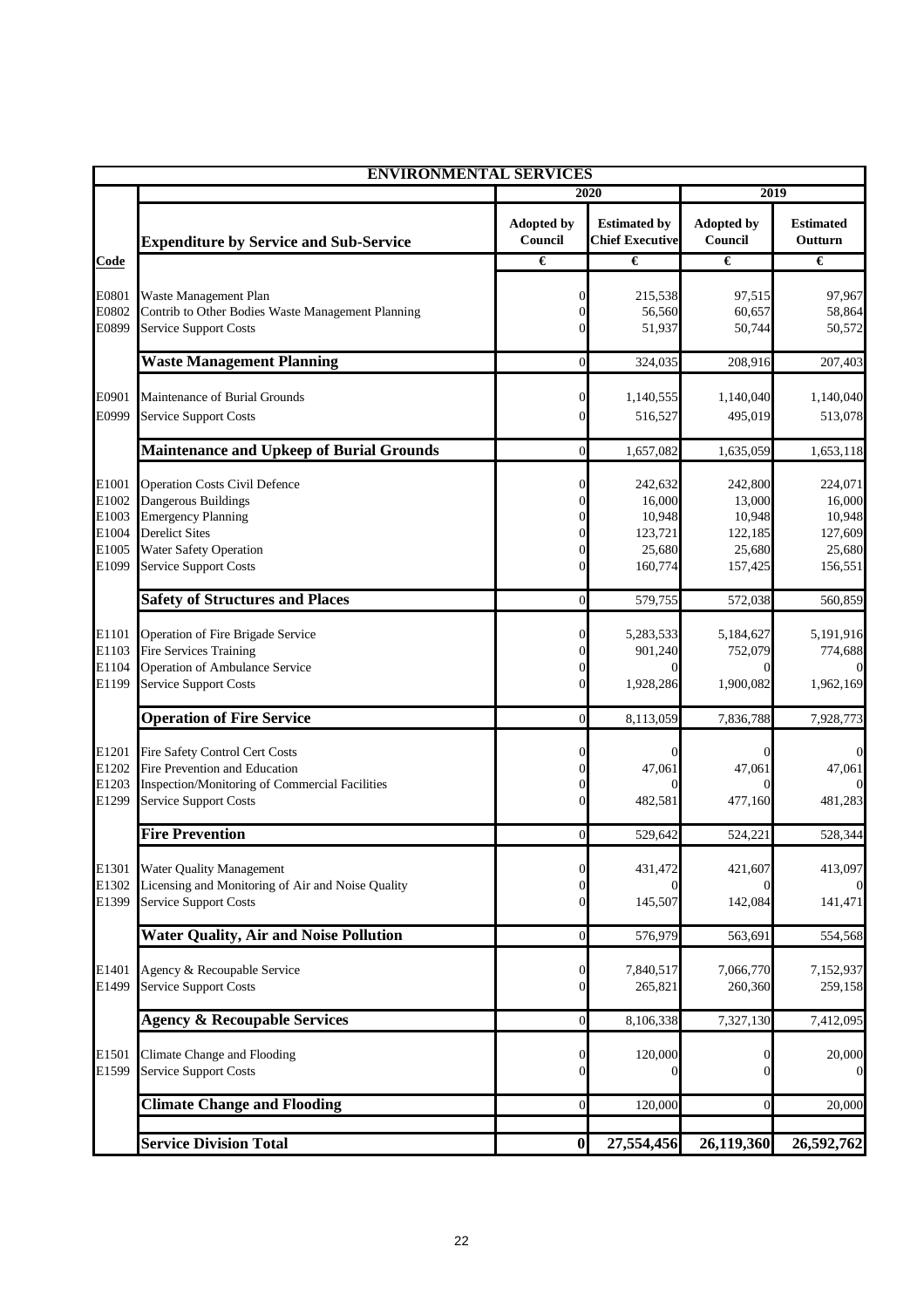|                                              | <b>ENVIRONMENTAL SERVICES</b> |                                                         |                              |                             |  |  |
|----------------------------------------------|-------------------------------|---------------------------------------------------------|------------------------------|-----------------------------|--|--|
|                                              |                               | 2020                                                    |                              | 2019                        |  |  |
| <b>Income by Source</b>                      | <b>Adopted by</b><br>Council  | <b>Estimated by</b><br><b>Chief</b><br><b>Executive</b> | <b>Adopted by</b><br>Council | <b>Estimated</b><br>Outturn |  |  |
|                                              | €                             | €                                                       | €                            | €                           |  |  |
| <b>Government Grants</b>                     |                               |                                                         |                              |                             |  |  |
| Housing, Planning and Local Government       | $^{(1)}$                      | 7,459,517                                               | 6,943,046                    | 6,377,937                   |  |  |
| <b>Social Protection</b>                     |                               | $\theta$                                                | 0                            |                             |  |  |
| Defence                                      |                               | 141,270                                                 | 133,000                      | 108,416                     |  |  |
| Communications, Climate Action & Environment |                               | 469,055                                                 | 449,055                      | 453,055                     |  |  |
| Other                                        |                               | 275,888                                                 | 157,724                      | 325,746                     |  |  |
| <b>Total Grants &amp; Subsidies</b><br>(a)   | $\overline{0}$                | 8,345,730                                               | 7,682,825                    | 7,265,154                   |  |  |
| <b>Goods and Services</b>                    |                               |                                                         |                              |                             |  |  |
| <b>Domestic Refuse Charges</b>               |                               | 0                                                       |                              | $\overline{0}$              |  |  |
| <b>Commercial Refuse Charges</b>             |                               |                                                         |                              | $\overline{0}$              |  |  |
| <b>Landfill Charges</b>                      |                               | 60,000                                                  | 85,000                       | 90,178                      |  |  |
| <b>Fire Charges</b>                          |                               | 378,000                                                 | 418,000                      | 339,500                     |  |  |
| Superannuation                               |                               | 208,766                                                 | 205,343                      | 208,766                     |  |  |
| Agency Services & Repayable Works            |                               | 0                                                       |                              | $\Omega$                    |  |  |
| <b>Local Authority Contributions</b>         |                               | 35,703                                                  | 39,800                       | 398,007                     |  |  |
| Other income                                 | 0                             | 1,639,410                                               | 1,469,500                    | 1,638,605                   |  |  |
| <b>Total Goods and Services</b><br>(b)       | $\overline{0}$                | 2,321,879                                               | 2,217,643                    | 2,675,056                   |  |  |
| <b>Total Income</b><br>$c=(a+b)$             | $\bf{0}$                      | 10,667,609                                              | 9,900,468                    | 9,940,210                   |  |  |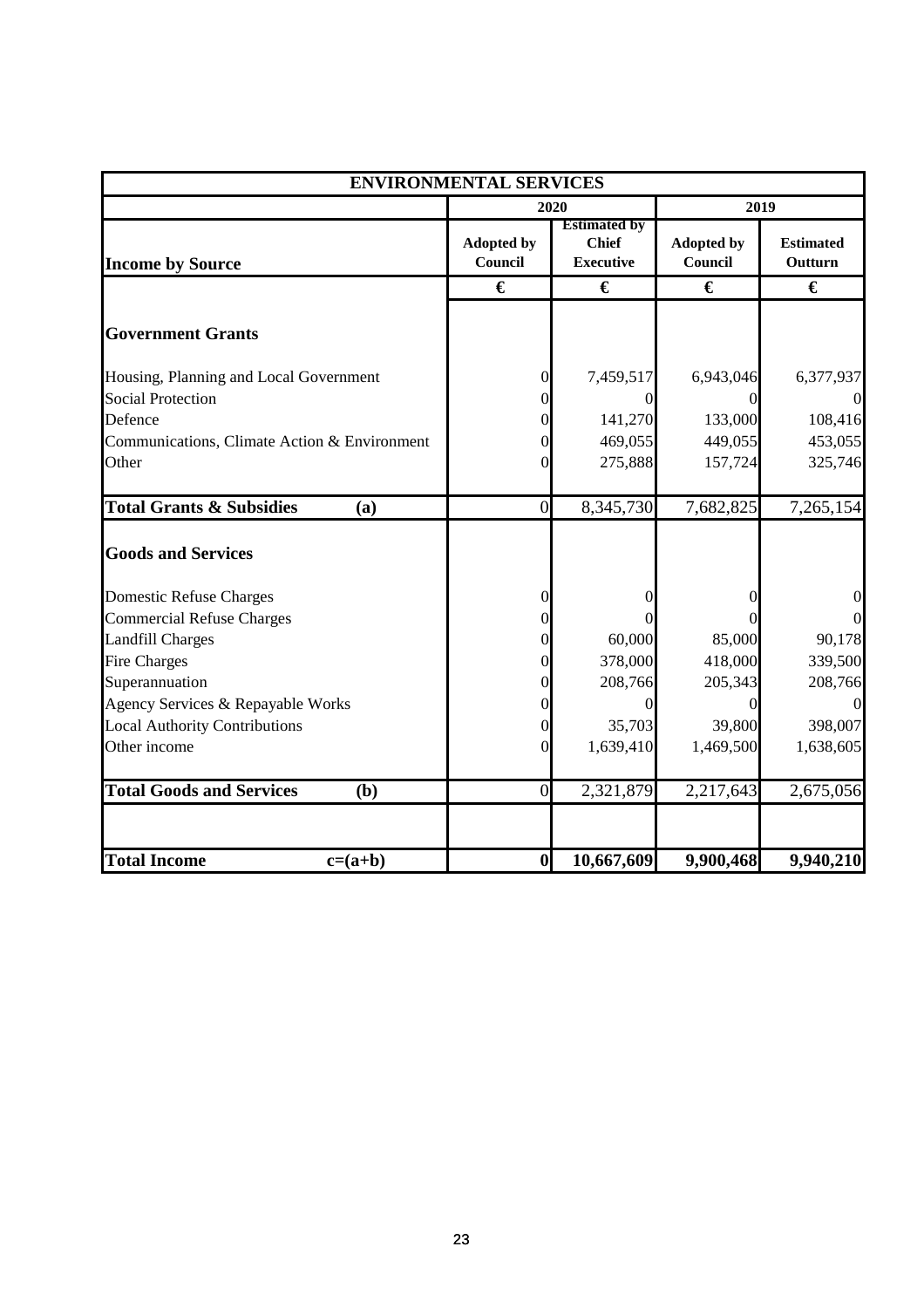|                                           | <b>RECREATION &amp; AMENITY</b>                                                                                                                                                                                         |                                                        |                                                              |                                                              |                                                               |
|-------------------------------------------|-------------------------------------------------------------------------------------------------------------------------------------------------------------------------------------------------------------------------|--------------------------------------------------------|--------------------------------------------------------------|--------------------------------------------------------------|---------------------------------------------------------------|
|                                           |                                                                                                                                                                                                                         |                                                        | 2020                                                         | 2019                                                         |                                                               |
|                                           | <b>Expenditure by Service and Sub-Service</b>                                                                                                                                                                           | <b>Adopted by</b><br>Council                           | <b>Estimated by</b><br><b>Chief</b><br><b>Executive</b>      | <b>Adopted by</b><br>Council                                 | <b>Estimated</b><br>Outturn                                   |
| Code                                      |                                                                                                                                                                                                                         | €                                                      | €                                                            | €                                                            | €                                                             |
| F0103<br>F0199                            | F0101 Leisure Facilities Operations<br>Contribution to External Bodies Leisure Facilities<br><b>Service Support Costs</b>                                                                                               | 0<br>0<br>0                                            | 1,855,238<br>345,000<br>427,569                              | 1,857,475<br>385,000<br>416,803                              | 1,962,160<br>385,000<br>416,395                               |
|                                           | <b>Leisure Facilities Operations</b>                                                                                                                                                                                    | $\boldsymbol{0}$                                       | 2,627,807                                                    | 2,659,278                                                    | 2,763,555                                                     |
| F0201<br>F0202<br>F0205<br>F0299          | <b>Library Service Operations</b><br>Archive Service<br>F0204 Purchase of Books, CD's etc.<br>Contributions to Library Organisations<br><b>Service Support Costs</b>                                                    | 0<br>0<br>0<br>$\overline{0}$<br>$\Omega$              | 3,279,759<br>81,578<br>1,212,266                             | 3,187,266<br>67,287<br>$\Omega$<br>1,174,919                 | 3,150,018<br>62,350<br>$\Omega$<br>1,162,823                  |
|                                           | <b>Operation of Library and Archival Service</b>                                                                                                                                                                        | $\overline{0}$                                         | 4,573,603                                                    | 4,429,472                                                    | 4,375,191                                                     |
| F0301<br>F0302<br>F0303<br>F0399          | Parks, Pitches & Open Spaces<br>Playgrounds<br><b>Beaches</b><br>Service Support Costs                                                                                                                                  | 0<br>$\Omega$<br>0<br>0                                | 2,286,906<br>105,000<br>$\Omega$<br>501,173                  | 2,067,246<br>77,000<br>0<br>532,019                          | 2,182,656<br>77,000<br>$\overline{0}$<br>495,663              |
|                                           | <b>Outdoor Leisure Areas Operations</b>                                                                                                                                                                                 | $\overline{0}$                                         | 2,893,079                                                    | 2,676,265                                                    | 2,755,319                                                     |
| F0401<br>F0402<br>F0403<br>F0404<br>F0499 | <b>Community Grants</b><br>Operation of Sports Hall/Stadium<br><b>Community Facilities</b><br><b>Recreational Development</b><br><b>Service Support Costs</b>                                                           | 0<br>0<br>0<br>$\Omega$<br>0                           | 101,800<br>0<br>0<br>414,034<br>180,182                      | 101,800<br>0<br>0<br>404,034<br>175,605                      | 101,800<br>$\boldsymbol{0}$<br>$\Omega$<br>552,029<br>177,311 |
|                                           | <b>Community Sport and Recreational</b><br><b>Development</b>                                                                                                                                                           | $\boldsymbol{0}$                                       | 696,016                                                      | 681,439                                                      | 831,140                                                       |
| F0501<br>F0502<br>F0504<br>F0505<br>F0599 | Administration of the Arts Programme<br>Contributions to other Bodies Arts Programme<br>F0503 Museums Operations<br>Heritage/Interpretive Facilities Operations<br>Festivals & Concerts<br><b>Service Support Costs</b> | 0<br>$\boldsymbol{0}$<br>0<br>0<br>0<br>$\overline{0}$ | 415,125<br>574,008<br>395,000<br>35,000<br>18,600<br>232,323 | 348,057<br>529,008<br>365,000<br>35,000<br>18,600<br>227,056 | 437,775<br>528,008<br>421,667<br>35,000<br>18,600<br>225,359  |
|                                           | <b>Operation of Arts Programme</b>                                                                                                                                                                                      | $\boldsymbol{0}$                                       | 1,670,056                                                    | 1,522,721                                                    | 1,666,409                                                     |
| F0601<br>F0699                            | Agency & Recoupable Service<br><b>Service Support Costs</b>                                                                                                                                                             | 0<br>0                                                 | 958,500<br>27,387                                            | 958,083<br>26,922                                            | 914,571<br>26,698                                             |
|                                           | <b>Agency &amp; Recoupable Services</b>                                                                                                                                                                                 | $\boldsymbol{0}$                                       | 985,887                                                      | 985,005                                                      | 941,269                                                       |
|                                           | <b>Service Division Total</b>                                                                                                                                                                                           | $\boldsymbol{0}$                                       | 13,446,448                                                   | 12,954,180                                                   | 13,332,883                                                    |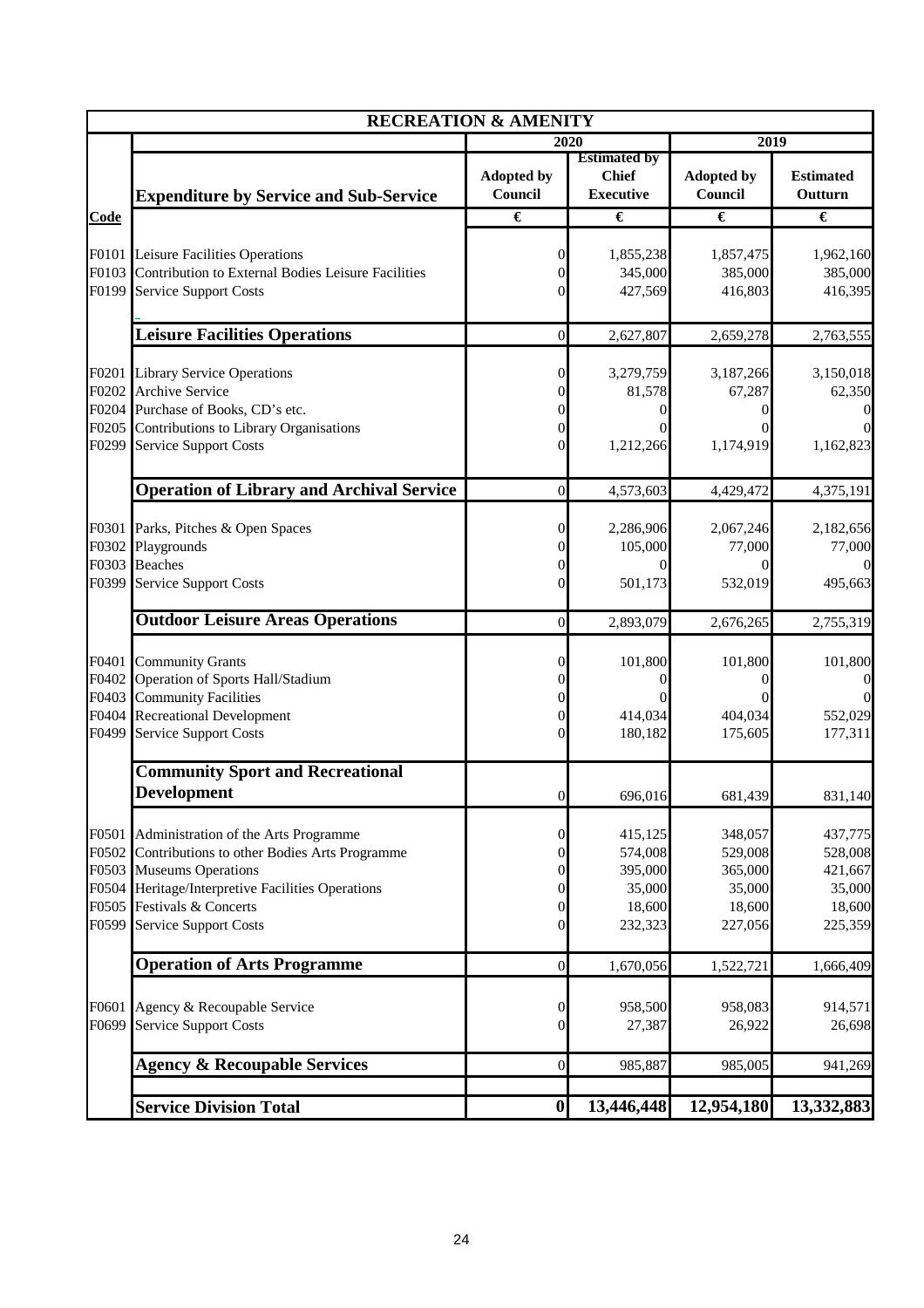| <b>RECREATION &amp; AMENITY</b>            |                              |                                                         |                              |                             |  |
|--------------------------------------------|------------------------------|---------------------------------------------------------|------------------------------|-----------------------------|--|
|                                            |                              | 2020                                                    |                              | 2019                        |  |
| <b>Income by Source</b>                    | <b>Adopted by</b><br>Council | <b>Estimated by</b><br><b>Chief</b><br><b>Executive</b> | <b>Adopted by</b><br>Council | <b>Estimated</b><br>Outturn |  |
|                                            | €                            | €                                                       | €                            | €                           |  |
| <b>Government Grants</b>                   |                              |                                                         |                              |                             |  |
| Housing, Planning and Local Government     | 0                            | 24,202                                                  | 20,000                       | 24,202                      |  |
| <b>Education and Skills</b>                | 0                            | $\Omega$                                                |                              | $\overline{0}$              |  |
| Culture, Heritage & Gaeltacht              | 0                            |                                                         |                              | $\overline{0}$              |  |
| Social & Protection                        | 0                            | 958,500                                                 | 958,083                      | 914,571                     |  |
| <b>Library Council</b>                     | 0                            | $\Omega$                                                | 0                            |                             |  |
| <b>Arts Council</b>                        | 0                            | 123,500                                                 | 123,500                      | 151,447                     |  |
| Transport, Tourism & Sport                 |                              |                                                         |                              |                             |  |
| Rural & Community Development              |                              | $\mathbf{\Omega}$                                       |                              |                             |  |
| Other                                      | 0                            | 323,034                                                 | 323,034                      | 464,544                     |  |
| <b>Total Grants &amp; Subsidies</b><br>(a) | $\overline{0}$               | 1,429,236                                               | 1,424,617                    | 1,554,764                   |  |
| <b>Goods and Services</b>                  |                              |                                                         |                              |                             |  |
| Recreation/Amenity/Culture                 | $\overline{0}$               | 1,023,000                                               | 1,073,160                    | 1,021,730                   |  |
| Superannuation                             | 0                            | 198,832                                                 | 195,572                      | 198,832                     |  |
| Agency Services & Repayable Works          |                              | 0                                                       |                              |                             |  |
| <b>Local Authority Contributions</b>       |                              |                                                         |                              |                             |  |
| Other income                               | 0                            | 156,060                                                 | 112,460                      | 181,680                     |  |
| <b>Total Goods and Services</b><br>(b)     | $\overline{0}$               | 1,377,892                                               | 1,381,192                    | 1,402,242                   |  |
|                                            |                              |                                                         |                              |                             |  |
| <b>Total Income</b><br>$c=(a+b)$           | $\boldsymbol{0}$             | 2,807,128                                               | 2,805,809                    | 2,957,006                   |  |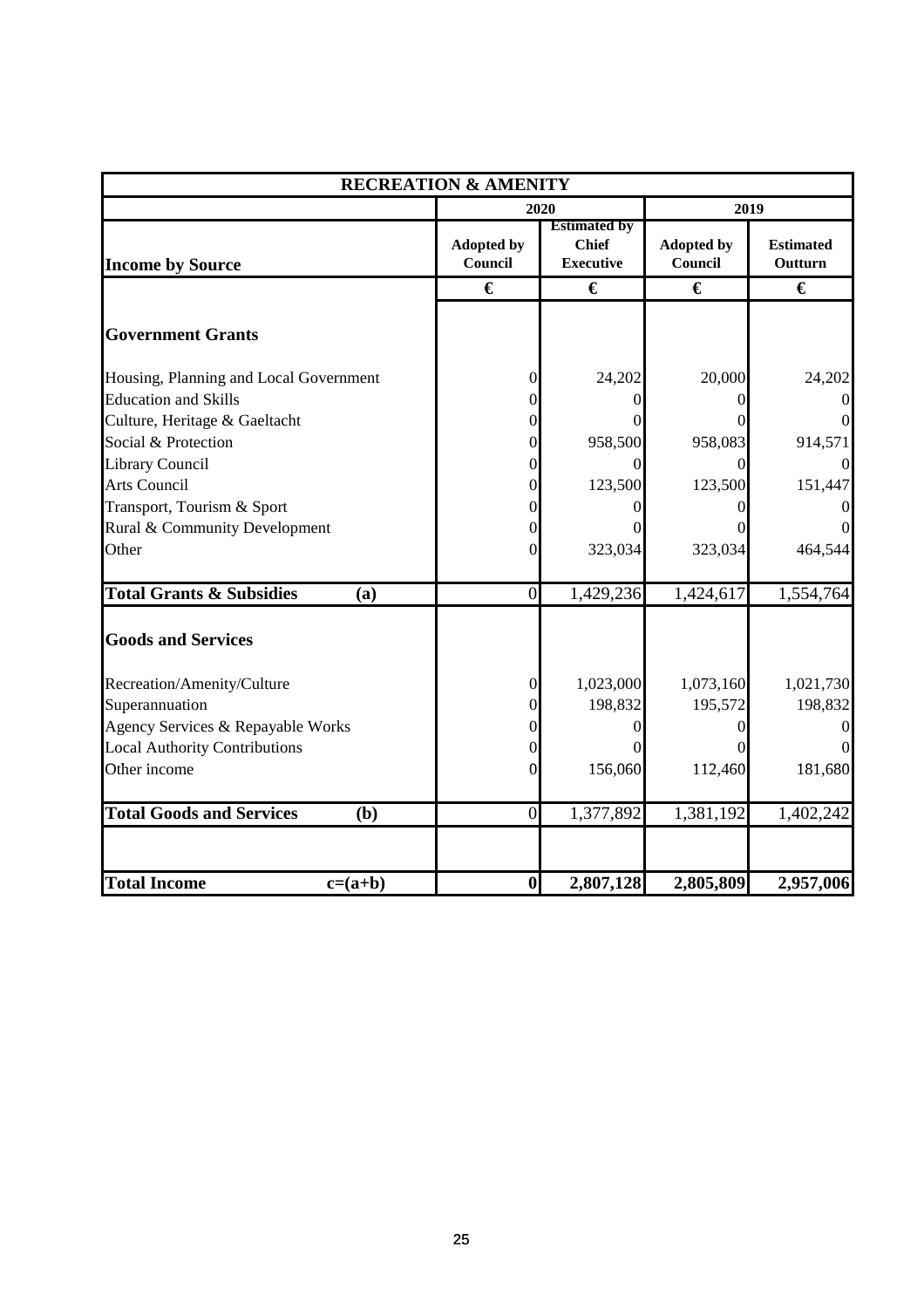|                                  | <b>AGRICULTURE, EDUCATION, HEALTH &amp; WELFARE</b>                                                                                                                    |                              |                                               |                                |                                                           |
|----------------------------------|------------------------------------------------------------------------------------------------------------------------------------------------------------------------|------------------------------|-----------------------------------------------|--------------------------------|-----------------------------------------------------------|
|                                  |                                                                                                                                                                        |                              | 2020                                          | 2019                           |                                                           |
|                                  | <b>Expenditure by Service and Sub-Service</b>                                                                                                                          | <b>Adopted by</b><br>Council | <b>Estimated by</b><br><b>Chief Executive</b> | <b>Adopted by</b><br>Council   | <b>Estimated</b><br>Outturn                               |
| Code                             |                                                                                                                                                                        | €                            | €                                             | €                              | €                                                         |
| G0101<br>G0102                   | Maintenance of Land Drainage Areas<br>Contributions to Joint Drainage Bodies                                                                                           | 0                            | 154,428<br>0                                  | 134,429<br>$\theta$            | 175,104                                                   |
| G0103<br>G0199                   | Payment of Agricultural Pensions<br><b>Service Support Costs</b>                                                                                                       |                              | 42,000<br>6,212                               | 40,000<br>6,060                | 41,404<br>6,042                                           |
|                                  | <b>Land Drainage Costs</b>                                                                                                                                             | $\overline{0}$               | 202,640                                       | 180,489                        | 222,550                                                   |
| G0201<br>G0203<br>G0299          | <b>Operation of Piers</b><br><b>Operation of Harbours</b><br><b>Service Support Costs</b>                                                                              |                              |                                               | 0                              | $^{()}$<br>$\overline{0}$<br>$\overline{0}$               |
|                                  | <b>Operation and Maintenance of Piers and</b><br><b>Harbours</b>                                                                                                       | 0                            | 0                                             | 0                              | $\boldsymbol{0}$                                          |
| G0301<br>G0302<br>G0399          | General Maintenance - Costal Regions<br>Planned Protection of Coastal Regions<br><b>Service Support Costs</b>                                                          |                              | 0                                             | 0                              | $\overline{0}$<br>0<br>$\overline{0}$                     |
|                                  | <b>Coastal Protection</b>                                                                                                                                              | $\theta$                     | 0                                             | $\overline{0}$                 | $\overline{0}$                                            |
| G0401<br>G0402<br>G0403<br>G0404 | Provision of Veterinary Service<br>Inspection of Abattoirs etc<br><b>Food Safety</b><br>Operation of Dog Warden Service                                                | O                            | 292,090<br>211,979                            | $\theta$<br>391,997<br>212,494 | 293,796<br>209,264                                        |
| G0405<br>G0499                   | Other Animal Welfare Services (incl Horse Control)<br><b>Service Support Costs</b>                                                                                     |                              | 126,092<br>252,255                            | 111,735<br>247,138             | 113,259<br>245,844                                        |
|                                  | <b>Veterinary Service</b>                                                                                                                                              | $\overline{0}$               | 882,416                                       | 963,364                        | 862,163                                                   |
| G0501<br>G0502<br>G0505<br>G0506 | Payment of Higher Education Grants<br><b>Administration Higher Education Grants</b><br>Contribution to Education & Training Board<br><b>Other Educational Services</b> | $\boldsymbol{0}$             | 0<br>$\overline{0}$                           | $\boldsymbol{0}$               | 0<br>$\boldsymbol{0}$<br>$\boldsymbol{0}$<br>$\mathbf{0}$ |
| G0507<br>G0599                   | <b>School Meals</b><br><b>Service Support Costs</b>                                                                                                                    | $\overline{0}$<br>0          | 8,000<br>23,331                               | 5,000<br>23,080                | 4,000<br>22,835                                           |
|                                  | <b>Educational Support Services</b>                                                                                                                                    | $\boldsymbol{0}$             | 31,331                                        | 28,080                         | 26,835                                                    |
| G0601<br>G0699                   | Agency & Recoupable Service<br><b>Service Support Costs</b>                                                                                                            | 0<br>0                       | 746,245<br>0                                  | 217,700<br>0                   | 529,290<br>$\overline{0}$                                 |
|                                  | <b>Agency &amp; Recoupable Services</b>                                                                                                                                | $\boldsymbol{0}$             | 746,245                                       | 217,700                        | 529,290                                                   |
|                                  | <b>Service Division Total</b>                                                                                                                                          | $\boldsymbol{0}$             | 1,862,632                                     | 1,389,633                      | 1,640,838                                                 |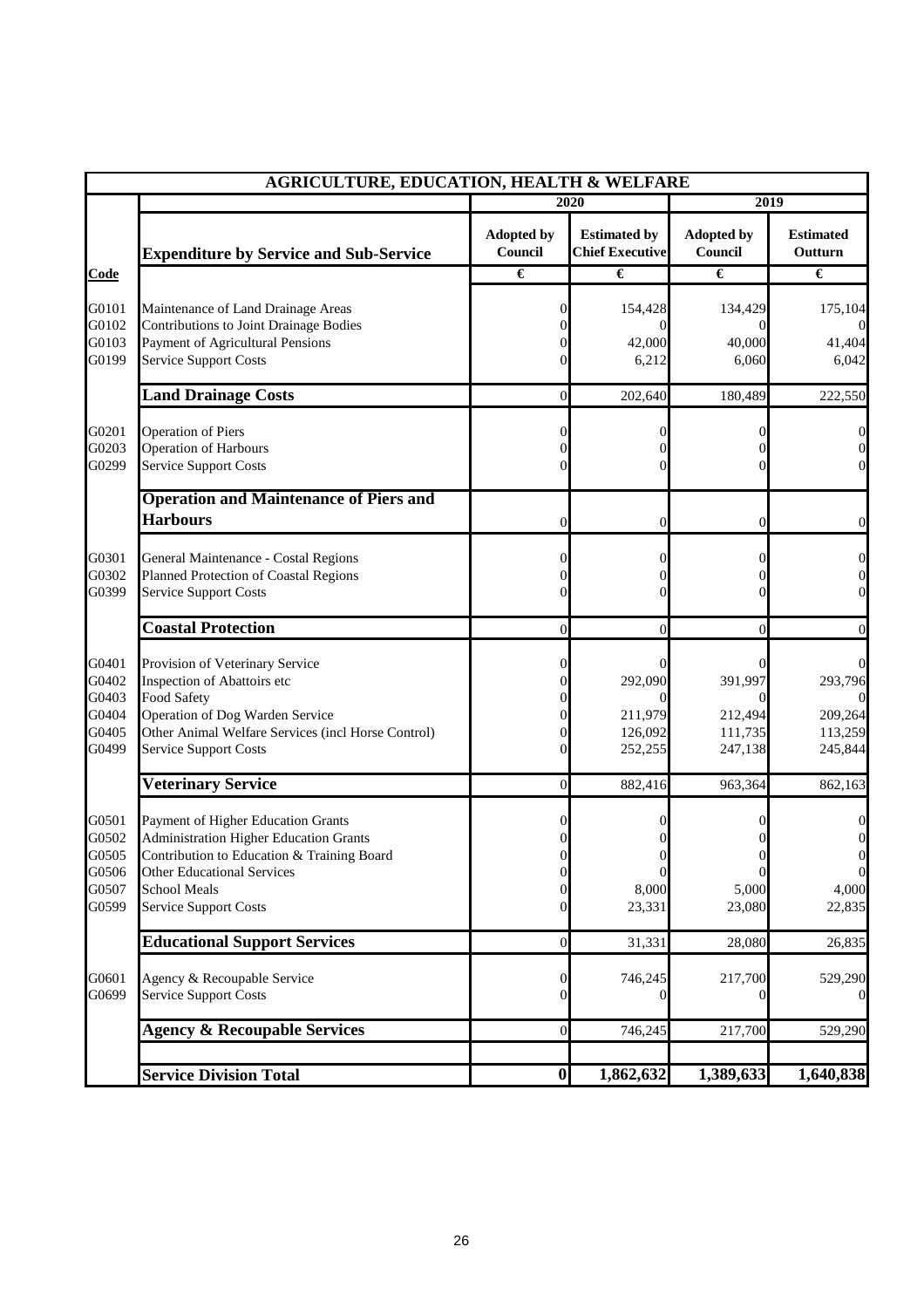| <b>AGRICULTURE, EDUCATION, HEALTH &amp; WELFARE</b> |                              |                                                         |                              |                             |  |
|-----------------------------------------------------|------------------------------|---------------------------------------------------------|------------------------------|-----------------------------|--|
|                                                     |                              | 2020                                                    |                              | 2019                        |  |
| <b>Income by Source</b>                             | <b>Adopted by</b><br>Council | <b>Estimated by</b><br><b>Chief</b><br><b>Executive</b> | <b>Adopted by</b><br>Council | <b>Estimated</b><br>Outturn |  |
|                                                     | €                            | €                                                       | €                            | €                           |  |
| <b>Government Grants</b>                            |                              |                                                         |                              |                             |  |
| Housing, Planning and Local Government              | 0                            |                                                         |                              | $\overline{0}$              |  |
| Culture, Heritage & Gaeltacht                       | 0                            |                                                         |                              | $\overline{0}$              |  |
| <b>Education and Skills</b>                         | 0                            | 746,245                                                 | 217,700                      | 529,290                     |  |
| Transport Tourism & Sport                           |                              |                                                         |                              | $\Omega$                    |  |
| Food Safety Authority of Ireland                    |                              | 292,090                                                 | 370,000                      | 292,090                     |  |
| Agriculture Food and the Marine                     |                              | 20,000                                                  | 38,000                       | 20,000                      |  |
| Other                                               | 0                            | 13,262                                                  | 12,962                       | 54,217                      |  |
| <b>Total Grants &amp; Subsidies</b><br>(a)          | $\theta$                     | 1,071,597                                               | 638,662                      | 895,597                     |  |
| <b>Goods and Services</b>                           |                              |                                                         |                              |                             |  |
| Superannuation                                      | 0                            | 20,229                                                  | 19,897                       | 20,229                      |  |
| Agency Services & Repayable Works                   |                              |                                                         | $\Omega$                     | $\overline{0}$              |  |
| <b>Local Authority Contributions</b>                | 0                            |                                                         |                              | $\overline{0}$              |  |
| Other income                                        | 0                            | 177,150                                                 | 177,200                      | 177,150                     |  |
| <b>Total Goods and Services</b><br>(b)              | $\overline{0}$               | 197,379                                                 | 197,097                      | 197,379                     |  |
| <b>Total Income</b><br>$c=(a+b)$                    | $\bf{0}$                     | 1,268,976                                               | 835,759                      | 1,092,976                   |  |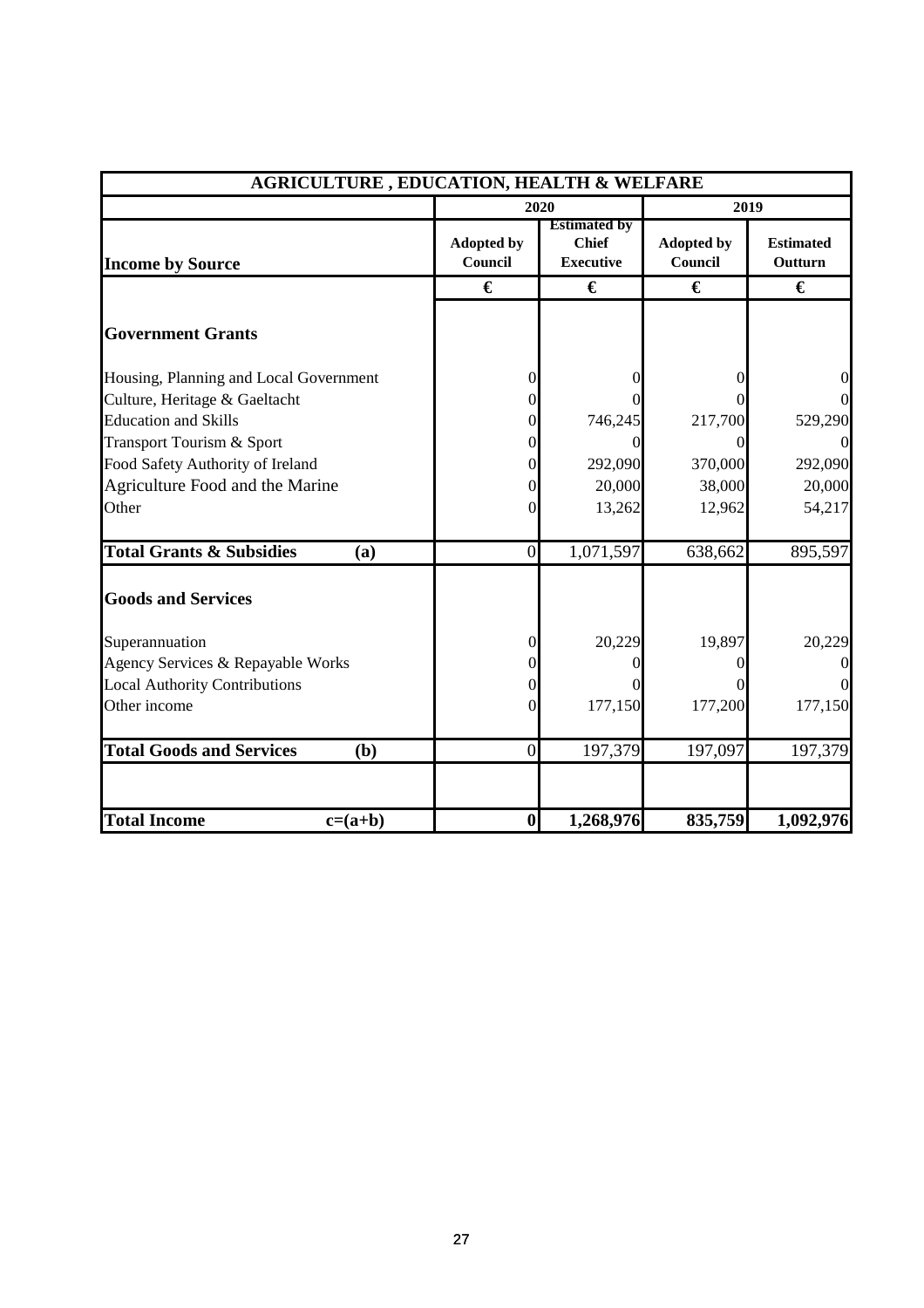|                                  | <b>MISCELLANEOUS SERVICES</b>                                                                                                             |                                                                |                                                         |                                            |                                            |  |
|----------------------------------|-------------------------------------------------------------------------------------------------------------------------------------------|----------------------------------------------------------------|---------------------------------------------------------|--------------------------------------------|--------------------------------------------|--|
|                                  |                                                                                                                                           |                                                                | 2020                                                    | 2019                                       |                                            |  |
|                                  | <b>Expenditure by Service and Sub-Service</b>                                                                                             | <b>Adopted by</b><br>Council                                   | <b>Estimated by</b><br><b>Chief</b><br><b>Executive</b> | <b>Adopted by</b><br>Council               | <b>Estimated</b><br>Outturn                |  |
| Code                             |                                                                                                                                           | $\overline{\epsilon}$                                          | €                                                       | €                                          | €                                          |  |
| H0101<br>H0102<br>H0199          | Maintenance of Machinery Service<br><b>Plant and Machinery Operations</b><br><b>Service Support Costs</b>                                 | 0<br>$\overline{0}$<br>0                                       | (725,000)<br>726,765                                    | $\theta$<br>(700,000)<br>704,898           | $\Omega$<br>(700,000)<br>705,362           |  |
|                                  | <b>Profit/Loss Machinery Account</b>                                                                                                      | $\mathbf{0}$                                                   | 1,765                                                   | 4,898                                      | 5,362                                      |  |
| H0201<br>H0202<br>H0203<br>H0299 | Purchase of Materials, Stores<br><b>Administrative Costs Stores</b><br>Upkeep of Buildings, Stores<br><b>Service Support Costs</b>        | $\overline{0}$<br>$\overline{0}$<br>$\overline{0}$<br>$\theta$ | 54,578<br>78,000<br>67,598                              | 63,500<br>78,000<br>65,573                 | $\Omega$<br>63,500<br>73,500<br>65,498     |  |
|                                  | <b>Profit/Loss Stores Account</b>                                                                                                         | $\overline{0}$                                                 | 200,176                                                 | 207,073                                    | 202,498                                    |  |
| H0301<br>H0302<br>H0303<br>H0399 | <b>Administration of Rates Office</b><br>Debt Management Service Rates<br>Refunds and Irrecoverable Rates<br><b>Service Support Costs</b> | $\overline{0}$<br>$\overline{0}$<br>0<br>0                     | 419,973<br>336,565<br>5,715,000<br>539,641              | 420,898<br>315,732<br>3,810,000<br>529,812 | 472,642<br>338,408<br>3,810,000<br>524,291 |  |
|                                  | <b>Administration of Rates</b>                                                                                                            | $\overline{0}$                                                 | 7,011,179                                               | 5,076,442                                  | 5,145,341                                  |  |
| H0401<br>H0402<br>H0499          | <b>Register of Elector Costs</b><br><b>Local Election Costs</b><br><b>Service Support Costs</b>                                           | $\overline{0}$<br>$\overline{0}$<br>$\theta$                   | 164,390<br>85,000<br>35,206                             | 169,390<br>70,000<br>34,687                | 118,453<br>70,000<br>34,147                |  |
|                                  | <b>Franchise Costs</b>                                                                                                                    | $\mathbf{0}$                                                   | 284,596                                                 | 274,077                                    | 222,600                                    |  |
| H0501<br>H0502<br>H0599          | <b>Coroner Fees and Expenses</b><br><b>Operation of Morgue</b><br><b>Service Support Costs</b>                                            | 0<br>$\overline{0}$<br>$\mathbf{0}$                            | 294,000<br>0<br>5,070                                   | 296,000<br>$\overline{0}$<br>5,057         | 302,305<br>$\boldsymbol{0}$<br>4,965       |  |
|                                  | <b>Operation and Morgue and Coroner Expenses</b>                                                                                          | 0                                                              | 299,070                                                 | 301,057                                    | 307,270                                    |  |
| H0601<br>H0699                   | <b>Weighbridge Operations</b><br><b>Service Support Costs</b>                                                                             | 0<br>$\overline{0}$                                            |                                                         |                                            | $\mathbf{0}$<br>$\overline{0}$             |  |
|                                  | Weighbridges                                                                                                                              | $\boldsymbol{0}$                                               | $\mathbf{0}$                                            | $\mathbf{0}$                               | $\boldsymbol{0}$                           |  |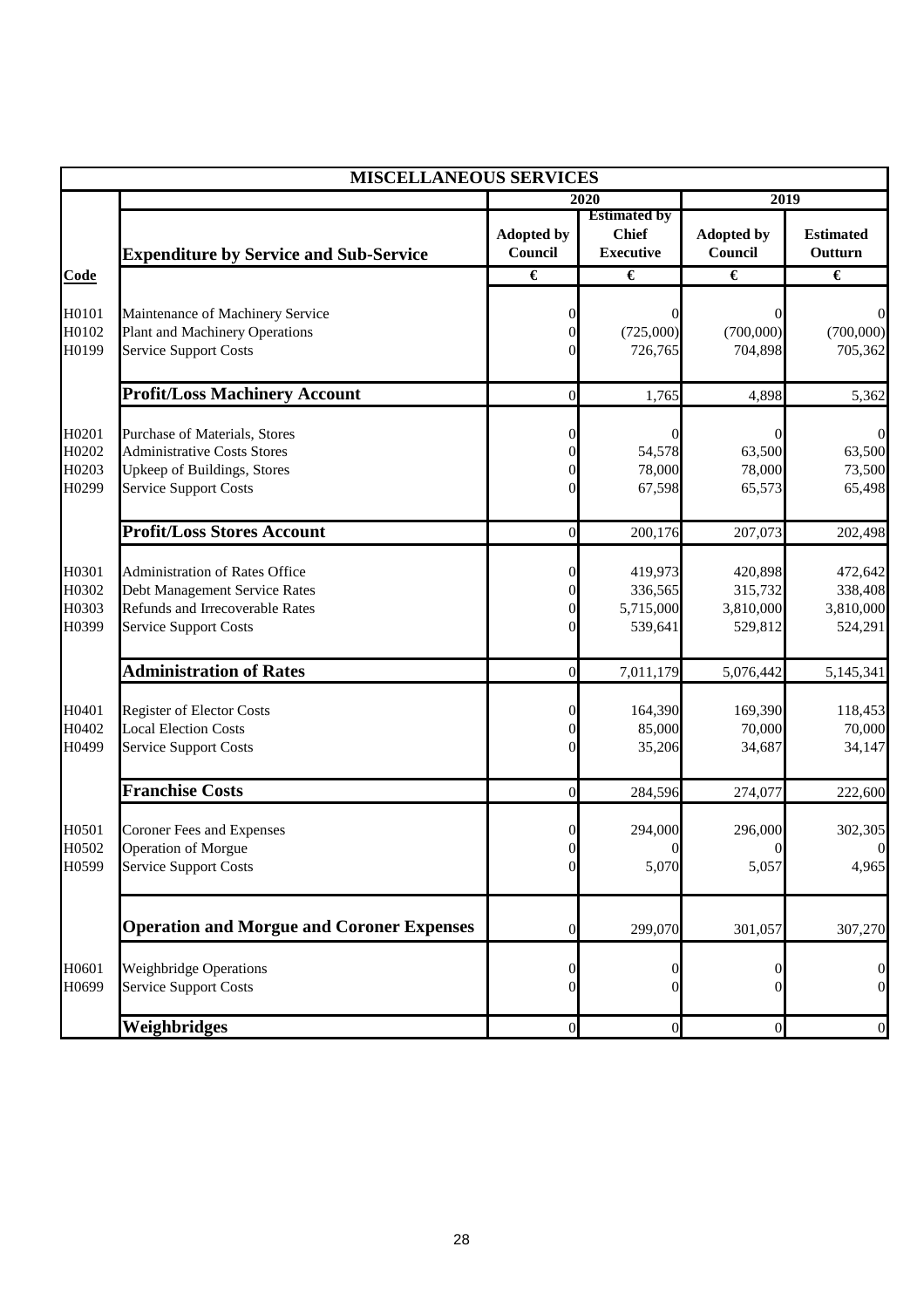|                                                                                        | <b>MISCELLANEOUS SERVICES</b>                                                                                                                                                                                                                                                                                                                                                                           |                                                                                                                                                                             |                                                                                                                      |                                                                                                                      |                                                                                                                     |
|----------------------------------------------------------------------------------------|---------------------------------------------------------------------------------------------------------------------------------------------------------------------------------------------------------------------------------------------------------------------------------------------------------------------------------------------------------------------------------------------------------|-----------------------------------------------------------------------------------------------------------------------------------------------------------------------------|----------------------------------------------------------------------------------------------------------------------|----------------------------------------------------------------------------------------------------------------------|---------------------------------------------------------------------------------------------------------------------|
|                                                                                        |                                                                                                                                                                                                                                                                                                                                                                                                         | 2020                                                                                                                                                                        |                                                                                                                      | 2019                                                                                                                 |                                                                                                                     |
|                                                                                        | <b>Expenditure by Service and Sub-Service</b>                                                                                                                                                                                                                                                                                                                                                           | <b>Adopted by</b><br>Council                                                                                                                                                | <b>Estimated by</b><br><b>Chief</b><br><b>Executive</b>                                                              | <b>Adopted by</b><br>Council                                                                                         | <b>Estimated</b><br>Outturn                                                                                         |
| <b>Code</b>                                                                            |                                                                                                                                                                                                                                                                                                                                                                                                         | $\overline{\epsilon}$                                                                                                                                                       | €                                                                                                                    | $\overline{\epsilon}$                                                                                                | €                                                                                                                   |
| H0701<br>H0702<br>H0799                                                                | <b>Operation of Markets</b><br><b>Casual Trading Areas</b><br><b>Service Support Costs</b>                                                                                                                                                                                                                                                                                                              | 0<br>$\mathbf{0}$<br>$\overline{0}$                                                                                                                                         | 0<br>10,731<br>11,072                                                                                                | $\theta$<br>10,560<br>10,981                                                                                         | $\Omega$<br>10,961<br>10,848                                                                                        |
|                                                                                        | <b>Operation of Markets and Casual Trading</b>                                                                                                                                                                                                                                                                                                                                                          | $\mathbf{0}$                                                                                                                                                                | 21,803                                                                                                               | 21,541                                                                                                               | 21,809                                                                                                              |
| H0801<br>H0899                                                                         | <b>Malicious Damage</b><br><b>Service Support Costs</b>                                                                                                                                                                                                                                                                                                                                                 | $\boldsymbol{0}$<br>$\theta$                                                                                                                                                | $\theta$<br>$\mathbf{0}$                                                                                             | $\theta$<br>$\theta$                                                                                                 | $\boldsymbol{0}$<br>$\overline{0}$                                                                                  |
|                                                                                        | <b>Malicious Damage</b>                                                                                                                                                                                                                                                                                                                                                                                 | $\overline{0}$                                                                                                                                                              | $\overline{0}$                                                                                                       | $\mathbf{0}$                                                                                                         | $\overline{0}$                                                                                                      |
| H0901<br>H0902<br>H0903<br>H0904<br>H0905<br>H0906<br>H0907<br>H0908<br>H0909<br>H0999 | <b>Representational Payments</b><br><b>Chair/Vice Chair Allowances</b><br><b>Annual Allowances LA Members</b><br><b>Expenses LA Members</b><br><b>Other Expenses</b><br><b>Conferences Abroad</b><br><b>Retirement Gratuities</b><br><b>Contribution to Members Associations</b><br><b>General Municipal Allocation</b><br><b>Service Support Costs</b><br><b>Local Representation/Civic Leadership</b> | 0<br>$\overline{0}$<br>$\overline{0}$<br>$\theta$<br>$\overline{0}$<br>$\overline{0}$<br>$\boldsymbol{0}$<br>$\boldsymbol{0}$<br>$\overline{0}$<br>$\theta$<br>$\mathbf{0}$ | 750,000<br>82,000<br>344,000<br>244,000<br>135,000<br>30,000<br>120,000<br>18,365<br>942,683<br>631,371<br>3,297,419 | 717,900<br>82,000<br>325,000<br>254,000<br>119,000<br>30,000<br>120,000<br>17,965<br>350,000<br>600,739<br>2,616,604 | 699,852<br>75,997<br>321,310<br>158,000<br>107,600<br>5,000<br>120,000<br>18,330<br>350,000<br>619,819<br>2,475,908 |
| H1001<br>H1099                                                                         | <b>Motor Taxation Operation</b><br><b>Service Support Costs</b>                                                                                                                                                                                                                                                                                                                                         | $\boldsymbol{0}$<br>$\mathbf{0}$                                                                                                                                            | 1,004,697<br>636,156                                                                                                 | 975,647<br>626,009                                                                                                   | 982,713<br>621,063                                                                                                  |
|                                                                                        | <b>Motor Taxation</b>                                                                                                                                                                                                                                                                                                                                                                                   | $\boldsymbol{0}$                                                                                                                                                            | 1,640,853                                                                                                            | 1,601,656                                                                                                            | 1,603,776                                                                                                           |
| H1101<br>H1102<br>H1199                                                                | Agency & Recoupable Service<br><b>NPPR</b><br><b>Service Support Costs</b>                                                                                                                                                                                                                                                                                                                              | $\boldsymbol{0}$<br>$\boldsymbol{0}$<br>$\overline{0}$                                                                                                                      | 2,973,946<br>136,457<br>628,897                                                                                      | 2,745,402<br>143,841<br>618,174                                                                                      | 2,967,698<br>148,766<br>613,265                                                                                     |
|                                                                                        | <b>Agency &amp; Recoupable Services</b>                                                                                                                                                                                                                                                                                                                                                                 | $\boldsymbol{0}$                                                                                                                                                            | 3,739,300                                                                                                            | 3,507,417                                                                                                            | 3,729,729                                                                                                           |
|                                                                                        | <b>Service Division Total</b>                                                                                                                                                                                                                                                                                                                                                                           | $\boldsymbol{0}$                                                                                                                                                            | 16,496,161                                                                                                           | 13,610,765                                                                                                           | 13,714,293                                                                                                          |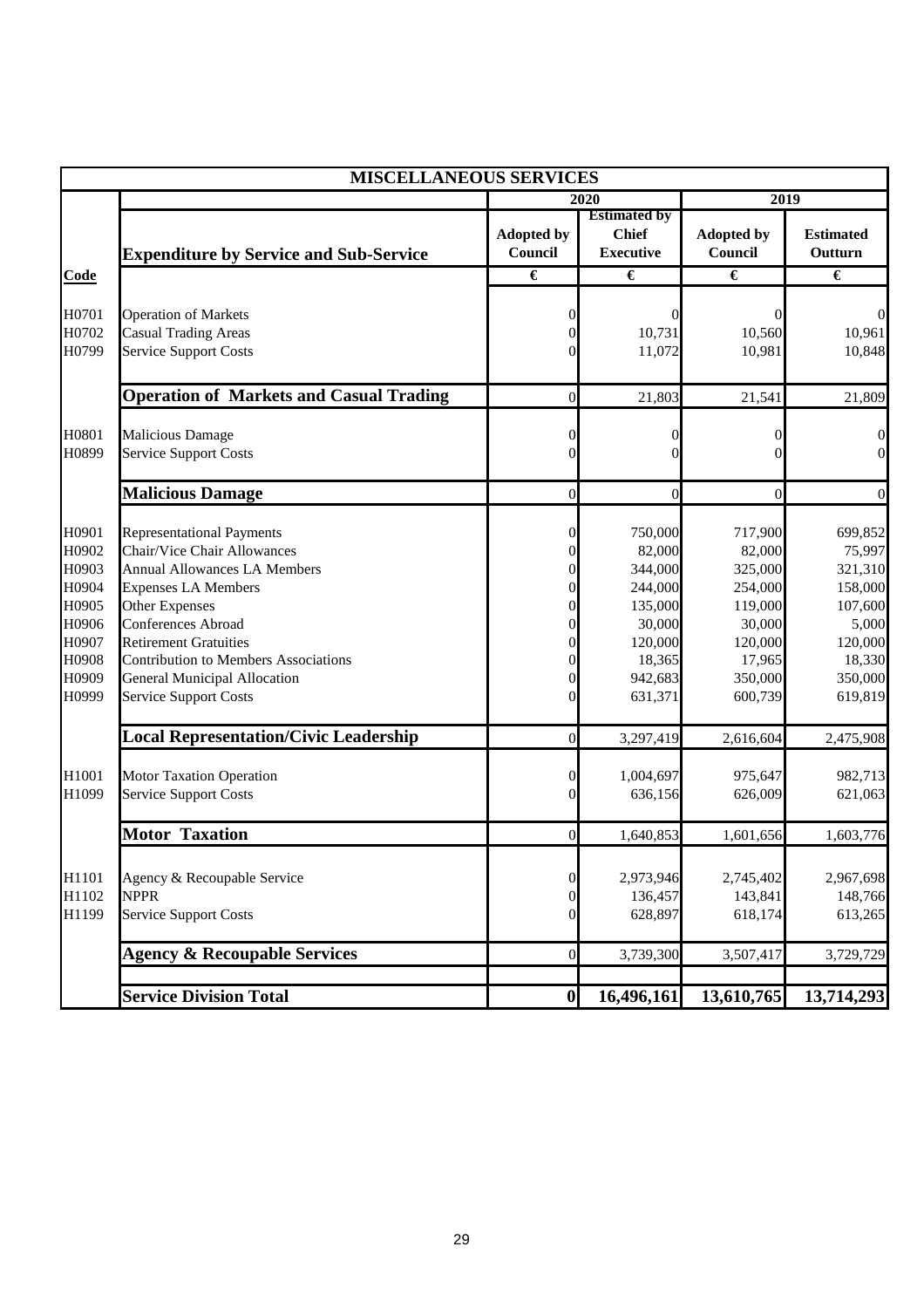| <b>MISCELLANEOUS SERVICES</b>              |                              |                                                         |                              |                             |  |
|--------------------------------------------|------------------------------|---------------------------------------------------------|------------------------------|-----------------------------|--|
|                                            |                              | 2020                                                    |                              | 2019                        |  |
| <b>Income by Source</b>                    | <b>Adopted by</b><br>Council | <b>Estimated by</b><br><b>Chief</b><br><b>Executive</b> | <b>Adopted by</b><br>Council | <b>Estimated</b><br>Outturn |  |
|                                            | €                            | €                                                       | €                            | €                           |  |
| <b>Government Grants</b>                   |                              | $\Omega$                                                |                              |                             |  |
| Housing, Planning and Local Government     | 0                            | 3,750,000                                               | 3,072,134                    | 3,162,134                   |  |
| Agriculture, Food & the Marine             |                              |                                                         |                              |                             |  |
| <b>Social Protection</b>                   |                              |                                                         |                              | $\boldsymbol{0}$            |  |
| Justice and Equality                       |                              |                                                         |                              | $\Omega$                    |  |
| Other                                      | 0                            | 278,700                                                 | 161,500                      | 290,700                     |  |
| <b>Total Grants &amp; Subsidies</b><br>(a) | $\overline{0}$               | 4,028,700                                               | 3,233,634                    | 3,452,834                   |  |
| <b>Goods and Services</b>                  |                              |                                                         |                              |                             |  |
| Superannuation                             | 0                            | 216,572                                                 | 213,021                      | 216,572                     |  |
| Agency services                            | 0                            | 140,000                                                 | 194,024                      | 140,000                     |  |
| <b>Local Authority Contributions</b>       | 0                            | 1,499,023                                               | 1,326,971                    | 1,370,000                   |  |
| <b>NPPR</b>                                | 0                            | 300,000                                                 | 300,000                      | 500,000                     |  |
| Other income                               | 0                            | 1,276,700                                               | 1,636,942                    | 1,471,359                   |  |
| <b>Total Goods and Services</b><br>(b)     | $\Omega$                     | 3,432,295                                               | 3,670,958                    | 3,697,931                   |  |
| <b>Total Income</b><br>$c=(a+b)$           | $\boldsymbol{0}$             | 7,460,995                                               | 6,904,592                    | 7,150,765                   |  |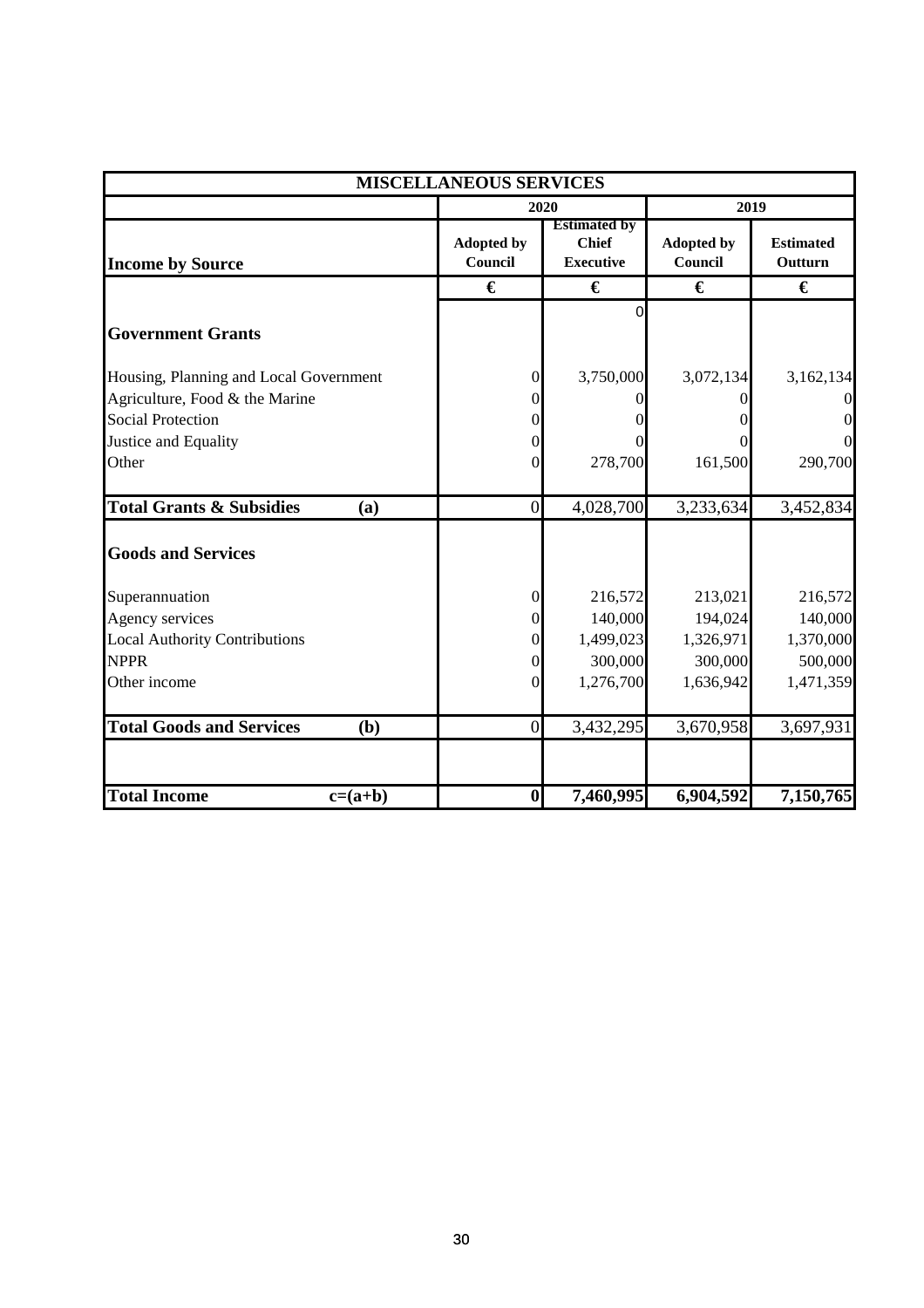| <b>APPENDIX 1</b>                              |            |  |  |
|------------------------------------------------|------------|--|--|
| <b>Summary of Central Management Charge</b>    |            |  |  |
|                                                | 2020<br>€  |  |  |
| Area Office Overhead                           | $\Omega$   |  |  |
| Corporate Affairs Overhead                     | 2,571,503  |  |  |
| Corporate Buildings Overhead                   | 2,710,093  |  |  |
| <b>Finance Function Overhead</b>               | 1,809,553  |  |  |
| Human Resource Function                        | 2,184,974  |  |  |
| <b>IT Services</b>                             | 2,929,142  |  |  |
| Print/Post Room Service Overhead Allocation    | 404,380    |  |  |
| Pension & Lump Sum Overhead                    | 10,717,064 |  |  |
| <b>Total Expenditure Allocated to Services</b> | 23,326,709 |  |  |